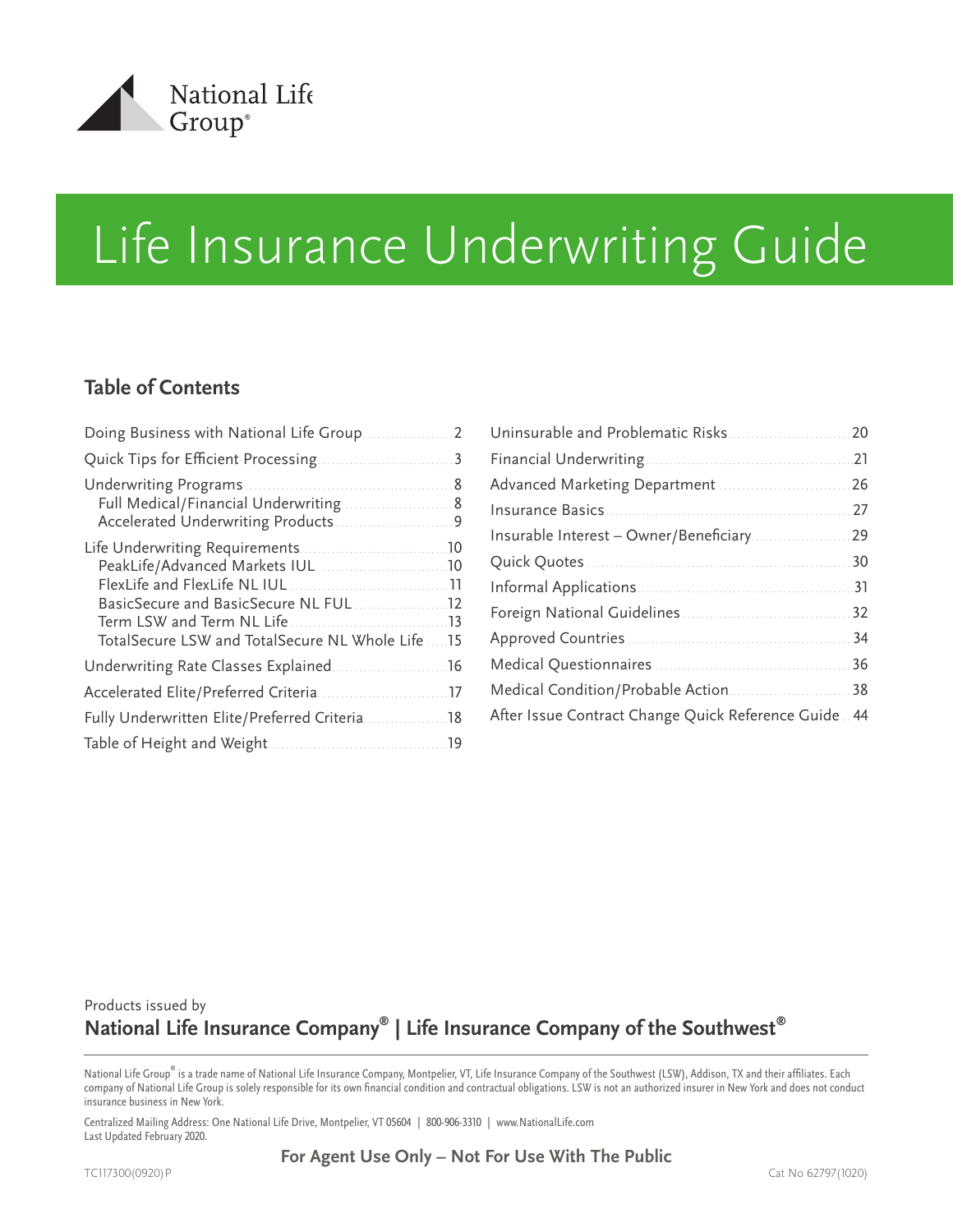# <span id="page-1-0"></span>Doing Business with National Life Group

## **Company Website: [www.NationalLife.com](http://www.NationalLife.com)**

National Life Group Contact Center: 800-906-3310

National Life Group Technical Help Desk: [HelpDesk@NationalLife.com](mailto:HelpDesk%40NationalLife.com?subject=) | 877-654-3499

#### **Customer Relations:**

**Life Insurance:** [LifeCustomerService@NationalLife.com](mailto:LifeCustomerService%40NationalLife.com%20?subject=) **Annuities:** [Service@NationalLife.com](mailto:Service%40NationalLife.com?subject=) **Phone:** 800-732-8939

Contacting an employee at NLG: initial of first name followed by last name@nationallife.com

### **Sales**

Life & Annuity Sales Desk: NLGSalesDesk@NationalLife.com

### **Agent Services:**

Compensation (commissions and debt inquiries) [NLGCompensation@NationalLife.com](mailto:NLGCompensation%40NationalLife.com?subject=)

Contracting - Independent

Contracting (contracting status, training, AML, E&O, Terminations, Servicing Agent Changes, Outstanding Requirements) [Contracting@NationalLife.com](mailto:Contracting%40NationalLife.com?subject=)

New Fact Finders, Web Access: NAgencyUpdates@NationalLife.com

# **Billing:**

EFT Questions: [ElectronicFundsTransferTeam@NationalLife.com](mailto:ElectronicFundsTransferTeam%40NationalLife.com?subject=)

General Billing Questions and Group Bill Questions: Billing@NationalLife.com and GroupBill-Life@Nationallife.com

#### **Life New Business:**

Life Forms on Delivery (policy receipt, amendments, statement of health): [FormsOnDelivery@NationalLife.com](mailto:FormsOnDelivery%40NationalLife.com?subject=)

Life Inforce Customer Service: [LifeCustomerService@NationalLife.com](mailto:LifeCustomerService%40NationalLife.com?subject=)

New Business Submission: [NBApplicationImages@NationalLife.com](mailto:NBApplicationImages%40NationalLife.com?subject=)

Large Case New Business Submission (Face amounts \$10,000,000 or \$75,000 of CTP premium): [LargeCase@NationalLife.com](mailto:LargeCase%40NationalLife.com?subject=)

Outstanding Requirements (exams, lab slips, questionnaires & policy forms requested by new business or underwriting): [NBRequirementImages@NationalLife.com](mailto:NBRequirementImages%40NationalLife.com?subject=)

Rewrites & Not Taken Policy Requests: [Rewrites@NationalLife.com](mailto:Rewrites%40NationalLife.com?subject=)

# **Underwriting Risk Assessments (Quick Quote email box):**

[UnderwritingQuotes@NationalLife.com](mailto:UnderwritingQuotes%40NationalLife.com?subject=)

# **Annuity New Business & Inforce Contacts**

Annuity Forms on Delivery: [Imaging-New@NationalLife.com](mailto:Imaging-New%40NationalLife.com?subject=)

Annuity Inforce Customer Service: [AgentServices@NationalLife.com](mailto:AgentServices%40NationalLife.com?subject=)

## **New Business Annuity Submission (including applications and transfer forms):**

[Imaging-New@NationalLife.com](mailto:Imaging-New%40NationalLife.com?subject=)

## **Centralized Mailing Address**

One National Life Drive, Montpelier, VT 05604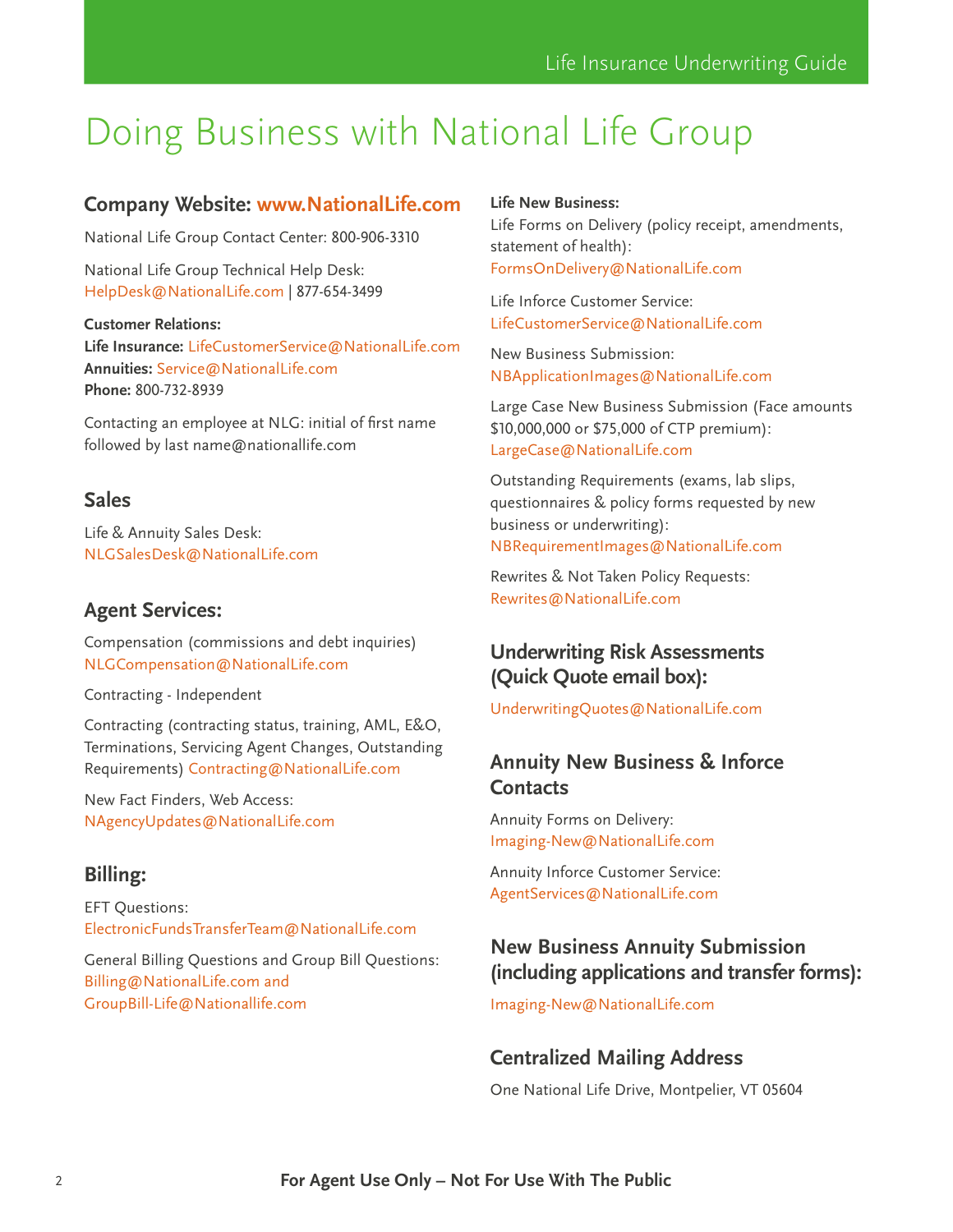# <span id="page-2-0"></span>Quick Tips for Efficient Processing

Familiarizing yourself with National Life Group's New Business and Underwriting Department will inevitably make you a success with the company and help to set realistic expectations with your client.

Our top priority and promise to you is to provide best in class service. With this in mind, we have developed this comprehensive field underwriting guide. Whether it is your first time sending an application or you are a seasoned agent, you will know ahead of time what you and your client can expect. By using this guide we believe you will get your business through faster which will help you to close the sale you worked so hard to earn!

# **Submitting an Application**

We are focused on helping you improve productivity. As part of our journey to Straight through Processing, we have e-App available through iPipeline. e-App is a dynamic interface that only poses the questions the client needs to answer and alerts the agent to potential errors in the responses captured. Agents will no longer have to decide if a question is appropriate and will be guided through all required questions. e-App supports the submission of applications in Good Order. e-App is integrated with our new business platform. Once the e-App is submitted, a policy number will be sent to you.

### **Other ways to Submit an Application**

- Secure upload on website
- Email: NBApplicationImages@NationalLife.com
- U.S. Mail: National Life Group Attention: New Business Department M300, One National Life Drive Montpelier, VT 05604

*Choosing to submit an application using a method other than e-App can slow down the underwriting time due to inaccurate state paperwork being submitted, missing forms and missing answers to questions. This could significantly impact the time it takes a file to get through new business and underwriting.*

# **Completing an Application**

- Applications should be completed in the physical presence of the proposed insured (face to face). If you have an unusual circumstance and cannot complete the application in person, please contact your NLG Sales Representative for further recommendations.
- Agents should be fluent in their client's native language. An interpreter should not be used to complete an application.
- Ask every question on the application. A life insurance policy is a legal and binding contract. We will uphold our promise to provide your client with the best possible solution based on their needs. The insurance application asks each question for a very specific reason. It helps the underwriter to provide a proper risk assessment and provide your client the best offer with the information in hand. In order to do so though, we need to be sure we have all the correct information about your client upfront. Please collect all information regarding the client's financial and medical history during the application process.

*Did you know If a client does not provide their accurate financial and medical history upfront and it is later discovered to be material misrepresentation, the client could risk having their policy rescinded if approved and issued?*

#### **Common questions missed on an Application that are Required**

- Has the insured applied for life or disability insurance elsewhere?
- Will the client replace any life insurance coverage inforce?
- Has the insured been convicted of a misdemeanor (including but not limited to DUI or disorderly conduct)
- Name and address of personal physician or name of clinic client last visited. Outcome of the visit.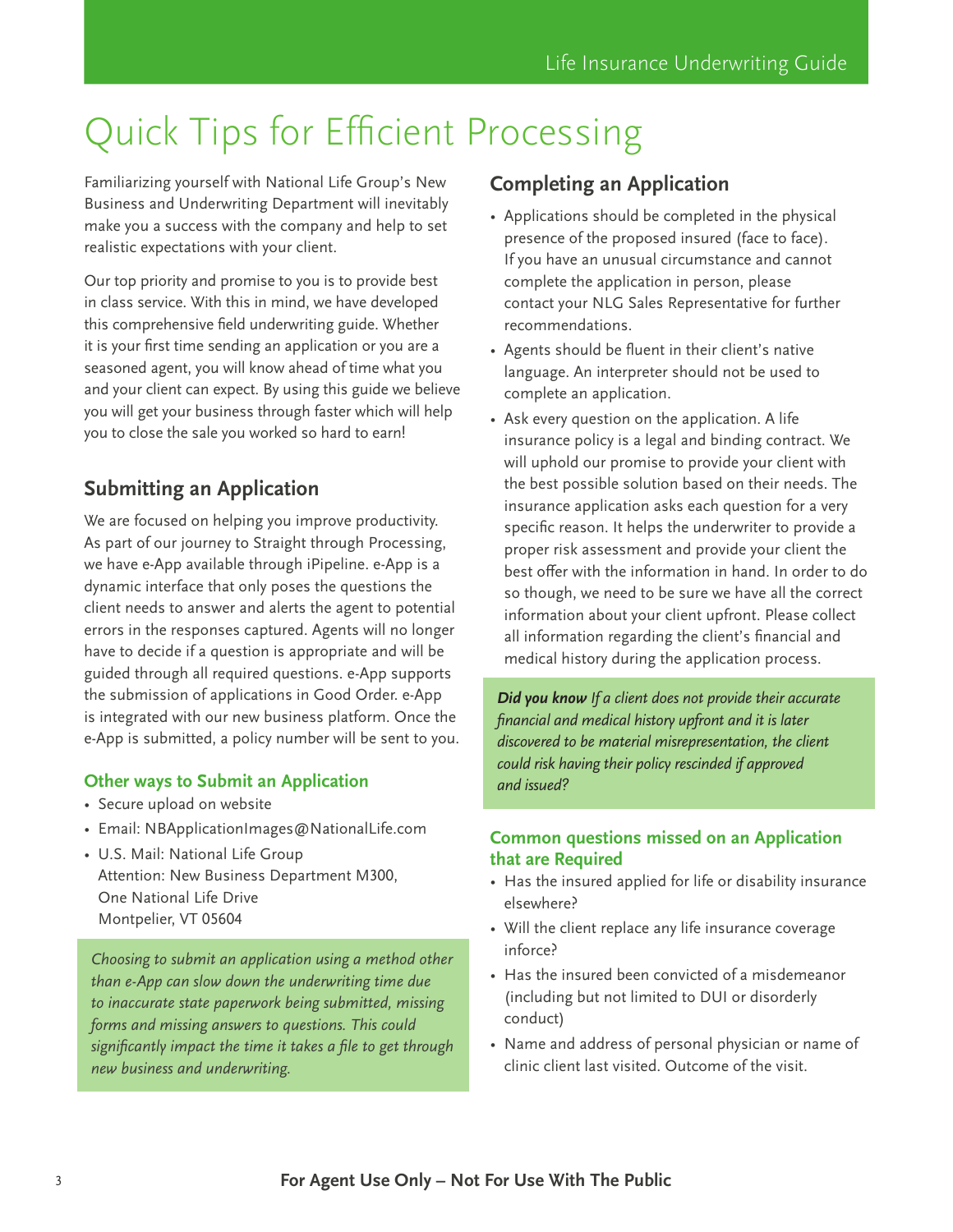*NLG requires children ages 0-6 to be seen by a physician on an annual basis. If no physician is seen, NLG will need to reject the file.* 

*NLG requires children ages 7-15 to be seen by a physician once every two years. If no physician is seen, NLG will need to reject the file.* 

*NLG requires adults age 60 and over to have routine health care and physical within the last 24 months. Otherwise, NLG will need to reject the file.*

- Names of current prescription medications and the reason the medication is being taken.
- Past and present medical conditions, date diagnosed and treatment received for the condition.
- Upcoming medical appointments, procedures and follow–ups.

*Did you know by providing the clients past and current medical history, along with the date the condition was diagnosed, the treatment required and the control of the condition you can speed the underwriting process by up to 5 business days?*

By taking the extra necessary time with your client up-front during the underwriting process, you will experience faster turnaround times!

# **Status Inquiries**

At www.NationalLife.com you can check the status of all your pending business by following up on your cases through your agent portal under My Business: **New Business & Underwriting >> All Policies with Outstanding Requirements.**

*Did you know the agent portal will tell you if action is required on your part and what outstanding items New Business and Underwriting may need from you?*

Call the case manager assigned to the file. This information is also displayed on the agent web-portal. Your case manager can tell if all the requirements have been received, what is still outstanding and where the case stands.

# **Where to send Outstanding Requirements**

Any forms, questionnaires, exams, Attending Physician Statements, Cover letters, Financial Documents, EFT forms, 1035 Forms, Replacement or Rewrite forms should be submitted to [NBRequirementImages@NationalLife.com.](NBRequirementImages@NationalLife.com) Using this inbox will assure the safe and timely processing of the requirement.

*Did you know as requirements come in, they are attached to the file automatically as they are received and date stamped if you sent to <NBrequirementImages@NationalLife.com>? This reduces mistakes and allows for timely processing of the requirement.*

## **Need to Speak with Someone in New Business or Underwriting Regarding your File?**

We want to hear from you and love talking to you. Please know however, we are busy trying to review, approve and issue your business! If your case manager or underwriter is not able to pick up the phone, please leave a message. They will return your phone call within 1 business day.

# **Need to Email Someone at National Life Group?**

If you know the person's first initial and last name, you can email them using the initial of their first name followed by their full last name@nationallife.com. Example: ASample@nationallife.com

# **Want to Reduce the Number of Emails Between you and the Home Office?**

Please read all communication sent from the home office to you. Please answer each question(s) in its entirety with one email for the most efficient processing. Avoid answering one question at a time. Also, please remember to provide full details!

<sup>\*</sup> The health questions on the application must be completed.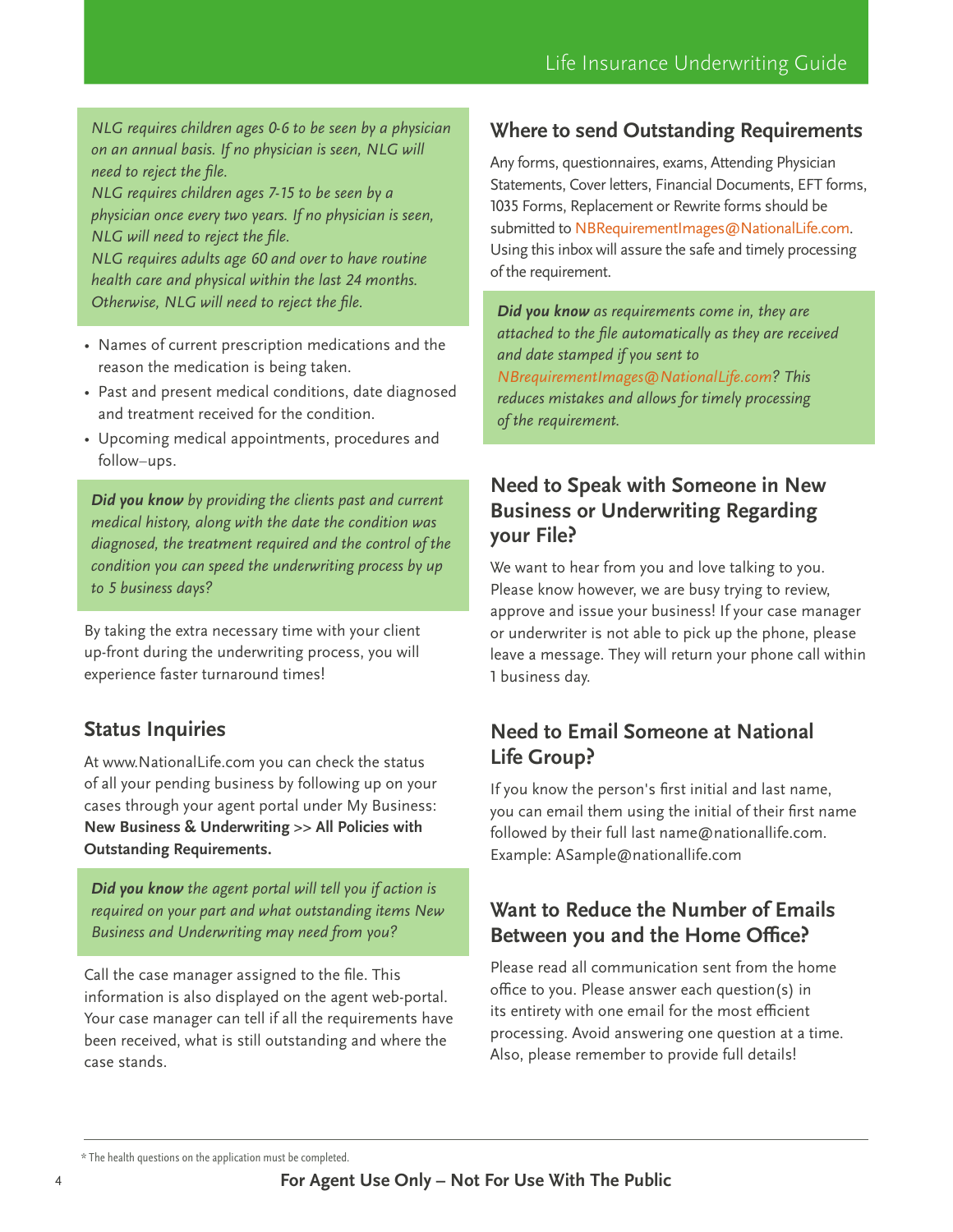# **Illustrations**

Contact the Sales Desk for assistance with running illustrations at NLGSalesDesk@NationalLife.com.

In states that have adopted the NAIC Illustration Regulation, a signed illustration or valid sales certification is required with submission of the application. If a state hasn't adopted the NAIC Model Regulation and the state's regulations do not require a signed illustration one does not need to be submitted. Agents are required to familiarize themselves with their state's regulations.

LifeBuilder applications also require an illustration to be submitted with the application.

# **Policy Delivery**

Policies are sent directly to the agent for delivery to the policyowner unless otherwise directed. The policy should be delivered in person as soon as possible. A policy transmittal accompanies the policy which outlines all delivery requirements and receipts needed to complete the sale. A self-addressed envelope is also enclosed for your convenience in returning these items or they may be emailed to [FormsOnDelivery@NationalLife.com](mailto:FormsOnDelivery@NationalLife.com).

## **Agent Commissions and Contracting**

- LSW and National Life commissions are generated weekly. Please see the website www.NationalLife.com for a Life commission cutoff schedule.
- Please note that Pennsylvania requires us to appoint you in their State prior to solicitation.

Contact the Life Agent Services Support Center at 800-906-3310, option 3 for commission, contracting, website or forms related questions.

# **When Medical Testing is Required**

Full testing (paramedical exam, blood specimen, urinalysis specimen and electrocardiograms) may be needed depending on product, issue age, face amount applied for and medical history. The medical exam is made part of the policy and can be used during contestable review.

Medical testing should not be ordered by an agent if the testing is not an age and amount requirement without authorization from a home office underwriter. Doing so could result in the agent being charged for the expense incurred.

*Testing should not be ordered until the applicant has completed an application, signed the authorization, HIPAA and HIV consent form. Having the client complete the testing ahead of time is against state insurance regulations. The state, in which the contract is signed in, can impose significant fines to the insurer. This could result in extra expense being charged to your client in the form of premium increases. If the testing is ordered without the client signing any of the above, please know you may be liable for the charges incurred that we did not specifically ask for.*

- When a paramedical exam is required, please guide your client about the process and help to set realistic expectations.
- Examiner must be fluent in the client's language, or an interpreter furnished by the para-medical company must be used. Family members or anyone benefiting from the proceeds of the policy cannot be used as translators.
- Client should bring photo ID such as driver's license
- Client should fast for at least 12 hours
- Client should avoid strenuous exercise for at least 12 hours prior to exam
- Client should bring a list of all medications

*Did you know all life insurance contracts have a two year contestability period? This means the company has the right to contest a claim if that claim is submitted within the first two years of the contract of the issue date of coverage. This helps the insurance company to protect themselves against individuals who may have intended to mislead the insurance company by providing inaccurate information to obtain an approval.*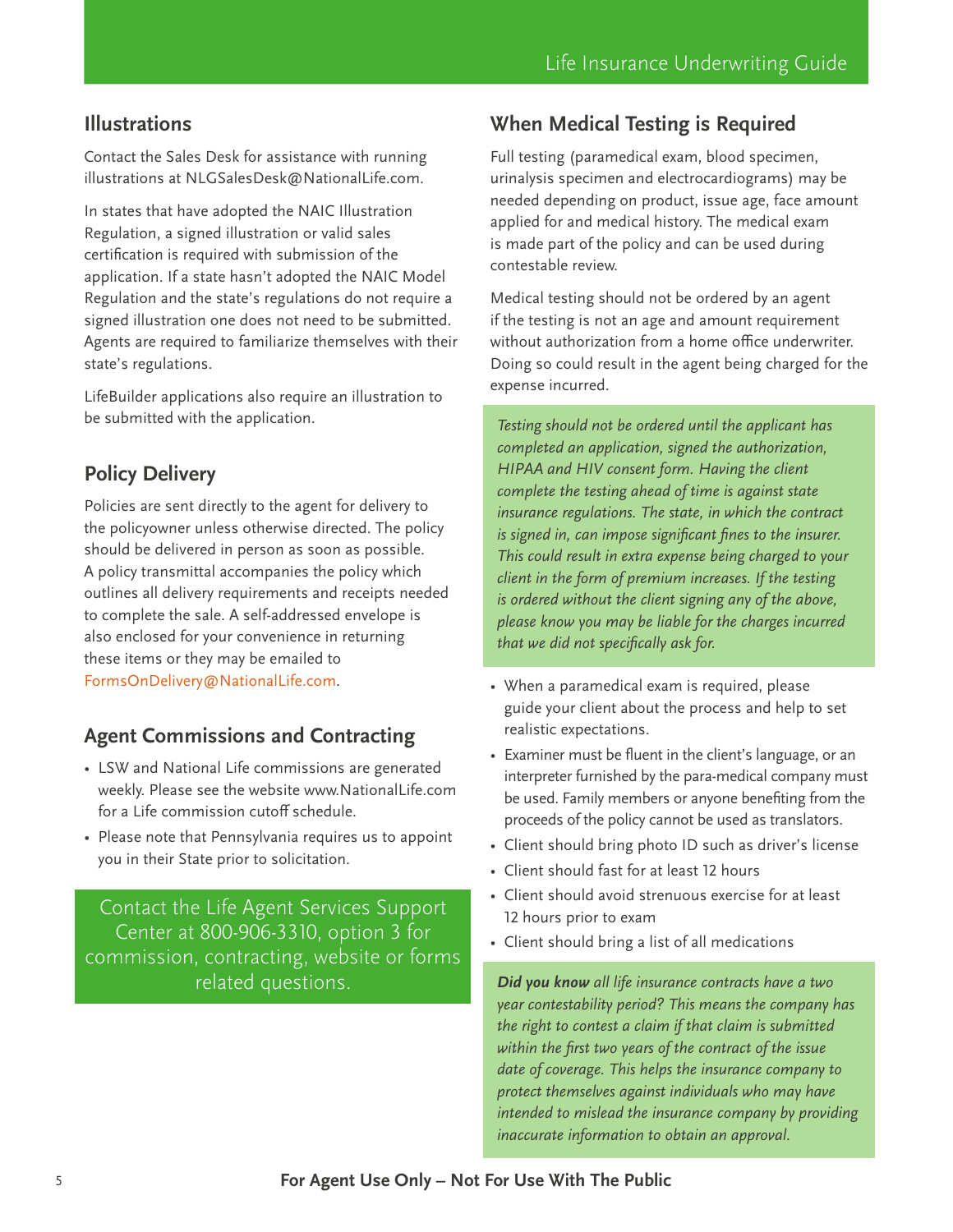# **Approved Paramed Vendors**

#### **Agent Ordered**

Full testing may be needed depending on the product, issue age, rate class, face amount applied for and medical history. Please review the Life Underwriting Requirements in this guide. See website for the most current listing of our company approved paramedical services, age and face amount grid. The paramed company will contact the prospective client to set up an appointment. Reference LSW/National Life when contacting the paramed company. If full testing is needed, one of the following companies must be utilized:

- APPS-Portamedic
	- [www.appslive.com](http://www.appslive.com) | 516-822-6230
- Exam One – [www.examone.com](http://www.examone.com) | 877-933-9261

## **Approved Medical Record Retrieval Service**

On occasion, medical records from the proposed insured's physician may be needed due to face amount applied for or based on client's medical history.

- Parameds.com
- [www.parameds.com](http://www.parameds.com) | 800-872-3674

Attending Physician Statements can range from 10- 2,000 pages. Please allow up to 5 business days for underwriting to review.

## **Laboratory Testing Services**

Clinical Reference Lab is the approved testing service for blood profiles and urinalyses. Use of our approved lab helps ensure the timely transmission of test results. A urinalysis is required whenever blood testing is needed. Please refer to the product-specific charts in this guide for additional information. HIV consent forms must be submitted in those states where required, for all proposed insureds that require laboratory testing. Completion of these forms is the agent's responsibility.

# **Medical Testing Protocol**

#### **Medical Testing Orders**

National Life does not authorize medical testing such as paramedical exam or laboratory tests (blood/urine) to be ordered or completed until after the proposed insured has completed and signed National Life or Life of the Southwest application forms which include an authorization and appropriate HIPAA form.

Certain products may not require initial routine medical testing to be ordered. Please refer to the productspecific charts for more information. We reserve the right to request medical testing for cause (such as diabetes, morbid obesity, etc.). National Life Group will request age appropriate medicals anytime the amount of the NL/LSW exceeds the maximum non-fluid coverage amount.

#### **Medical Requirements For Policy's Issued Within the Last 12 Months**

When determining the age/amount requirements for total line of coverage with National Life Group issued in the last 12 months, the face amounts will be added together.

#### **Release of Medical Testing**

When medical testing is required, it is our standard protocol for the paramedical service providers to send the exam, EKG, senior assessment and lab slip along with the specimens to the lab for timely processing. Medical testing results are provided to the Home Office and a copy of the paramedical exam will be included in any policy issued. A copy of the medical testing is not sent to the agent. If an agent or firm is brokering business they may wish to consider ordering the medical testing using their own account in order to receive a copy of the exam. If a policy is placed with National Life, reimbursement may be requested.

### **Requests for Lab Results to be Sent to a Client**

Form 7935 — Release for Medical Information must be signed by the client and forwarded to the Home Office. Lab results will be sent via U.S. Postal Service to the client's address on record within 5 business days of receipt of the information.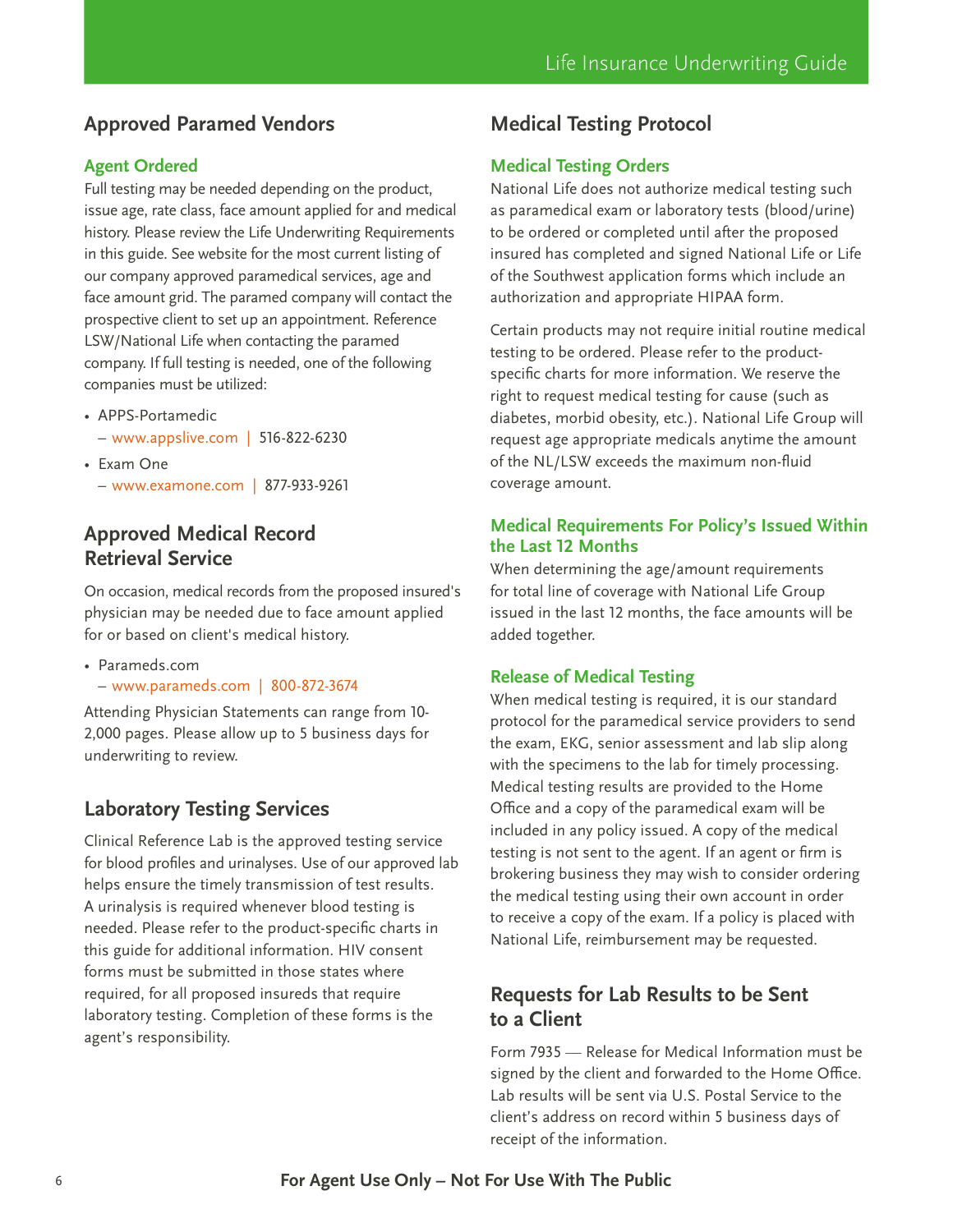# **Medical Testing Completed by Other Companies**

If copies are made available to us, we will consider using another carrier's paramed exam, EKG and/or lab results completed within the last 12 months through age 69. Age 70 and above, we will consider if completed within last six months. We reserve the right to request current testing at older ages, for large face amounts and at the underwriter's discretion.

# **Attending Physician Statement (APS)**

An APS (copy of the client's medical records) may be required by the underwriter in order to complete the underwriting process. Obtaining these records can take 2-6 weeks, depending on the physician. It's important to provide complete physician information on the application (full name, address, phone number) for the personal physician as well as all other physicians and specialists seen.

The Home Office will order medical records unless otherwise noted. We offer the service of ordering medical records through Parameds.com.

# **Attending Physician Statement (APS) Guidelines**

Medical records should not be ordered unless requested by the Underwriter after initial review of the application. Because it can be cost prohibitive to order multiple APSs on smaller face amounts, all applications should be submitted utilizing Medical Questionnaires whenever possible [see [Medical Questionnaire s](#page-35-0)ection in this guide]. You should also consult the listing of [Uninsurable & Problematic Risks](#page-19-0) in this guide before completing an application on a prospective client with complex medical issues.

The Underwriter will make every effort to use the application, medical questionnaires, prescription database, and other tools to assess the risk while taking into account the total amount of insurance applied for.

# **Routine (APS) Guidelines**

| Ages $0 - 15$  | \$1,000,001 and up |
|----------------|--------------------|
| Ages $16 - 60$ | \$2,000,001 and up |
| Ages $61 - 69$ | \$1,000,001 and up |
| Age 70 & up    | All face amounts   |

**Certain medical impairments** may require an APS regardless of face amount. These may include, but not limited to:

- Alcohol/Drug abuse and/or treatment
- Cardiovascular or Coronary Artery Disease
- Cancer
- Diabetes treated by insulin or with tobacco use
- Emphysema, COPD, Chronic Bronchitis
- Heart murmur
- Hepatitis
- Kidney/Renal disease
- Lupus
- Mental Disorders requiring multiple or psychotrophic medications
- Multiple Sclerosis
- Peripheral Vascular Disease
- Stroke, TIA, CVA, Cerebral Hemorrhage
- Ulcerative Colitis/Crohn's Disease
- Opioid/Narcotic/Chronic Pain Medication
- History of incarceration
- PTSD
- Multiple chronic medical conditions
- Emergency room visit or hospitalization in the last 6 months

Requests for medical records may also be at the Underwriter's discretion due to MIB information, abnormal lab findings, etc as well as larger face amounts and older ages.

### **Motor Vehicle Report**

(Ordered by Home Office)

Motor Vehicle Reports are ordered on all applicants age 16 and up, all face amounts.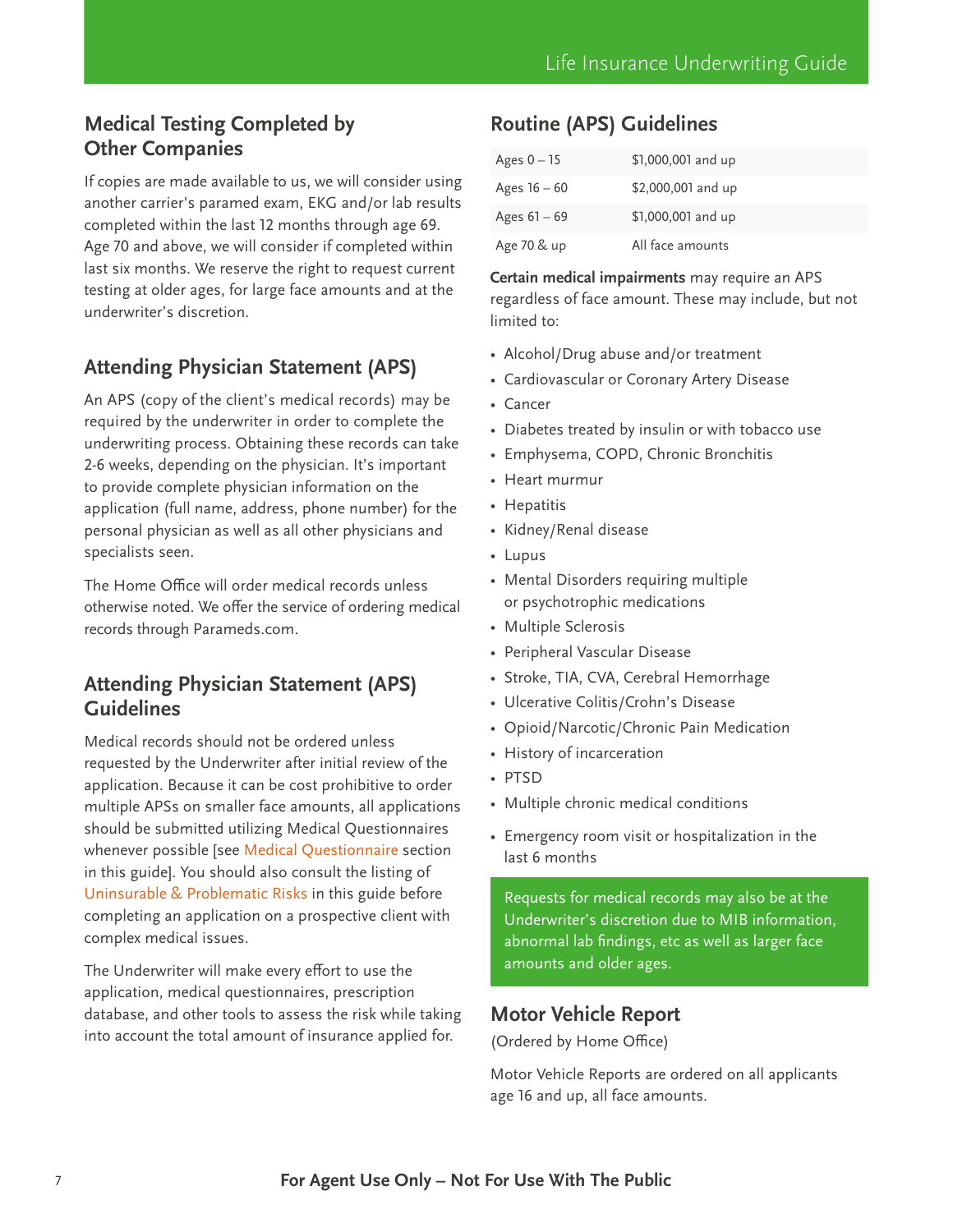# <span id="page-7-0"></span>Underwriting Programs

# **Full Medical/Financial Underwriting**

National Life Group has a wide range of products that are underwritten using traditional underwriting requirements such as blood profile, urinalysis specimen, paramedical exam and EKG's. Applications requiring full medical underwriting are often on larger face amounts and older age applicants. This allows underwriting to properly assess the mortality risk the client represents. Please refer to NLG's website for the most current listing of these products.

#### **What does the agent need to know?**

NLG will review the application containing your client's financial and medical information. The information will be cross-referenced with several databases used for the risk assessment such as:

- Medical Information Bureau (MIB)
- Millimen Intelliscript a Prescription Data Base
- Motor Vehicle Report
- Electronic Inspection Report

#### **What medical requirements might be requested for my client to complete?**

- Blood profile and urinalysis specimen
- Paramedical exam
- Senior Assessment
- EKG
- Attending Physician Statement

#### **Are there other requirements that I may need to have my client furnish?**

Depending on the type of and purpose of the life insurance sale, the underwriter may request additional financial information to justify the face amount being requested. This information we request, may be in the form of:

- Personal Financial Questionnaire
- Tax returns, 4506T IRS form, W2's or 1099's
- Third Party Verified Financial Statements prepared by CPA or Tax Attorney
- Cover letter explaining the purpose of sale and how the total line of coverage was determined

*Do you know how powerful a cover letter can be? If you have a client who is applying for insurance for reasons other than straight income replacement needs, it is best to submit a cover letter. The cover letter will tell the underwriter how the sale was made, the purpose of the sale and the intended use of the funds and/or riders. A well-crafted cover letter helps the underwriter better understand your client's needs. If you submit an application via e-App, you can type this information in the cover letter.*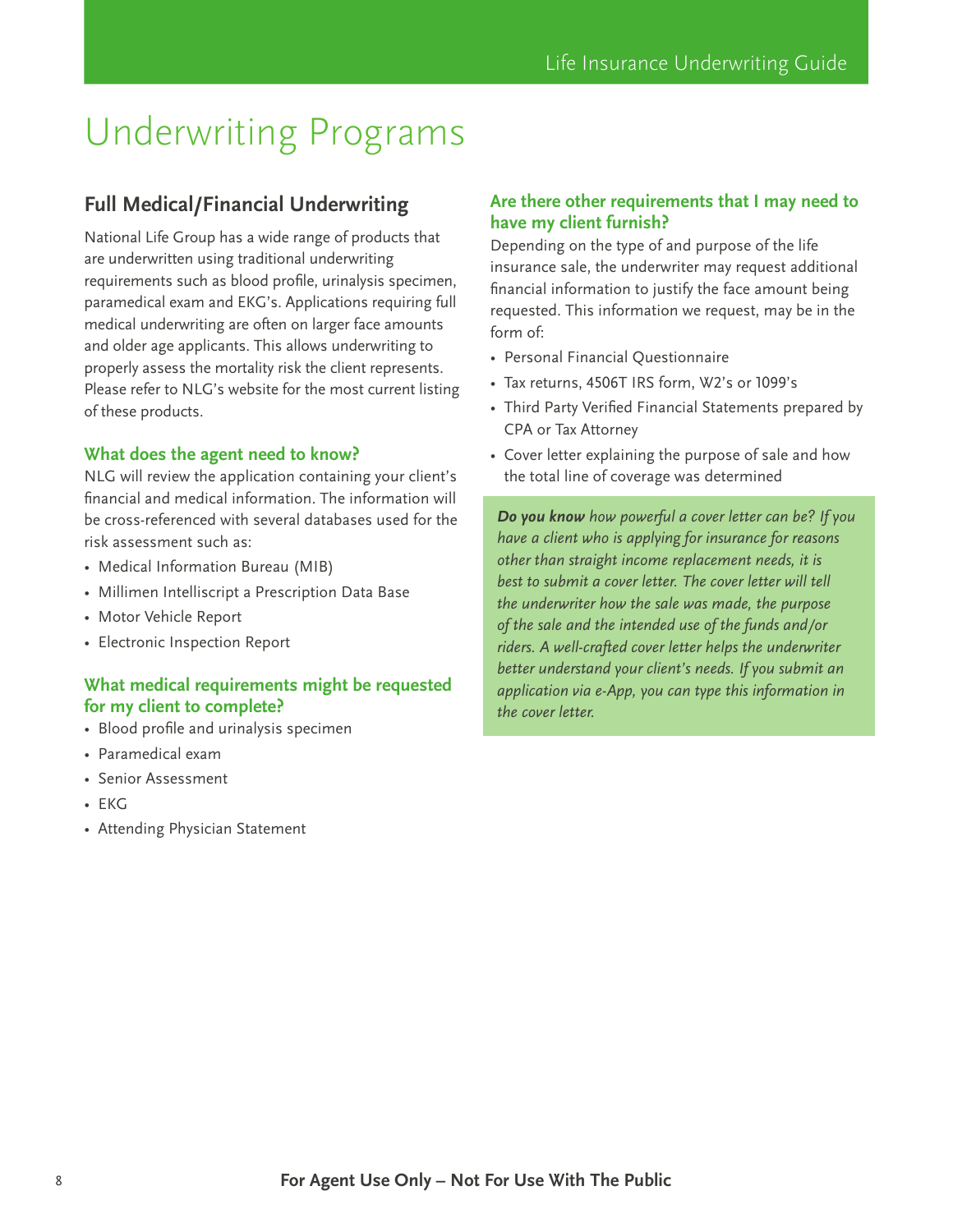# <span id="page-8-0"></span>**Accelerated Underwriting Products (EZ-Underwriting)**

National Life Group is pleased to offer accelerated underwriting to applicants. This means your client may be eligible for our best class without the need to complete medical requirements (blood profile, urinalysis, paramed exam and EKG).

EZ underwriting is available to applicants ages 18-50 applying for face amounts up to and including \$2,000,000 and applicants ages 51-60 applying for face amounts up to and including \$1,000,000 and applicants ages 61-65 applying for face amounts to \$250,000.

Please consult the product's age and face amount grid for current guidelines. (See NLG's website for current listing).

#### Applicants Applying for the Following Face Amounts:

|             | Ages 18-50 | Ages 51-60 | Ages 61-65         |
|-------------|------------|------------|--------------------|
| FlexLife    | Up to \$2M | Up to \$1M | Up to<br>\$250,000 |
| Peakl ife   | Up to \$2M | \$1M       | n/a                |
| Term        | Up to \$2M | Up to \$1M | Up to<br>\$250,000 |
| TotalSecure | Up to \$2M | Up to \$1M | Up to<br>\$250,000 |

#### **What does the agent need to know?**

NLG will review the application containing your client's financial and medical information. The information will be cross-referenced with several databases used for the risk assessment such as:

- Medical Information Bureau (MIB)
- Millimen Intelliscript a Prescription Data Base
- Lexis Nexis Risk Classifier a third party data aggregator of FCRA compliant information
- LabPiQture is clinical laboratory results

#### **What is the Lexis Nexis Risk Classifier?**

LexisNexis® Risk Classifier aggregates public records from thousands of data sources in compliance with the Fair Credit Reporting Act to determine mortality and an individuals lifestyle risk.<sup>1</sup>

This tool provides access to a much larger pool of data enabling us to:

- make quicker underwriting decisions
- meet demand for a much faster and less invasive process to obtain life insurance than in the past.

The Risk Classifier score is determined by a combination of data points that fall into three general buckets:

- Public record attributes
- Motor vehicle records (MVR) attributes
- Credit record attributes

A risk classifier score is not based on a single factor. Rather, it is the combination of multiple data points from these three general buckets that are used to determine an applicant's relative mortality risk.

The Lexis $\mathsf{Nexis}^\circ$  Risk Classifier does NOT use the following data for mortality scoring:

- Race, religion, national origin, marital status, sexual orientation, geography, disability, title, employer, and employment history are NOT used for scoring purposes.
- Data that is NOT compliant with the Fair Credit Reporting Act (consumer shopping data, facial recognition, and social media).

#### **Questions about a Risk Classifier Score?**

The LexisNexis® Consumer Center contact number for LIFE is 888-497-9215

Contact the LexisNexis® Consumer Center to:

- Receive a copy of and subsequently discuss their Life Report
- Dispute information contained in their Life Report
- Request a Report to be sent post-dispute

The mailing address for the LexisNexis $^\circ$  Consumer Center is:

LexisNexis® Consumer Center Attn: Life Report P.O. Box 105108 Atlanta, GA 30348-5108

When first calling, it is helpful if you:

Specifically request a Life Report

Advise the representative that you applied for life insurance

Life Reports are not available online.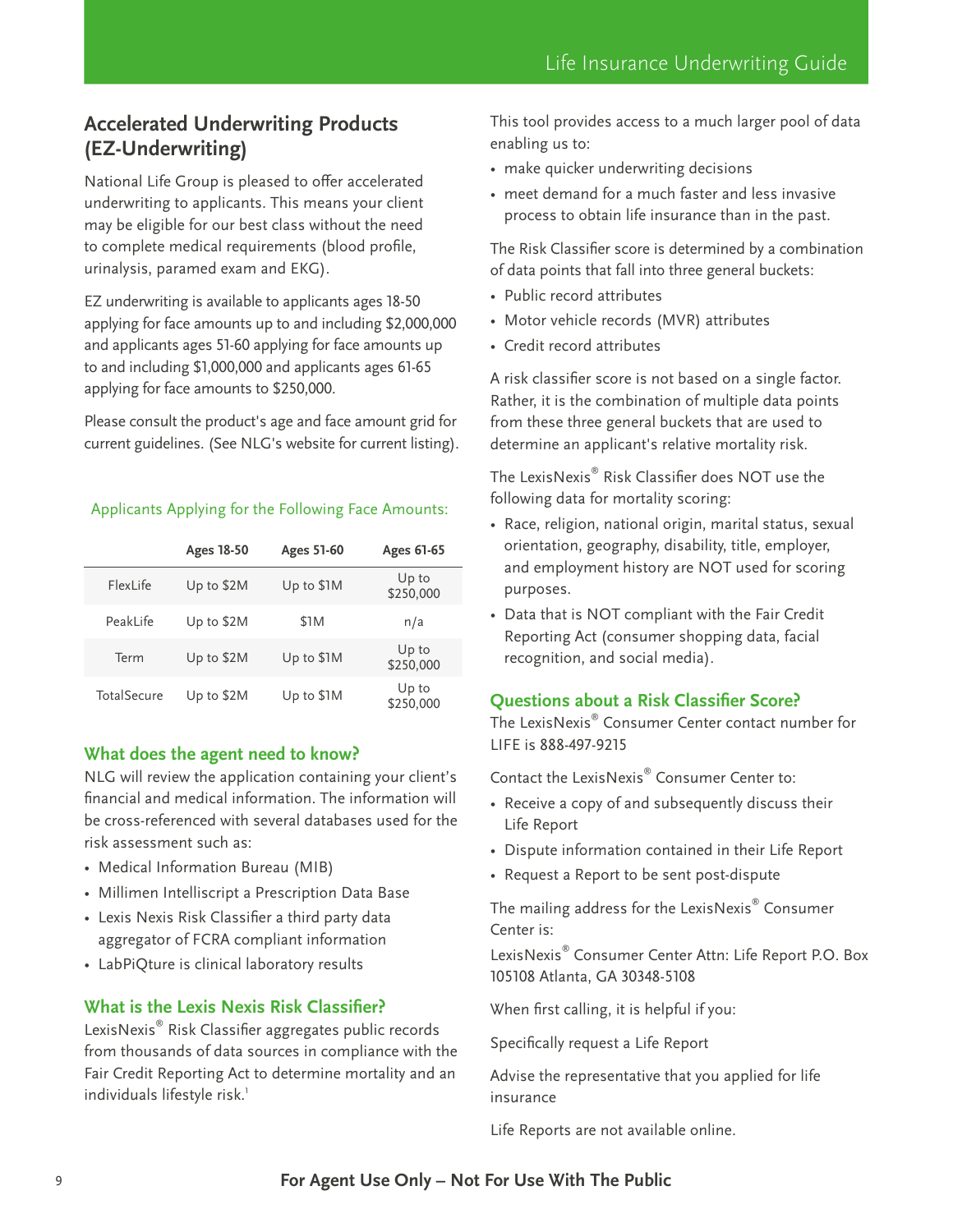# <span id="page-9-0"></span>**PeakLife/Advanced Markets IUL**

### **(PeakLife and PeakLife NL)**

|                            | <b>Issue Ages</b> |           |           |           |           |       |               |
|----------------------------|-------------------|-----------|-----------|-----------|-----------|-------|---------------|
| <b>Underwriting Amount</b> | $18 - 30$         | $31 - 40$ | $41 - 50$ | $51 - 60$ | $61 - 65$ | 66-69 | $70+$         |
| \$1,000,000                | A                 | A         | A         |           | D         | D     | <b>ME/APS</b> |
| $$1,000,001 - $2,000,000$  | A                 | A         | A         | D         | D/APS     | D/APS | <b>ME/APS</b> |
| $$2,000,001 - $5,000,000$  | D/APS             | D/APS     | D/APS     | D/APS     | D/APS     | D/APS | ME/APS        |
| $$5,000,001$ & up          | E/APS             | E/APS     | E/APS     | E/APS     | E/APS     | E/APS | <b>ME/APS</b> |

#### **Category / Medical Requirements**

#### A – Application

D – Application, Exam, Blood Profile, Urine

E – Application, Exam, Blood Profile, Urine, EKG

M – Application, Exam, Blood Profile, Urine, Mature Assessment

ME – Application, Exam, Blood Profile, Urine, EKG, Mature Assessment

APS – Attending Physician Statement. An APS will be required on all applications \$2,000,001 and up in addition to the age and amount chart above.

- Face amounts over \$2,000,000 require an APS, confidential financial questionnaire form 1392 and E-inspection
- Face amounts over \$5,000,000 require a confidential financial questionniare form 1392, E-inspection and over age 70 third party verified financials
- Face amounts \$10,000,000 and up require a confidential financial questionniare form 1392, E-inspection and third party verified financials

| <b>Rate Classes</b>      | <b>Face Amount</b>     | Ages  |
|--------------------------|------------------------|-------|
| Elite                    | All Face Amounts       | 18-75 |
| Preferred NT             | All Face Amounts       | 18-85 |
| Select NT                | All Face Amounts       | 18-85 |
| Standard NT              | All Face Amounts       | 18-85 |
| Express Standard NT 1    | Total Face $\leq$ \$2M | 18-85 |
| Express Standard NT 2    | Total Face $\leq$ \$2M | 18-85 |
| Preferred Tobacco        | All Face Amounts       | 18-85 |
| Standard Tobacco         | All Face Amounts       | 18-85 |
| Express Standard Tobacco | Total Face $\leq$ \$2M | 18-85 |

Minimum Face \$1,000,000

<sup>1</sup> Age Nearest Birthday

<sup>2</sup> See product specific information for rate classes and ages available

<sup>3</sup> See product specifications for applicable juvenile rates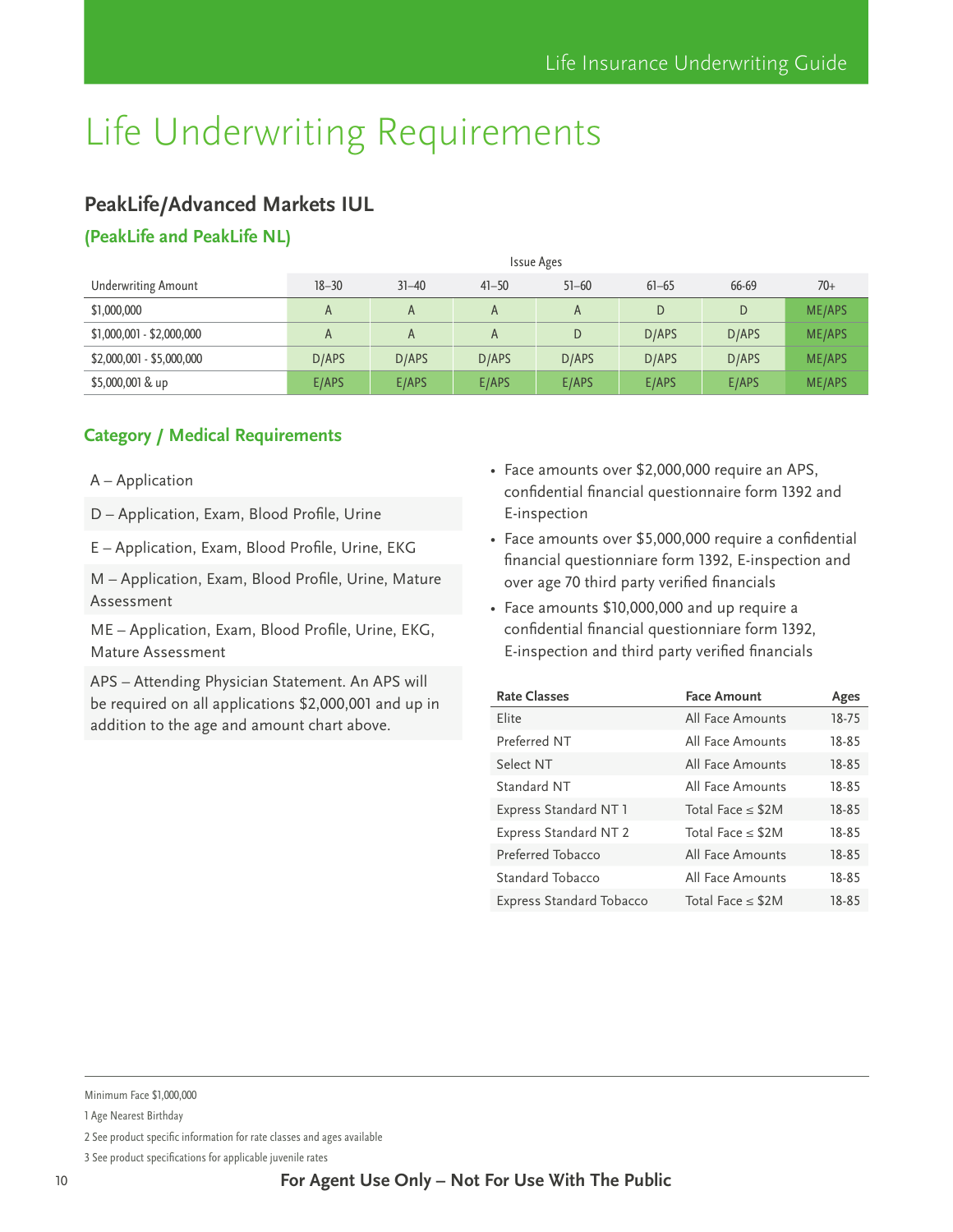|                            | <b>Issue Ages</b> |       |           |       |         |       |       |               |
|----------------------------|-------------------|-------|-----------|-------|---------|-------|-------|---------------|
| <b>Underwriting Amount</b> | $0-17$            | 18-30 | $31 - 40$ | 41-50 | $51-60$ | 61-65 | 66-69 | $70+$         |
| Through \$250,000          | A                 | A     | A         | A     | A       | A     | D     | <b>ME/APS</b> |
| \$250,001 - \$1,000,000    | A                 | A     | A         | A     | A       | D     | D     | ME/APS        |
| \$1,000,001 - \$2,000,000  | Call for quote    | A     | A         | A     | D       | D/APS | D/APS | ME/APS        |
| \$2,000,001-\$5,000,000    | Call for quote    | D/APS | D/APS     | D/APS | D/APS   | D/APS | D/APS | <b>ME/APS</b> |
| \$5,000,001 and up         | Call for quote    | E/APS | E/APS     | E/APS | E/APS   | E/APS | E/APS | <b>ME/APS</b> |

# <span id="page-10-0"></span>**FlexLife and FlexLife NL IUL**

#### **Category / Medical Requirements**

- A Application
- D Application, Exam, Blood Profile, Urine
- E Application, Exam, Blood Profile, Urine, EKG

M – Application, Exam, Blood Profile, Urine, Mature Assessment

ME – Application, Exam, Blood Profile, Urine, EKG, Mature Assessment

APS – Attending Physician Statement

| <b>Rate Classes</b>             | <b>Face Amount</b>     | Ages     |
|---------------------------------|------------------------|----------|
| Flite                           | All Face Amounts       | 18-75    |
| Preferred NT                    | All Face Amounts       | 18-85    |
| Select NT                       | All Face Amounts       | 18-85    |
| Standard NT                     | All Face Amounts       | $0 - 85$ |
| Express Standard NT 1           | Total Face $\leq$ \$2M | $0 - 85$ |
| Express Standard NT 2           | Total Face $\leq$ \$2M | 18-85    |
| Preferred Tobacco               | All Face Amounts       | 18-85    |
| Standard Tobacco                | All Face Amounts       | 18-85    |
| <b>Express Standard Tobacco</b> | Total Face $\leq$ \$2M | 18-85    |

- Face amounts over \$2,000,000 require an APS, confidential financial questionnaire form 1392 and E-inspection
- Face amounts over \$5,000,000 require a confidential financial questionniare form 1392, E-inspection and over age 70 third party verified financials
- Face amounts \$10,000,000 and up require a confidential financial questionniare form 1392, E-inspection and third party verified financials

#### **For Face Amounts of \$2,000,000 or less**

- Permanent flat extras are available with all rate classifications. Temporary flat extras are available with Standard and Express classes. Table ratings are not available.
- A nonsmoking insured with a substandard table rating up to and including 200% will be placed in the Express standard Non-tobacco 1 rate classification.
- A nonsmoking insured with a substandard table rating between 225% and 300% (inclusive) will be placed in the Express Standard Non-tobacco 2 rate classification.
- A smoking insured with a substandard table rating up to and including 200% will be placed in the Express Standard Tobacco rate classification.

#### **For Face Amounts Greater than \$2,000,000**

• Substandard: Table ratings and flat extras available with Standard rate classes. Temporary flat extras available with Standard NT/Standard Tobacco

2 200% rating added to Standard NT for tobacco users under age 18

<sup>1</sup> Issue Age Nearest Birthday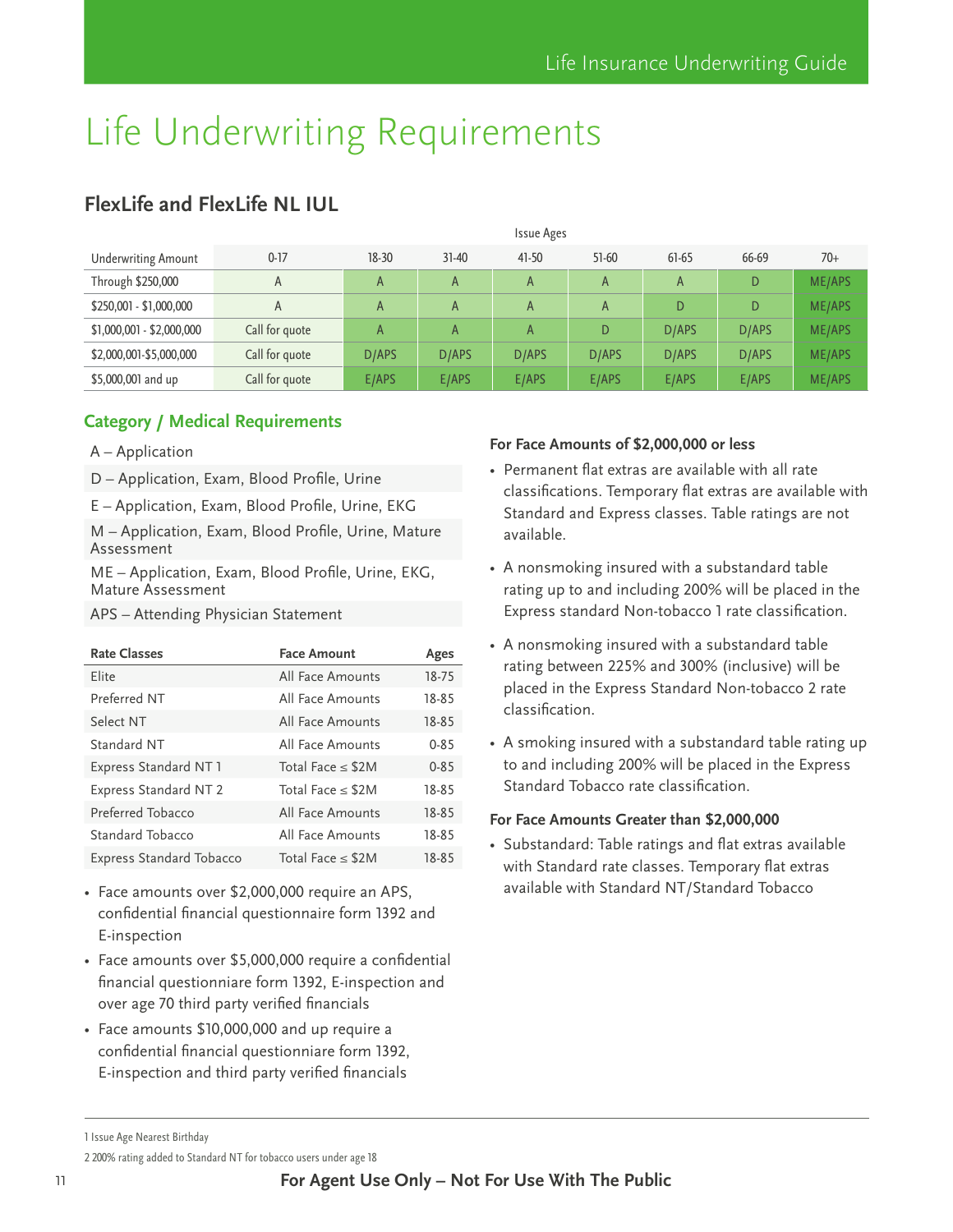|                            | Issue Ages     |       |              |           |              |       |       |               |
|----------------------------|----------------|-------|--------------|-----------|--------------|-------|-------|---------------|
| <b>Underwriting Amount</b> | $0-17$         | 18-30 | $31-40$      | $41 - 50$ | $51-60$      | 61-65 | 66-69 | $70+$         |
| Through \$250,000          | A              | A     | $\mathsf{A}$ | A         | $\mathsf{A}$ | A     | D     | <b>ME/APS</b> |
| \$250,001 - \$1,000,000    | A              | A     | A            | A         | A            |       | D     | <b>ME/APS</b> |
| \$1,000,001 - \$2,000,000  | Call for quote | A     | $\mathsf{A}$ | A         | D            | D/APS | D/APS | <b>ME/APS</b> |
| \$2,000,001-\$5,000,000    | Call for quote | D/APS | D/APS        | D/APS     | D/APS        | D/APS | D/APS | <b>ME/APS</b> |
| \$5,000,001 and up         | Call for quote | E/APS | E/APS        | E/APS     | E/APS        | E/APS | E/APS | <b>ME/APS</b> |

# <span id="page-11-0"></span>**BasicSecure and BasicSecure NL FUL**

#### **Category / Medical Requirements**

- A Application
- D Application, Exam, Blood Profile, Urine
- E Application, Exam, Blood Profile, Urine, EKG

M – Application, Exam, Blood Profile, Urine, Mature Assessment

ME – Application, Exam, Blood Profile, Urine, EKG, Mature Assessment

APS – Attending Physician Statement

| <b>Rate Classes</b>             | <b>Face Amount</b>     | Ages     |
|---------------------------------|------------------------|----------|
| Flite                           | All Face Amounts       | 18-75    |
| Preferred NT                    | All Face Amounts       | 18-85    |
| Select NT                       | All Face Amounts       | 18-85    |
| Standard NT                     | All Face Amounts       | $0 - 85$ |
| Express Standard NT 1           | Total Face $\leq$ \$2M | $0 - 85$ |
| <b>Express Standard NT 2</b>    | Total Face $\leq$ \$2M | 18-85    |
| Preferred Tobacco               | All Face Amounts       | 18-85    |
| Standard Tobacco                | All Face Amounts       | 18-85    |
| <b>Express Standard Tobacco</b> | Total Face $\leq$ \$2M | 18-85    |

- Face amounts over \$2,000,000 require an APS, confidential financial questionnaire form 1392 and E-inspection
- Face amounts over \$5,000,000 require a confidential financial questionniare form 1392, E-inspection and over age 70 third party verified financials
- Face amounts \$10,000,000 and up require a confidential financial questionniare form 1392, E-inspection and third party verified financials

#### **For Face Amounts of \$2,000,000 or less**

- Permanent flat extras are available with all rate classifications. Temporary flat extras are available with Standard and Express classes. Table ratings are not available.
- A nonsmoking insured with a substandard table rating up to and including 200% will be placed in the Express standard Non-tobacco 1 rate classification.
- A nonsmoking insured with a substandard table rating between 225% and 300% (inclusive) will be placed in the Express Standard Non-tobacco 2 rate classification.
- A smoking insured with a substandard table rating up to and including 200% will be placed in the Express Standard Tobacco rate classification.

#### **For Face Amounts Greater than \$2,000,000**

• Substandard: Table ratings and flat extras available with Standard rate classes. Temporary flat extras available with Standard NT/Standard Tobacco

2 200% rating added to Standard NT for tobacco users under age 18

<sup>1</sup> Issue Age Nearest Birthday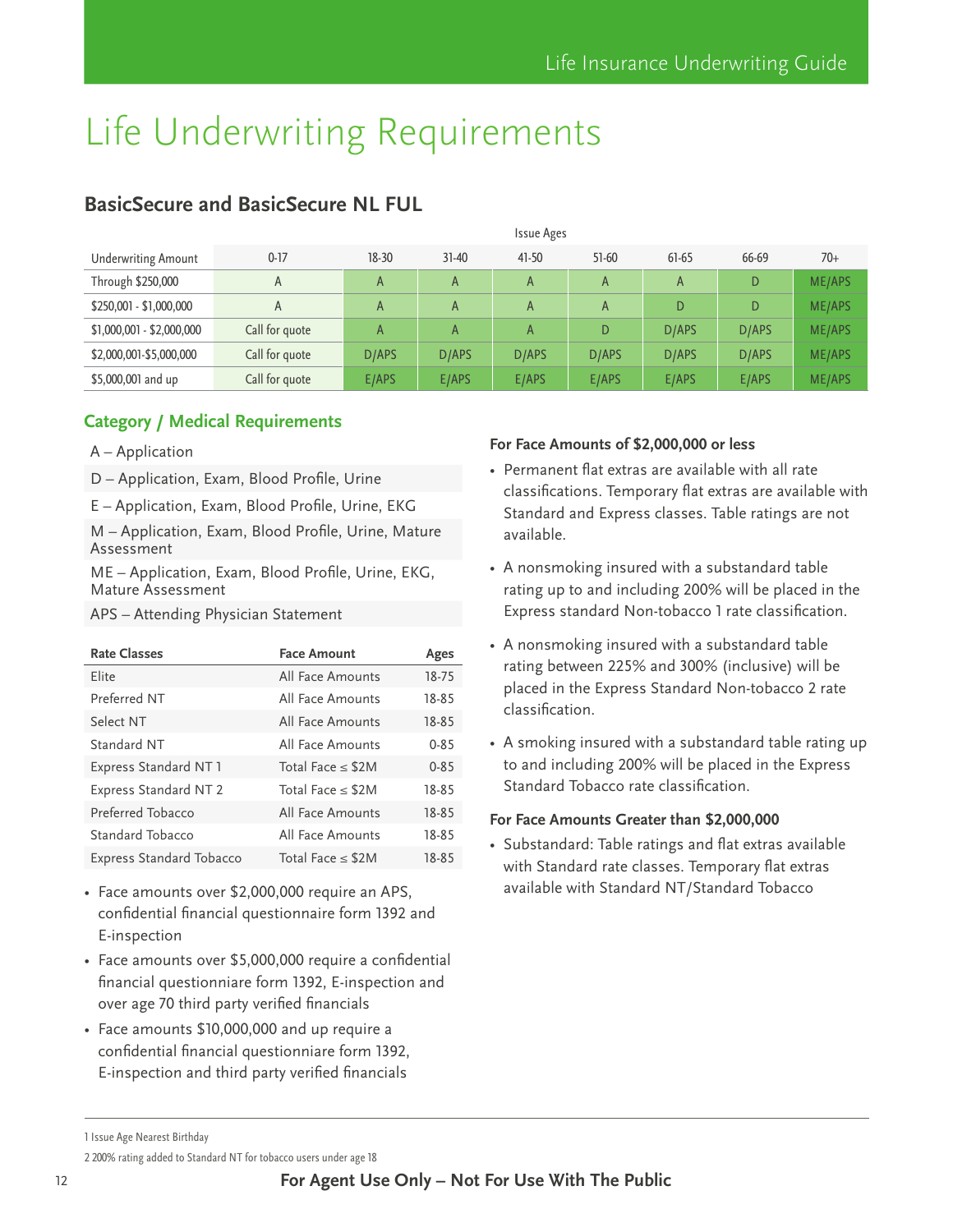# <span id="page-12-0"></span>**Term LSW and Term NL Life**

|                            |           |                |         | <b>Issue Ages</b> |         |       |               |
|----------------------------|-----------|----------------|---------|-------------------|---------|-------|---------------|
| <b>Underwriting Amount</b> | $18 - 30$ | $31 - 40$      | $41-50$ | $51-60$           | $61-65$ | 66-69 | $70+$         |
| Through \$250,000          | A         | A              | A       | A                 | A       | D     | ME/APS        |
| \$250,001 - \$1,000,000    | A         | A              | A       | A                 | D       | D     | <b>ME/APS</b> |
| \$1,000,001 - \$2,000,000  | A         | $\overline{A}$ | A       | D                 | D/APS   | D/APS | ME/APS        |
| \$2,000,001-\$5,000,000    | D/APS     | D/APS          | D/APS   | D/APS             | D/APS   | D/APS | <b>ME/APS</b> |
| \$5,000,001 and up         | E/APS     | E/APS          | E/APS   | E/APS             | E/APS   | E/APS | <b>ME/APS</b> |

#### **Category / Medical Requirements**

- A Application
- D Application, Exam, Blood Profile, Urine
- E Application, Exam, Blood Profile, Urine and EKG

M – Application, Exam, Blood Profile, Urine, Mature Assessment

ME – Application, Exam, Blood Profile, Urine, EKG, Mature Assessment

APS – Attending Physician Statement

- Face amounts over \$2,000,000 require an APS, confidential financial questionnaire form 1392 and E-inspection
- Face amounts over \$5,000,000 require a confidential financial questionniare form 1392, E-inspection and over age 70 third party verified financials
- Face amounts \$10,000,000 and up require a confidential financial questionniare form 1392, E-inspection and third party verified financials.

### **Term products rate class offerings:**

# **Term rate class offerings for nontobacco and tobacco**

| <b>Product/Issue Age</b> | Nontobacco Rate<br><b>Age Availability</b> | <b>Tobacco Rate</b><br><b>Age Availability</b> |
|--------------------------|--------------------------------------------|------------------------------------------------|
| 10 Year Term             | 18-75                                      | 18-75                                          |
| 15 Year Term             | 18-75                                      | 18-70                                          |
| 20 Year Term             | 18-70                                      | 18-65                                          |
| 30 Year Term             | 18-55                                      | 18-50                                          |
| ART 18-85                | 18-85                                      | 18-85                                          |

| <b>Rate Classes</b>      | <b>Face Amount</b>          | Ages      |
|--------------------------|-----------------------------|-----------|
| Elite                    | All Face Amounts            | $18 - 75$ |
| Preferred NT             | All Face Amounts            | 18-85     |
| Select NT                | All Face Amounts            | $18 - 85$ |
| Standard NT              | All Face Amounts            | 18-85     |
| Express Standard NT 1    | Total Face $\leq$ \$250,000 | 18-85     |
| Express Standard NT 2    | Total Face $\leq$ \$250,000 | 18-85     |
| Preferred Tobacco        | All Face Amounts            | $18 - 85$ |
| Standard Tobacco         | All Face Amounts            | $18 - 85$ |
| Express Standard Tobacco | Total Face $\leq$ \$250,000 | 18-85     |

#### 13 **For Agent Use Only – Not For Use With The Public**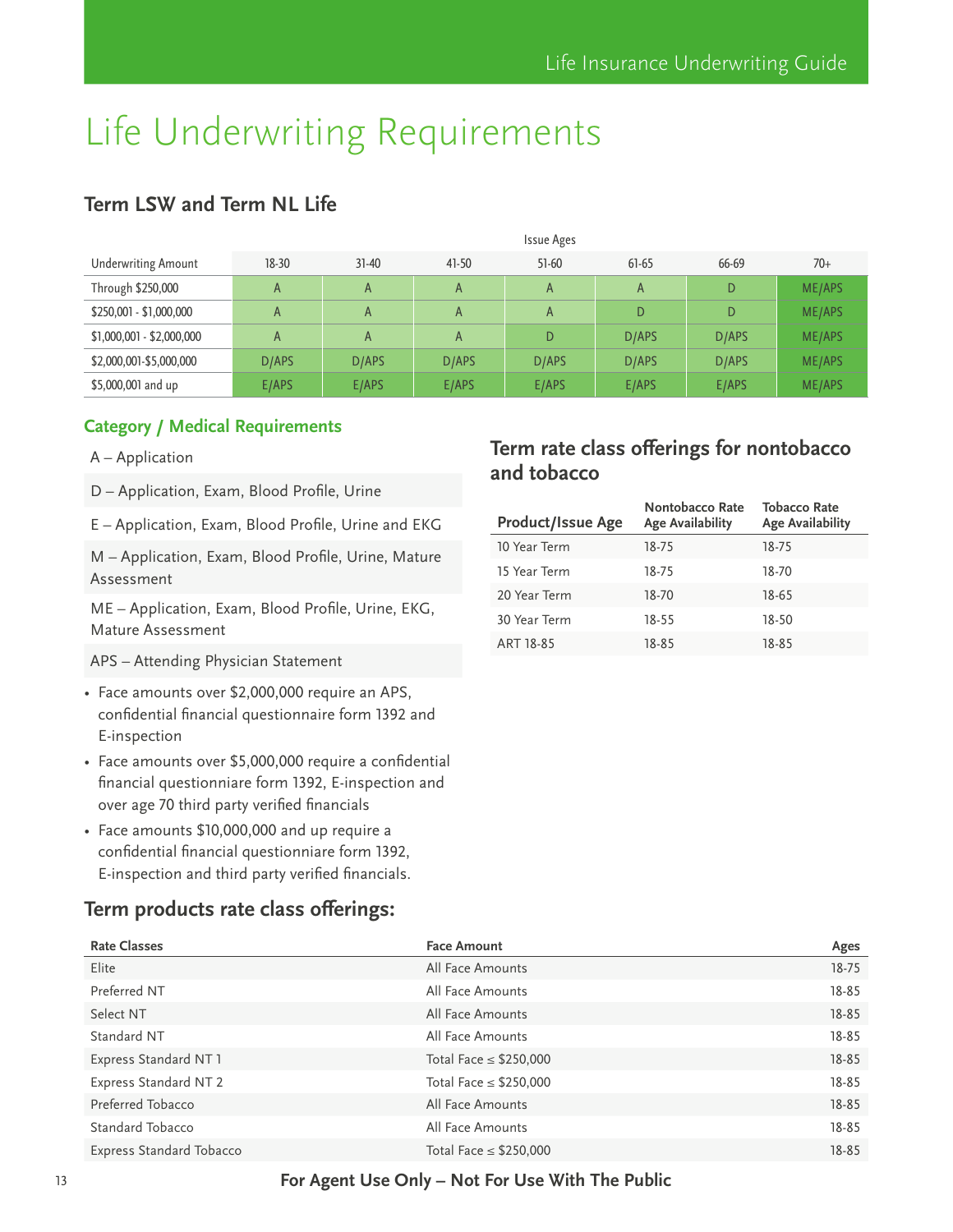# **For Face Amounts of \$250,000 or less**

- Permanent flat extras are available with all rate classifications. Temporary flat extras are available with Standard and Express classes. Table ratings are not available.
- A nonsmoking insured with a substandard table rating up to and including 200% will be placed in the Express standard Non-tobacco 1 rate classification.
- A nonsmoking insured with a substandard table rating between 225% and 300% (inclusive) will be placed in the Express Standard Non-tobacco 2 rate classification.
- A smoking insured with a substandard table rating up to and including 200% will be placed in the Express Standard Tobacco rate classification.

### **For Face Amounts Greater than \$250,000**

• Substandard: Table ratings and flat extras available with Standard rate classes. Temporary flat extras available with Standard NT/Standard Tobacco

1 Issue Age Nearest Birthday

ISSUE AGES OFFERED ART 18-85 10 Year Term 18-75 15 Year Term 18-75 Non-tobacco 18-70 Tobacco 20 Year Term 18-70 Non-tobacco 18-65 Tobacco 30 Year Term 18-55 Non-tobacco 18-50 Tobacco

<sup>2</sup> LSW and NL Term product are not available until age 18; see product availability below: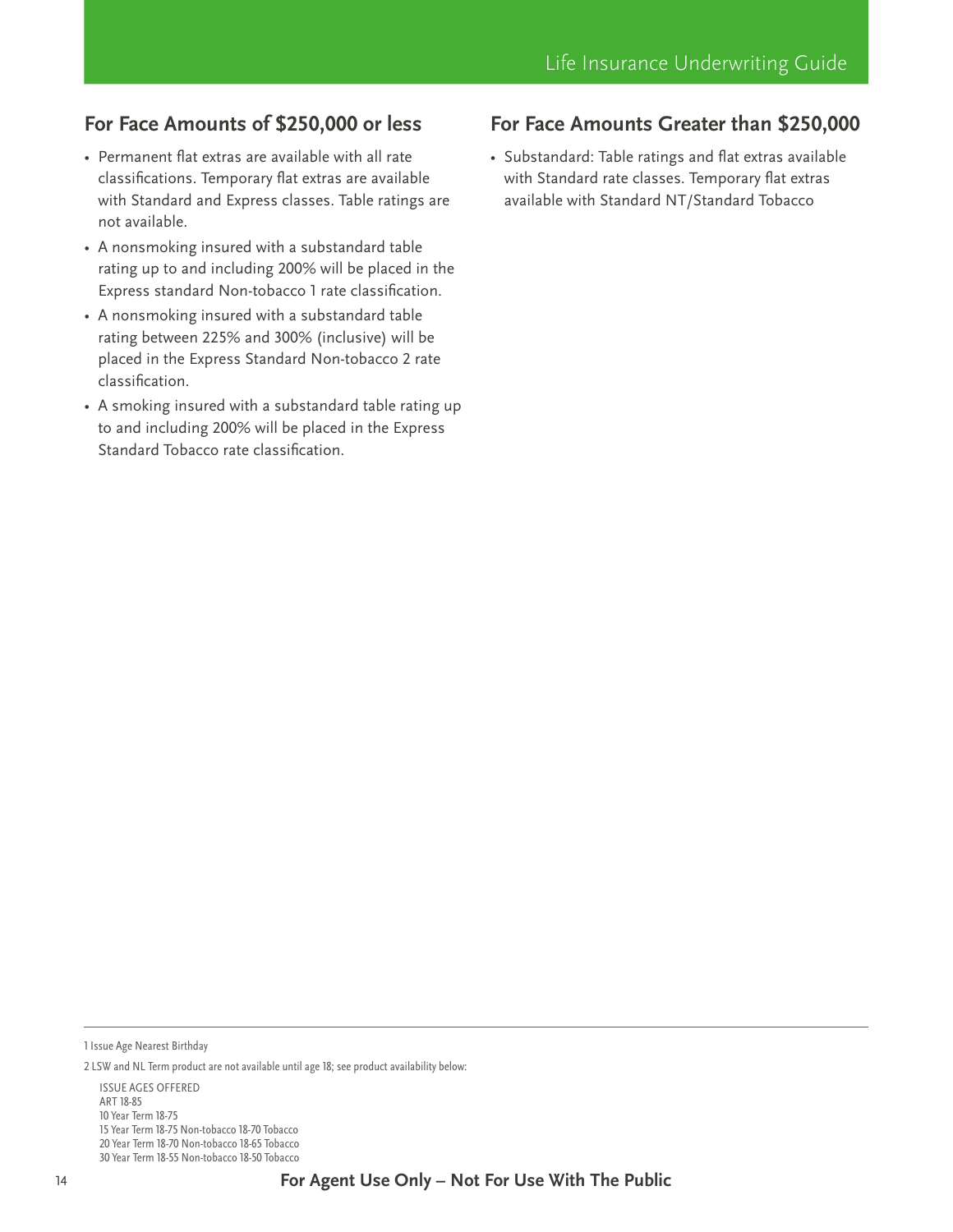# <span id="page-14-0"></span>**TotalSecure LSW and TotalSecure NL Whole Life**

|                            | <b>Issue Ages</b> |           |           |              |         |         |       |               |
|----------------------------|-------------------|-----------|-----------|--------------|---------|---------|-------|---------------|
| <b>Underwriting Amount</b> | $0-17$            | $18 - 30$ | $31 - 40$ | $41-50$      | $51-60$ | $61-65$ | 66-69 | $70+$         |
| Through \$250,000          | A                 | A         | A         | $\mathsf{A}$ | A       | A       | D     | <b>ME/APS</b> |
| \$250,001 - \$1,000,000    | A                 | A         | A         | $\mathsf{A}$ | A       | D       | D     | <b>ME/APS</b> |
| \$1,000,001 - \$2,000,000  | Call for quote    | A         | A         | $\mathsf{A}$ | D       | D/APS   | D/APS | <b>ME/APS</b> |
| \$2,000,001-\$5,000,000    | Call for quote    | D/APS     | D/APS     | D/APS        | D/APS   | D/APS   | D/APS | <b>ME/APS</b> |
| \$5,000,001 and up         | Call for quote    | E/APS     | E/APS     | E/APS        | E/APS   | E/APS   | E/APS | <b>ME/APS</b> |

#### **Category / Medical Requirements**

- A Application
- D Application, Exam, Blood Profile, Urine
- E Application, Exam, Blood Profile, Urine and EKG
- M Application, Exam, Blood Profile, Urine, Mature Assessment

ME – Application, Exam, Blood Profile, Urine, EKG, Mature Assessment

APS – Attending Physician Statement

- Face amounts over \$2,000,000 require an APS, confidential financial questionnaire form 1392 and E-inspection
- Face amounts over \$5,000,000 require a confidential financial questionniare form 1392, E-inspection and over age 70 third party verified financials
- Face amounts \$10,000,000 and up require a confidential financial questionniare form 1392, E-inspection and third party verified financials.

## **Whole Life products rate class offerings:**

| <b>Rate Classes</b>             | <b>Face Amount</b>          | Ages      |
|---------------------------------|-----------------------------|-----------|
| Elite                           | All Face Amounts            | 20-75     |
| Preferred NT                    | All Face Amounts            | 20-85     |
| Select NT                       | All Face Amounts            | 20-85     |
| Standard NT                     | All Face Amounts            | $0 - 85$  |
| Express Standard NT 1           | Total Face $\leq$ \$250,000 | $0 - 85$  |
| Express Standard NT 2           | Total Face $\leq$ \$250,000 | $18 - 85$ |
| Preferred Tobacco               | All Face Amounts            | 20-85     |
| Standard Tobacco                | All Face Amounts            | 20-85     |
| <b>Express Standard Tobacco</b> | Total Face $\leq$ \$250,000 | 20-85     |

<sup>1 200%</sup> rating added to Standard NT for tobacco users under age 20.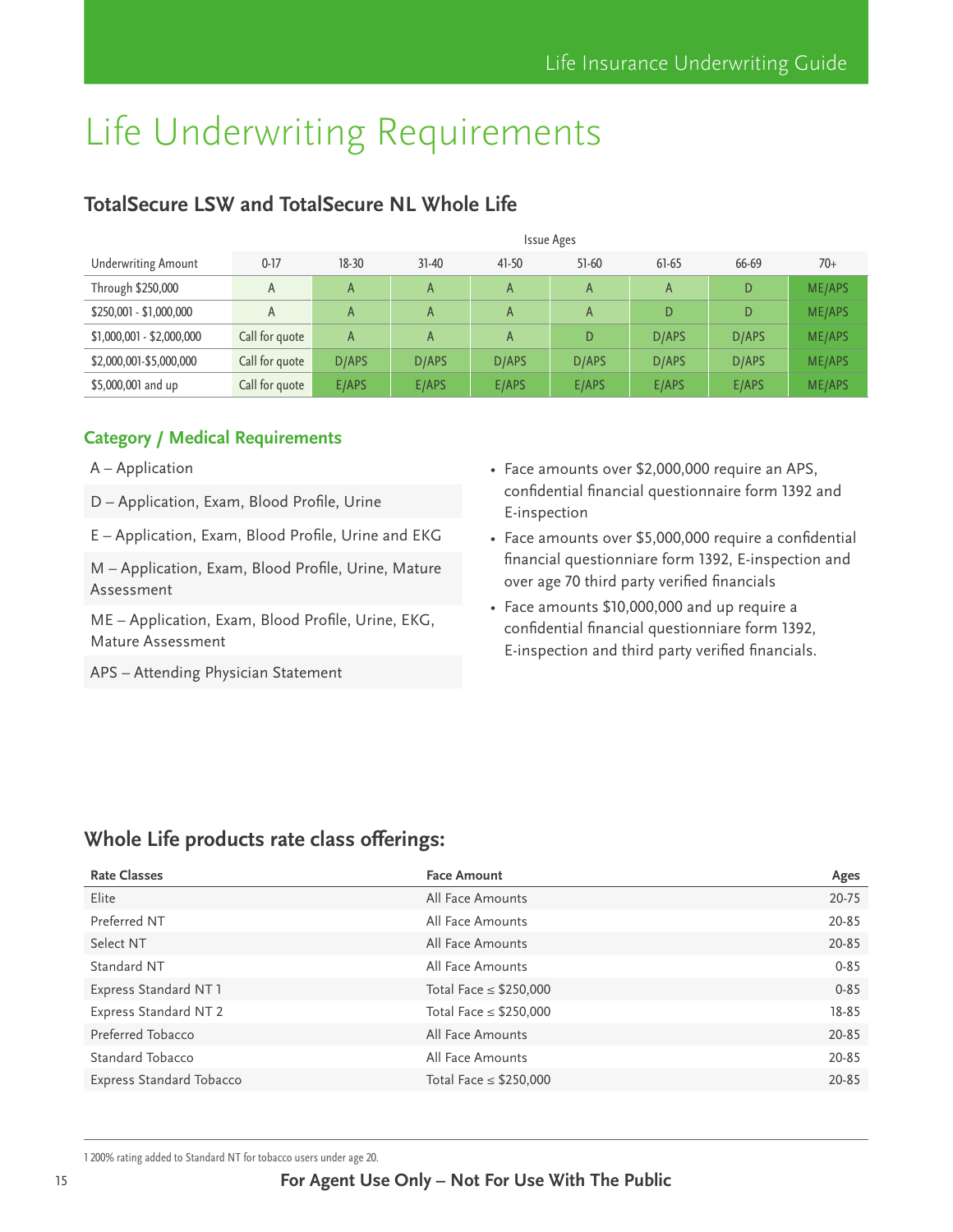# <span id="page-15-0"></span>Underwriting Rate Classes Explained

#### **Elite Preferred Non-Tobacco**

See guidelines on next pages.

#### **Preferred Non-Tobacco**

See guidelines on next pages.

#### **Select Non-Tobacco**

Offered for those clients who do not meet all criteria for preferred but meet the special standard "plus" criteria for this well-priced non-tobacco/non-nicotine class.

#### **Standard Non-Tobacco**

Offers competitive rates for applicants, who are standard risks and do not use tobacco or nicotine products. If additional table ratings are applicable, use this rate class as the platform for non tobacco class illustrations with ratings.

#### **Express Standard Non-Tobacco**<sup>1</sup>

Available to applicants who do not use products containing tobacco or nicotine that qualify as standard under "quick underwriting" and to those with rating of four tables or less who would otherwise be substandard.

#### **Express Standard Non-Tobacco<sup>2</sup>**

Available to applicants who do not use products containing tobacco or nicotine who qualify as standard under "quick underwriting" and to those with rating of 225% to 300%.

#### **Preferred Tobacco**

Available to applicants who use products containing tobacco or nicotine and meet all preferred guidelines (see following pages).

#### **Standard Tobacco**

Applicants who use tobacco or nicotine products that do not otherwise meet the preferred guidelines will use this rate class. If additional table ratings are applicable, use this rate class as the platform for tobacco class illustrations with ratings.

#### **Express Standard Tobacco**

Available to tobacco users that rate four tables or less utilizing "quick underwriting." Limited availability by product.

#### Table Ratings converted to Percent Ratings

| Table 2  | Table B | 150% |  |
|----------|---------|------|--|
| Table 3  | Table C | 175% |  |
| Table 4  | Table D | 200% |  |
| Table 5  | Table E | 225% |  |
| Table 6  | Table F | 250% |  |
| Table 8  | Table G | 300% |  |
| Table 10 | Table H | 350% |  |
| Table 12 | Table I | 400% |  |
| Table 16 | Table J | 500% |  |
|          |         |      |  |

Ratings are illustrated using Standard or Verified Standard class as the platform for Non-Smoker clients or using Standard Tobacco class as the platform for tobacco users. Some products may show Standard Tobacco vs. Standard Smoker. Please refer to product guides for specific rate classes available.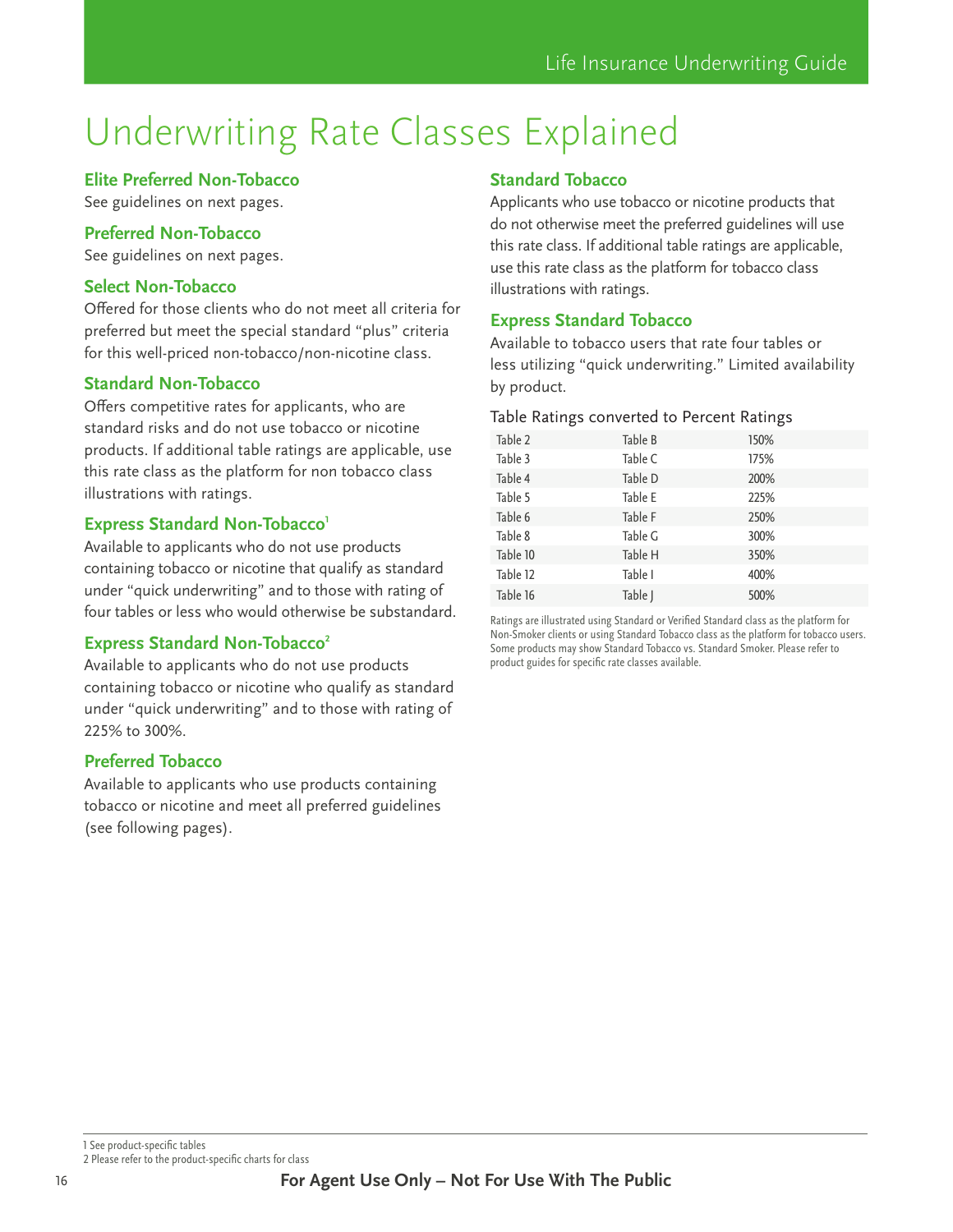# <span id="page-16-0"></span>Accelerated Elite/Preferred Criteria

# **EZ Underwriting**

|                              | <b>Elite</b><br>for applicants who do not use<br>tobacco products                                                                                                                                                                                                                                                                                                       | <b>Preferred</b><br>Non-Tobacco and Tobacco<br>product users                                                                                                                                                                                                                                                                                             | <b>Select</b><br>for applicants who do not use<br>tobacco products                                                                                                                                                                                              |
|------------------------------|-------------------------------------------------------------------------------------------------------------------------------------------------------------------------------------------------------------------------------------------------------------------------------------------------------------------------------------------------------------------------|----------------------------------------------------------------------------------------------------------------------------------------------------------------------------------------------------------------------------------------------------------------------------------------------------------------------------------------------------------|-----------------------------------------------------------------------------------------------------------------------------------------------------------------------------------------------------------------------------------------------------------------|
| Tobacco or<br>Nicotine Use   | No use of tobacco or nicotine of<br>any kind within last 60 months                                                                                                                                                                                                                                                                                                      | No use of tobacco or nicotine of<br>any kind within last 36 months.                                                                                                                                                                                                                                                                                      | No use of tobacco or nicotine of any<br>kind within last 12 months                                                                                                                                                                                              |
| Family History               | No family history (parents or<br>siblings) of death from coronary<br>heart disease or cancer prior to<br>age 65.                                                                                                                                                                                                                                                        | No family history (parents or<br>siblings) of death from coronary<br>heart disease or cancer prior to<br>age 60.                                                                                                                                                                                                                                         | No family history (parents or siblings)<br>of death from coronary heart disease<br>or cancer prior to age 60.                                                                                                                                                   |
| Health<br>History            | Standard risks with no personal<br>health history of coronary artery<br>disease, hepatitis B or C, diabetes,<br>melanoma or cancer (except skin<br>cancer in situ)                                                                                                                                                                                                      | Standard risks with no personal<br>health history of coronary artery<br>disease, hepatitis B or C, diabetes,<br>melanoma or cancer (except skin<br>cancer in situ)                                                                                                                                                                                       | Standard risks with no current<br>borderline medical problems. No<br>currently ratable medical history.                                                                                                                                                         |
| Driving<br>History           | No reckless driving (includes no<br>excessive speed) or alcohol related<br>moving violation within 5 years, no<br>license suspension within 3 years,<br>and no more than one moving<br>violation within last 3 years.                                                                                                                                                   | No reckless driving or alcohol<br>related moving violation within<br>5 years, no license suspension<br>within 3 years, and no more than<br>two moving violation within last<br>3 years <sup>1</sup>                                                                                                                                                      | No reckless driving or alcohol related<br>moving violation within 5 years, no<br>license suspension within 3 years, and<br>no more than three moving violation<br>within last 3 years.                                                                          |
| Prescription<br>Drug History | No medications in past 5 years<br>for heart disease, cancer, mood<br>disorders, rheumatoid arthritis,<br>kidney or liver disease, hepatitis,<br>diabetes, dementia, alcohol or drug<br>abuse, lung disease, autoimmune<br>disease, vascular disease, and<br>neurological disease. (one<br>hypertensive medication allowed and<br>medication for cholesterol is allowed) | No medications in past 5 years for<br>heart disease, cancer, depression,<br>rheumatoid arthritis, liver disease,<br>hepatitis, diabetes, dementia,<br>alcohol or drug abuse, lung disease,<br>autoimmune disease, vascular<br>disease and neurological disease.<br>(one hypertensive medication<br>allowed and medication for<br>cholesterol is allowed) | No medications in past 5 years for<br>heart disease, cancer, depression,<br>rheumatoid arthritis, liver disease,<br>hepatitis, diabetes, dementia,<br>alcohol or drug abuse, lung disease,<br>autoimmune disease, vascular disease<br>and neurological disease. |
| Aviation/<br>Avocation       | No aviation, no ratable hazardous<br>avocation or occupation.<br>Commercial pilots for major US<br>carriers permitted.                                                                                                                                                                                                                                                  | No aviation, no ratable hazardous<br>avocation or occupation.<br>Commercial pilots for major US<br>carriers permitted.                                                                                                                                                                                                                                   | No ratable aviation, hazardous<br>avocation or occupation.                                                                                                                                                                                                      |
| Alcohol/Drug                 | No history of drug or alcohol abuse<br>or treatment at any time.                                                                                                                                                                                                                                                                                                        | No history of drug or alcohol abuse<br>or treatment within last 10 years.                                                                                                                                                                                                                                                                                | No ratable history of drug or alcohol<br>abuse.                                                                                                                                                                                                                 |
| <b>BMI</b>                   | $>18.5$ and $< 27.1$                                                                                                                                                                                                                                                                                                                                                    | $>18.5$ and $<$ 29.9                                                                                                                                                                                                                                                                                                                                     | $>18.5$ and $< 32.7$                                                                                                                                                                                                                                            |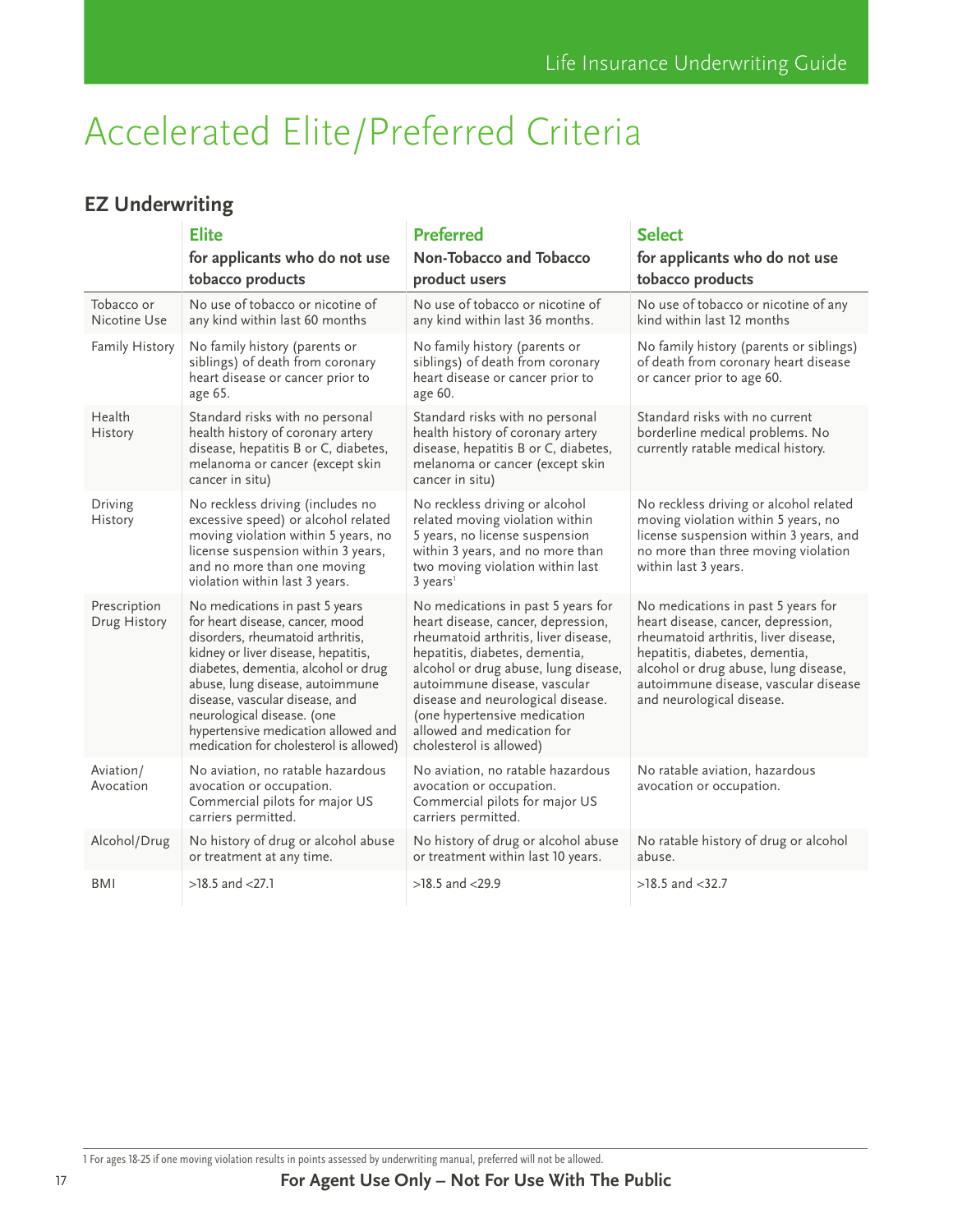# <span id="page-17-0"></span>Fully Underwritten Elite/Preferred Criteria<sup>1</sup>

|                                                   | <b>Elite Preferred</b><br>for applicants who do not use<br>tobacco products                                                                                                                                                                                                | <b>Preferred</b><br>Non-Tobacco and<br><b>Tobacco users</b>                                                                                                                                                                                                                | <b>Select</b><br>Non-Tobacco                                                                                                                                                                                                                                          |
|---------------------------------------------------|----------------------------------------------------------------------------------------------------------------------------------------------------------------------------------------------------------------------------------------------------------------------------|----------------------------------------------------------------------------------------------------------------------------------------------------------------------------------------------------------------------------------------------------------------------------|-----------------------------------------------------------------------------------------------------------------------------------------------------------------------------------------------------------------------------------------------------------------------|
| Citizenship                                       | U.S. Resident.*                                                                                                                                                                                                                                                            | U.S. Resident.                                                                                                                                                                                                                                                             | U.S. Resident.                                                                                                                                                                                                                                                        |
| Tobacco<br>or Nicotine<br>Products <sup>1,2</sup> | No use of tobacco or nicotine -<br>containing products of any kind<br>within the last 60 months. Current<br>lab testing negative for nicotine.                                                                                                                             | No use of tobacco or nicotine -<br>containing products <sup>3</sup> of any kind<br>within the past 36 months. Current<br>lab testing negative for nicotine.                                                                                                                | No use of tobacco or nicotine -<br>containing products <sup>3</sup> of any kind<br>within the past 12 months. Current<br>lab testing negative for nicotine.                                                                                                           |
| Health                                            | Standard risks with no current<br>borderline medical problems. No<br>personal health history of coronary<br>artery disease, hepatitis B or C,<br>diabetes, melanoma, or cancer<br>(except skin cancer in situ).                                                            | Standard risks with no current<br>borderline medical problems. No<br>personal health history of coronary<br>artery disease, hepatitis B or C,<br>diabetes, melanoma, or cancer<br>(except skin cancer in situ).                                                            | Standard risk with no current<br>borderline medical problems. No<br>currently ratable medical history.                                                                                                                                                                |
| Alcohol/<br>Drugs                                 | No history of drug or alcohol abuse<br>or treatment at any time, and no<br>current use of drugs.                                                                                                                                                                           | No history of drug or alcohol abuse<br>or treatment within the last 10 years,<br>and no current use of drugs.                                                                                                                                                              | No ratable history of drug or<br>alcohol abuse.                                                                                                                                                                                                                       |
| Aviation/<br>Avocation                            | No aviation, no ratable hazardous<br>avocation or occupation. This does<br>not include major commercial airline<br>pilots or holiday scuba diving.                                                                                                                         | No aviation, no ratable hazardous<br>avocation or occupation. This does<br>not include major commercial<br>airline pilots or holiday scuba diving.                                                                                                                         | No ratable aviation, hazardous<br>avocation or occupation.                                                                                                                                                                                                            |
| Family History                                    | No parental family history of death<br>from coronary artery disease or<br>cancer prior to age 65. Criteria does<br>not apply if applicant has reached<br>the age of 65 or for gender-specific<br>cancers where the applicant is the<br>opposite gender.                    | No parental family history of death<br>from coronary artery disease or<br>cancer prior to age 60. Criteria does<br>not apply if applicant has reached<br>the age of 60 or for gender-specific<br>cancers where the applicant is the<br>opposite gender.                    | Parental family history of no more<br>than one death from coronary artery<br>disease or cancer prior to age 60.<br>Criteria does not apply if applicant<br>has reached the age of 60 or for<br>gender-specific cancers where the<br>applicant is the opposite gender. |
| Blood<br>Pressure                                 | Current blood pressure with a<br>12-month average reading of 135/85<br>or better. Blood pressure treatment<br>is acceptable if treated by only one<br>drug.                                                                                                                | Current blood pressure with a<br>12-month average reading of 140/90<br>or better. Blood pressure treatment<br>is acceptable if treated by only one<br>drug.                                                                                                                | Current blood pressure with a<br>12-month average reading of 150/90<br>or better.                                                                                                                                                                                     |
| Cholesterol                                       | Current cholesterol/HDL ratio of 4.5<br>or less, or 5.0 or less for issue ages<br>65 and up. Cholesterol must also be<br>260mg/dl or less. Cholesterol<br>treatment is acceptable if treated by<br>only one drug and cholesterol/HDL<br>ratio is maintained for 12 months. | Current cholesterol/HDL ratio of<br>5.5 or less, or 6.0 or less for issue<br>ages 65 and up. Cholesterol must<br>also be 280mg/dl or less. Cholesterol<br>treatment is acceptable if treated by<br>only one drug and cholesterol/HDL<br>ratio is maintained for 12 months. | Current cholesterol/HDL ratio<br>of 6.5 or less, or 7.0 or less for<br>issue ages 65 and up. Cholesterol<br>must also be 300mg/dl or less.<br>Cholesterol treatment is acceptable if<br>cholesterol/HDL ratio is maintained<br>for 12 months.                         |
| Driving<br>History                                | No reckless driving or alcohol-related<br>moving violations within five years,<br>no license suspension within three<br>years, and no more than one moving<br>violation within the last three years.                                                                       | No reckless driving or alcohol-<br>related moving violations within five<br>years, no license suspension within<br>three years, and no more than two<br>moving violations within the last<br>three years.                                                                  | No reckless driving or alcohol-related<br>moving violations within five years,<br>no license suspension within three<br>years, and no more than three moving<br>violations within the last three years.                                                               |

<sup>\*</sup> Some Foreign Nationals may qualify for best class. Please refer to Foreign National guidelines.

<sup>1</sup> Please refer to the National Life and LSW product-specific charts for classes available.

<sup>2</sup> Not applicable for Preferred Tobacco class.

<sup>3</sup> Products such as cigarettes, cigars, chewing tobacco, pipe, nicotine gum products, nicotine patch, etc.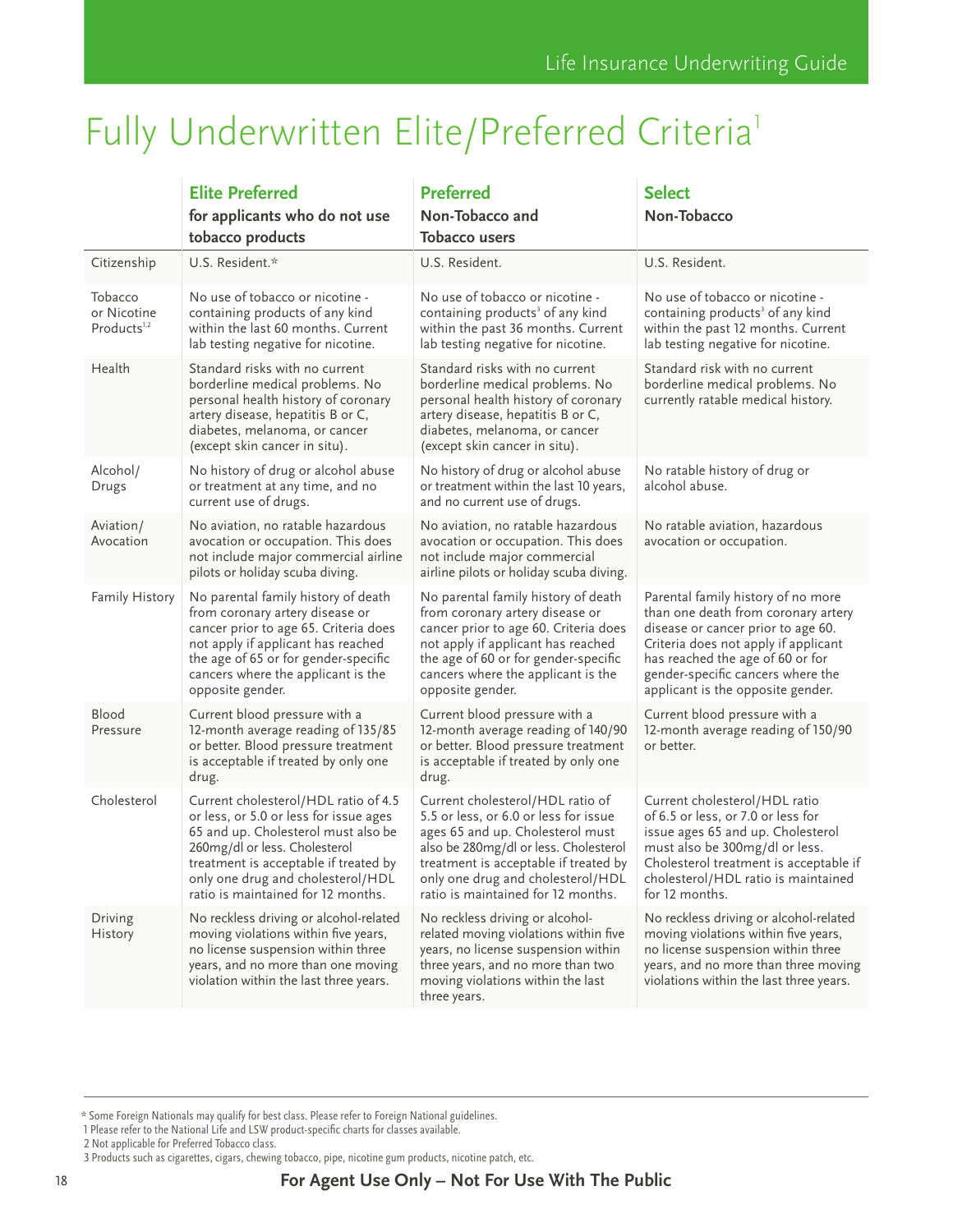# <span id="page-18-0"></span>Table of Height and Weight

This chart is used as a guideline to identify the weights that are usually acceptable within the rate classes shown, and to show the acceptable weight to qualify for the disability income rider. Other factors, including age or disproportion in body measurements (girth of chest and abdomen), may impact the final decision.

| <b>Rate Class</b> | Elite            | Preferred          | Select            | Standard           | <b>Express</b><br>Standard 1 | <b>Express</b><br>Standard 2 |
|-------------------|------------------|--------------------|-------------------|--------------------|------------------------------|------------------------------|
| <b>BMI</b>        | $≥18.5$ to <27.1 | $≥27.1$ to $<29.9$ | $≥29.9$ to < 32.7 | $≥32.7$ to $<37.5$ | $\geq$ 37.5 to <42.5         | $≥42.5$ to <46.5             |
| Height            |                  |                    | Weight (lbs.)     |                    |                              |                              |
| 4' 8''            | 83-120           | 121-133            | 134-145           | 146-167            | 168-189                      | 190-207                      |
| 4'9''             | 86-125           | 126-138            | 139-151           | 152-173            | 174-196                      | 197-214                      |
| 4' 10"            | 89-129           | 130-143            | 144-156           | 157-179            | 180-203                      | 204-222                      |
| $4'$ 11"          | 92-134           | 135-148            | 149-161           | 162-185            | 186-210                      | 211-230                      |
| 5'0''             | 95-138           | 139-153            | 154-167           | 168-191            | 192-217                      | 218-238                      |
| 5'1''             | 98-143           | 144-158            | 159-173           | 174-198            | 199-224                      | 225-246                      |
| $5'$ 2"           | 102-148          | 149-163            | 164-178           | 179-205            | 206-232                      | 233-254                      |
| 5'3''             | 105-152          | 153-168            | 169-184           | 185-211            | 212-239                      | 240-262                      |
| 5'4''             | 108-157          | 158-174            | 175-190           | 191-218            | 219-247                      | 248-270                      |
| $5'$ $5''$        | 112-162          | 163-179            | 180-196           | 197-225            | 226-255                      | 256-279                      |
| 5'6''             | 115-167          | 168-185            | 186-202           | 203-232            | 233-263                      | 264-288                      |
| 5'7''             | 119-172          | 173-190            | 191-208           | 209-239            | 240-271                      | 272-296                      |
| 5' 8''            | 122-177          | 178-196            | 197-215           | 216-246            | 247-279                      | 280-305                      |
| 5'9''             | 126-183          | 184-202            | 203-221           | 222-253            | 254-287                      | 288-314                      |
| 5'10''            | 129-188          | 189-208            | 209-227           | 228-261            | 262-296                      | 297-324                      |
| 5'11"             | 133-194          | 195-214            | 215-234           | 235-268            | 269-304                      | 305-333                      |
| 6'0''             | 137-199          | 200-220            | 221-241           | 242-276            | 277-313                      | 314-342                      |
| 6'1''             | 141-205          | 206-226            | 227-247           | 248-284            | 285-322                      | 323-352                      |
| 6'2''             | 145-211          | 212-232            | 233-254           | 255-292            | 293-330                      | 331-362                      |
| 6'3''             | 148-216          | 217-239            | 240-261           | 262-299            | 300-339                      | 340-371                      |
| 6' 4''            | 152-222          | 223-245            | 246-268           | 269-308            | 309-349                      | 350-381                      |
| 6'5''             | 156-228          | 229-252            | 253-275           | 276-316            | 317-358                      | 359-392                      |
| 6' 6''            | 161-234          | 235-258            | 259-282           | 283-324            | 325-367                      | 368-402                      |
| 6'7''             | 165-240          | 241-265            | 266-290           | 291-332            | 333-377                      | 378-412                      |
| 6' 8''            | 169-246          | 247-272            | 273-297           | 298-341            | 342-386                      | 387-423                      |

Individual consideration will be given for low BMI's. Email UnderwritingQuotes@NationalLife.com for proper quote.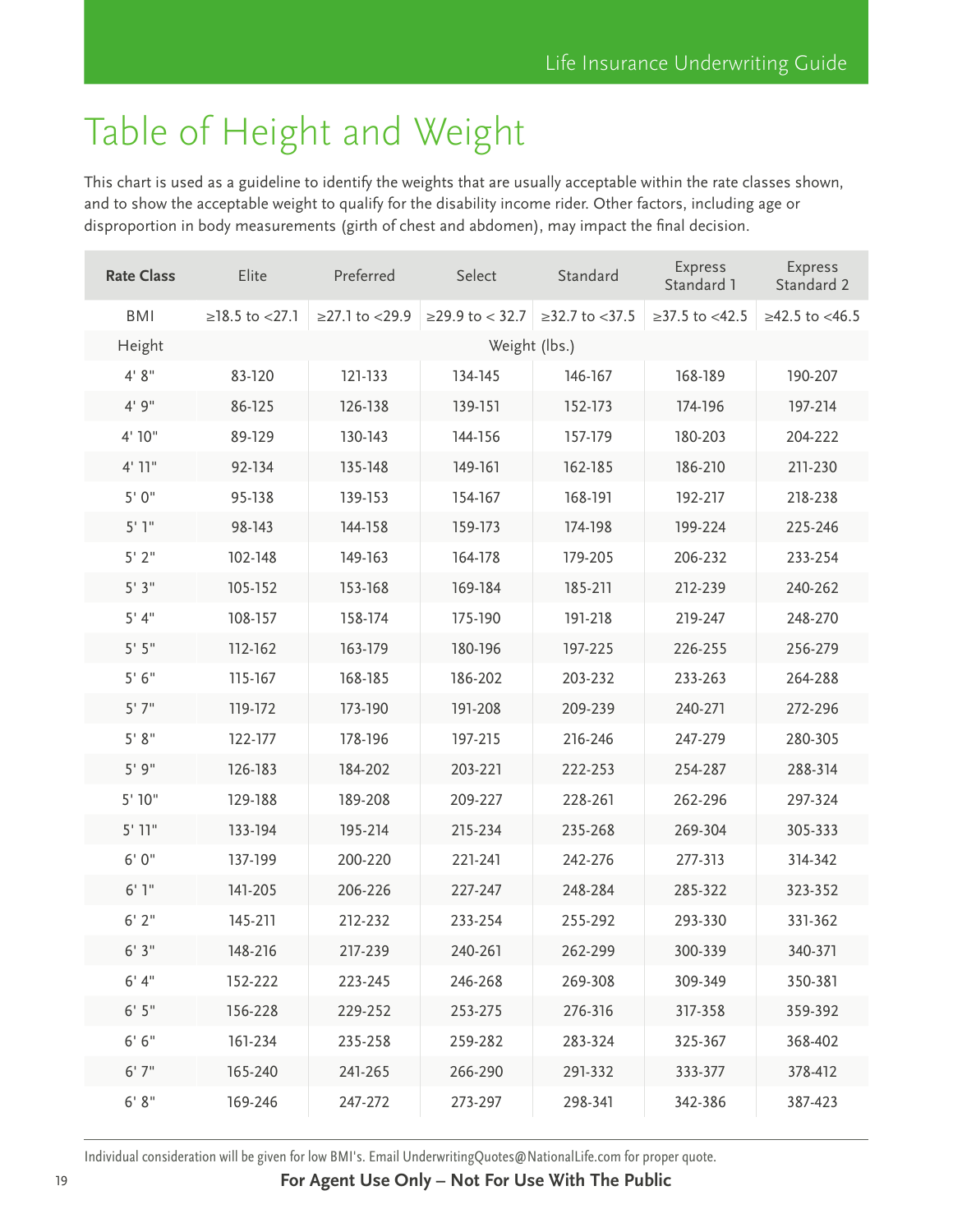# <span id="page-19-0"></span>Uninsurable and Problematic Risks

Applications should not be written on persons with the following impairments/issues. This list is not intended to be all-inclusive. If your applicant has a serious condition not listed here, please contact your Underwriting Team for a tentative quote.

**Age 60 and over must have routine health care and physical within 24 months. We will otherwise need to decline.**

If **declined by another carrier** within the last year, contact your Underwriting Team for a quick quote ([UnderwritingQuotes@NationalLife.com\)](UnderwritingQuotes@NationalLife.com).

- Abdominal Aortic Aneurysm, present or surgically corrected within the past six months
- Alcohol treatment within the last two years
- Angioplasty/Bypass or MI/heart attack in the last six months; or in combination with history of diabetes, stroke and/or continued tobacco use
- Alzheimer's disease, Dementia or Cognitive Impairment
- Bankruptcy, Chapter 7, that has not been discharged
- Cancer treatment, current; or certain internal organ cancer diagnosed within the past three to five years – contact underwriter with specific details
- Chronic Opiod/Narcotic use
- Cirrhosis of Liver
- COPD/Emphysema, severe (on oxygen or disabling) or with current tobacco use
- CVA (stroke) within one year; or with history of diabetes or cardiac history
- Diabetes if uncontrolled (glycohemoglobin A1C 10.0 and above) or if complications present (amputation, retinopathy, kidney or vascular disease) or in combination with cardiac, stroke or morbid obesity. Juvenile onset diabetes (diagnosed prior to age 20)
- Disabled for most non-musculoskeletal related impairments (i.e. on SSDI or DI due to depression, PTSD or other medical issues.)
- Driver's license currently suspended or revoked
- Drug use within the last three years or daily marijuana use
- Single DUI in the last year or multiple DUI's with any occurring within the last 5 years
- **Low BMI when an infant**
- **Low BMI when age 60 and over**
- Epilepsy/Seizures diagnosed within one year
- History of being charged with a felony. History of being charged with a misdemeanor and not released from probation or parole for one full year
- Gastric Bypass within six months
- Heart Surgery within six months or in combination with Diabetes or Stroke history
- Heart Valve Surgery within one year
- HIV positive/AIDS
- IOLI / SOLI Investor Owned or Stranger Owned Life Insurance
- Kidney Dialysis or Chronic Renal Failure
- Mental Disorder/PTSD requiring hospitalization or disability in last year
- Multiple Sclerosis, if disabling or progressive
- Organ Transplant, awaiting or recipient
- Parkinson's Disease if disabling
- Parole or Probation (see Felony or Misdemeanor)
- Polycystic Kidney Disease
- Pregnancy with current gestational diabetes, toxemia, eclampsia, pre-eclampsia. Would reconsider at six weeks post partum.
- Surgery (major) pending
- Suicide attempt in last year; or more than one attempt within two year
- Valve replacement within year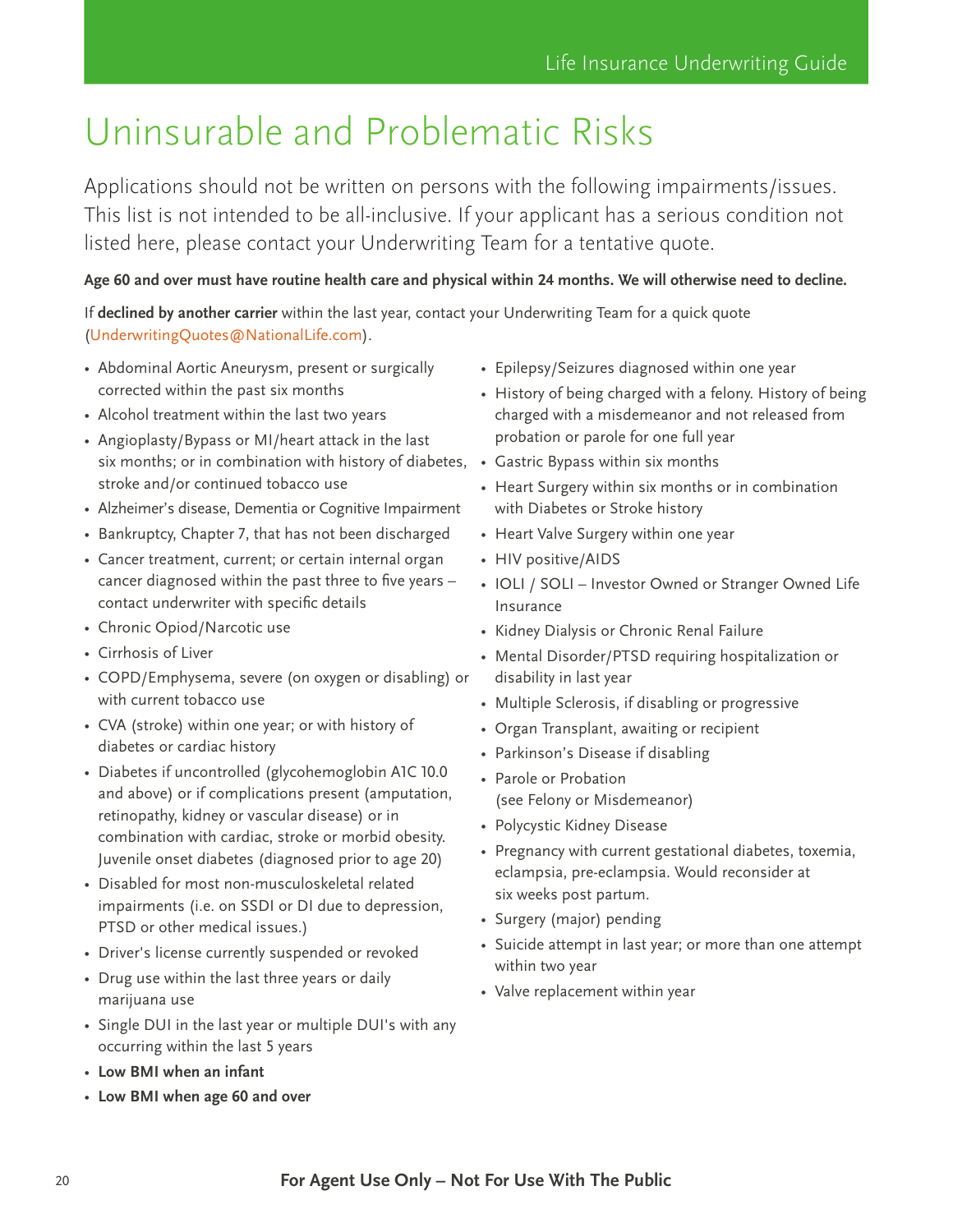# <span id="page-20-0"></span>Financial Underwriting

Financial Underwriting is the evaluation of the proposed insured's personal and business financial background. During the analysis we need to confirm that the need for insurance in force with our company and other carriers as well as applied for is reasonable and is in line with the insured's needs. It is the underwriters responsibility to make sure the policy will be affordable in order to sustain premium payments. It is necessary to establish the insurable interest of the beneficiary in the life of the prospective insured at the time of underwriting, and the financial loss that will occur in the event of an unexpected and untimely death of that insured.

While life insurance has other specialty uses such as cash value accumulation, the primary purpose of life insurance is to protect against a loss and the death benefit cannot exceed the client's economic ("human life") value.

The writing agent is an important source of information. Through a cover letter, he/she can provide an explanation of the purpose, need and method used to establish the requested face amount and total line of coverage, as well as any unusual aspects of the case and competitive situations. Copies of the needs analysis and financial statement should accompany applications with large face amounts.

#### **New York Financial Suitability Review:**

Effective February 1, 2020 all New York contracts are subject to enhanced suitability review per Regulation 187. In order to perform this additional level of suitability review we will require that the Confidential Financial Questionnaire (form 1392) be completed on all NY applications. To avoid delays, submit this questionnaire with all applications.

Some of the common needs for life insurance are as follows:

### **Personal Insurance; replacement of income:**

| Age       | Factor Time Income       |
|-----------|--------------------------|
| 18-30     | 40x annual earned income |
| $31 - 40$ | 35x annual earned income |
| 41-50     | 25x annual earned income |
| 51-60     | 15x annual earned income |
| 61-65     | 10x annual earned income |
| 66-69     | 5x annual earned income  |

*Earned income is money received from paid work. It is not income from investments, rental property, alimony, savings accounts etc. Underwriters take into the consideration earned income only.*

#### **Juvenile coverage for children ages 0-19:**

Unless state insurance law dictates otherwise, coverage for juveniles will be considered based on parent or legal guardian's financial picture up to a maximum of \$1,000,000 or; a death benefit that \$100/month on a permanent plan can buy.

Face amounts in excess of \$1,000,000 should not be submitted without prior vetting from an underwriter. The underwriter will base their determination to proceed if the agent verifies the parent or guardian's financial status is high-net worth and thus would require additional estate planning or gifting solutions.

- Child must be at least 14 days old, U.S. citizen or permanent resident.
- All siblings must be similarly insured.
- Acceptable ownership will be parents/legal guardians or grandparents only (guardianship paperwork will be necessary).

#### **Washington state contracts for juveniles under age 18:**

- The amount should not exceed the annual household income (earned and unearned).
- The amount should be proportional to the amount issued of siblings and immediate family members.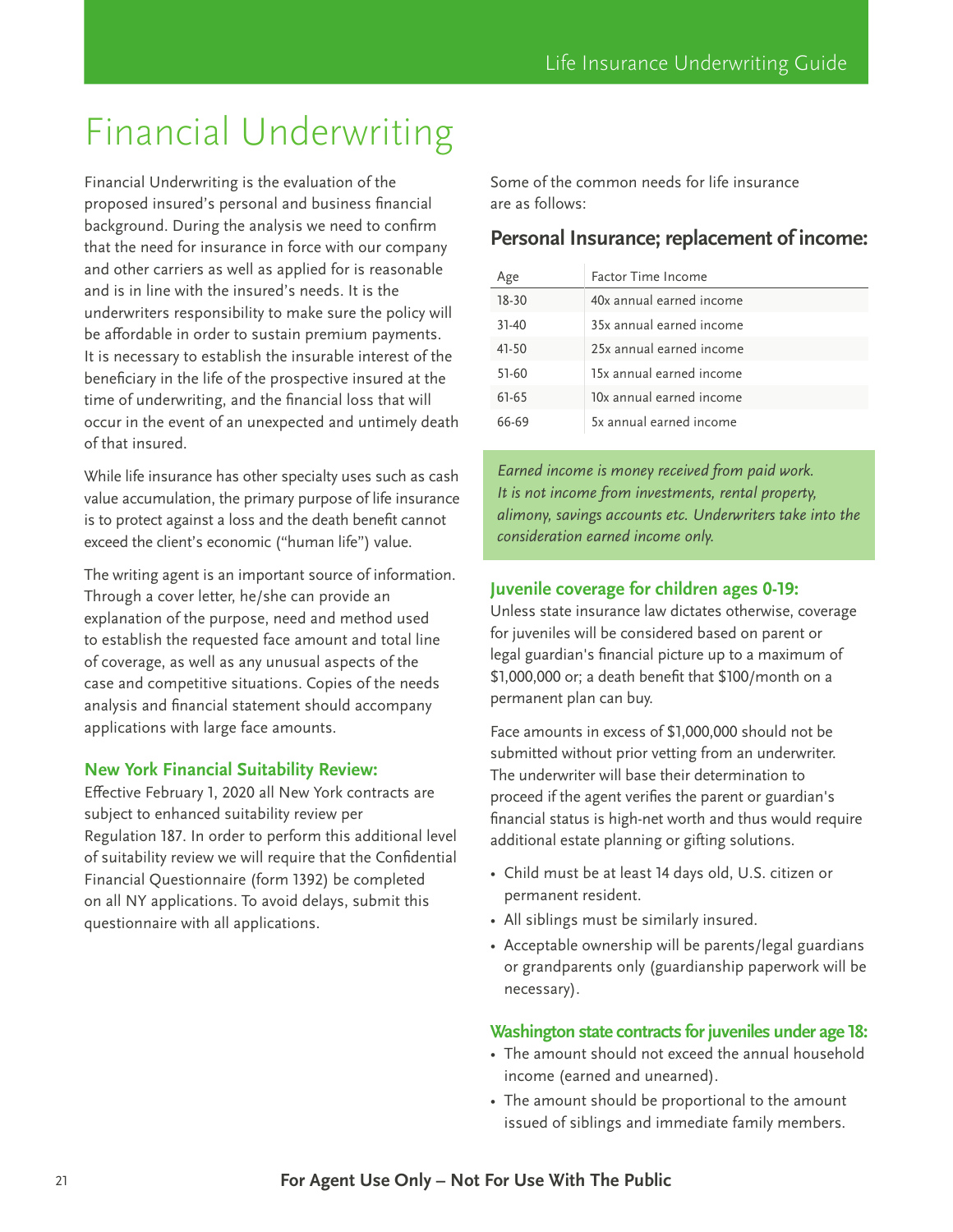#### **New York contracts have special rules that must be followed on Juveniles up to age 14.**

- For ages 0-4 it's the maximum of 25% of the inforce coverage on the life of the parent who is applying.
- For ages 5-14 it's the maximum of 50% of the inforce coverage on the life of the parent who is applying.
- If parents are joint owners, the 25% or 50% is based on the parent with the greater coverage.

These limits do not apply if a grandparent is purchasing the coverage on the child and the child is not dependent on that grandparent for support. In this situation we are able to follow our normal juvenile guidelines.

*If you have a family applying for life insurance it is important that the total premium does not exceed 10% of the client's annual income. If it does, the underwriter will reserve the right to ask for additional financial documentation*

# **Other Personal Insurance**

For larger face amounts requested, it is the agent's responsibility to inform the client that the purchase of a life insurance policy is a binding financial contract that requires disclosure of personal and/or business financial information. Depending on the insurance need, specific concrete forms of financial varication or attestation (s) may be required. Below are National Life's Financial Underwriting Requirements:

| Requirements/Documentation                                                    | Age Range (if applicable) | <b>Face Amount/Coverage Amount</b>                 |
|-------------------------------------------------------------------------------|---------------------------|----------------------------------------------------|
| Personal Financial Questionnaire (form 1392)*                                 | All Ages                  | \$2,000,001 - \$9,999,999                          |
| Income Verification (4506T IRS form, W2's and/or<br>1099's                    | All Ages                  | At Underwriter's Request or<br>\$10,000,000 and up |
| Electronic Inspection Report                                                  | All Ages                  | \$2,000,001 and up                                 |
| Third Party Verified Financial Statement<br>(Prepared by CPA or Tax Attorney) | 18-69                     | \$10,000,000 and up                                |
| Third Party Verified Financial Statement<br>(Prepared by CPA or Tax Attorney) | $70+$                     | \$5,000,001 and up                                 |

\* All NY applications must include this form at all face amounts.

These are general guidelines. We reserve the right to request financial requirements at the underwriter's discretion. See Business Insurance Guidelines for additional underwriting requirements that may be requested

#### **Estate Protection/ Estate Planning**

**Life insurance coverage to protect the assets from sale for estate tax purposes.**

The personal net worth of an individual or family is used as the basis for a calculation of an approximate estate tax liability and related expenses. The underwriter will consider the nature of the assets and how their value has changed over time at a reasonable rate of growth, compounded up to I0 to 20 years depending on the clients' ages and risk class and offset by expected interest rate.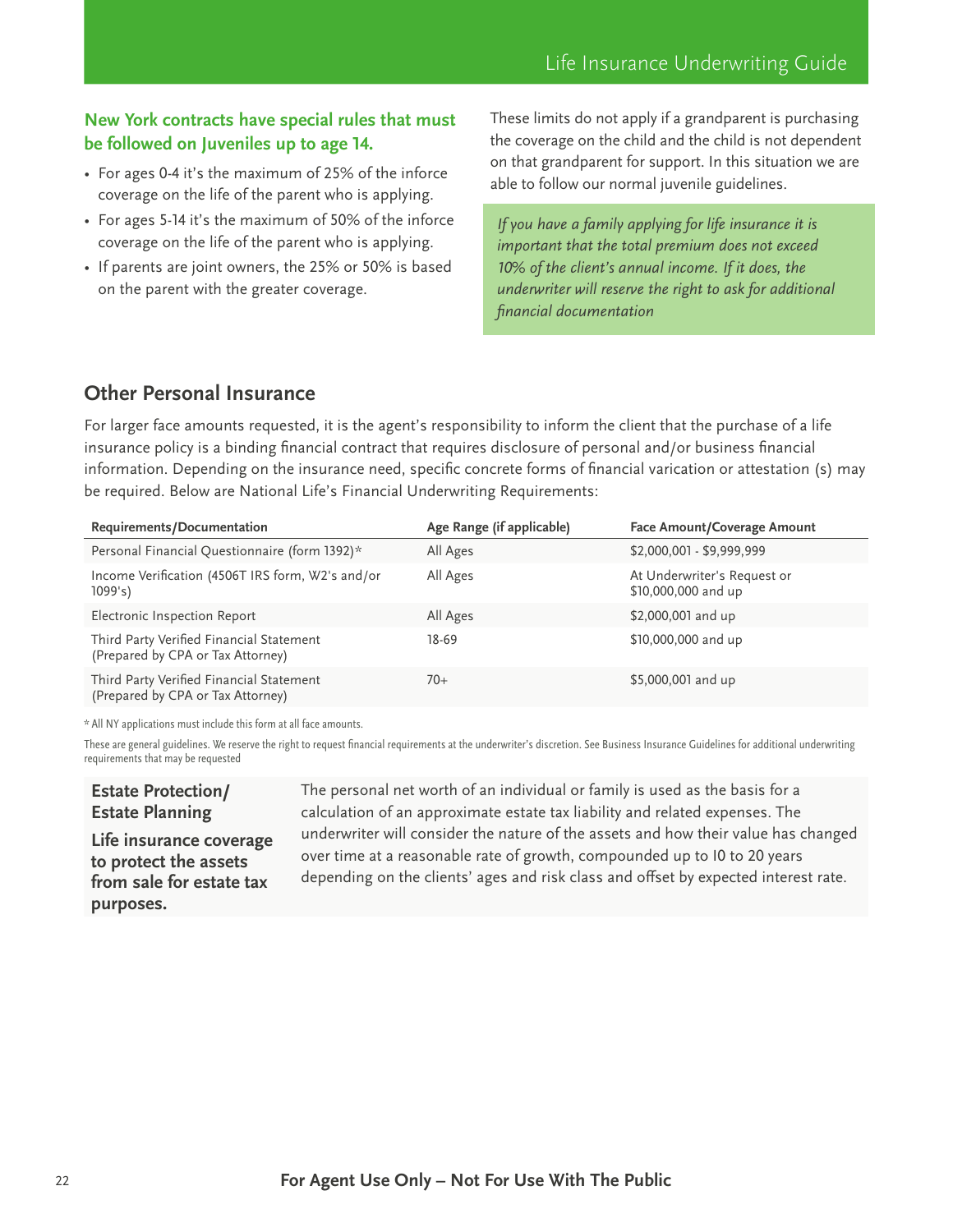| <b>Final Expense Coverage</b>                                                | National Life does not offer a stand-alone final expense or burial coverage. (With<br>appropriate financial justification to a maximum up to \$100,000 may be considered<br>with final expenses being considered as part of the overall need for coverage.)                                                                       |
|------------------------------------------------------------------------------|-----------------------------------------------------------------------------------------------------------------------------------------------------------------------------------------------------------------------------------------------------------------------------------------------------------------------------------|
| Coverage on<br><b>Older Age Applicants &amp;</b><br><b>Dependent Parents</b> | <b>Purpose of insurance:</b><br>Personal insurance on older age applicants may be needed for estate tax situations<br>(see estate planning) or asset repositioning. Final expenses may be considered in<br>the overall need for coverage. Income replacement is not applicable at ages 70+.                                       |
|                                                                              | Retirement income: cash value may be used for retirement income, however the<br>death benefit must be financially justifiable. Coverage on dependent parents<br>• A limited amount of coverage may be considered on dependent parents if a<br>financial loss is demonstrated - what is the quantifiable financial loss that the   |
|                                                                              | family must replace?<br>• If services provided to the family by the dependent parent would require<br>significant expense to replace, how was that amount determined?                                                                                                                                                             |
|                                                                              | • The head of household (adult child of dependent parent) must have sufficient life<br>insurance coverage in force; an amount greater than being applied for on parent.<br>• The head of household's income must be sufficient to support the family                                                                              |
|                                                                              | finances and total line of coverage for household members.<br>• Coverage cannot be used to create an estate at death. With appropriate<br>financial justification a maximum up to \$100,000 (total with all carriers) may be<br>considered, however, if no financial justification is demonstrated no coverage<br>will be issued. |
|                                                                              | Premium to income ratio                                                                                                                                                                                                                                                                                                           |
|                                                                              | In order to sustain long term premium payments, generally households with modest<br>annual income should not exceed 10% of income for life insurance premiums.<br>Households with greater annual income may put larger percentage of income in<br>their policies and will be considered on an individual basis.                   |
| <b>State &amp; Federal Assis-</b><br>tance Recipients                        | Individuals whose primary source of income is state or federal aid programs,<br>Supplemental Security Income (SSI), or Social Security Disability Income (SSDI)<br>generally have a minimal need for life insurance other than a nominal final expense<br>policy. If this is only source of income we would not offer coverage.   |
| <b>Non-Working Spouse</b><br>Coverage                                        | Coverage for non-working spouses would be considered for amounts based on the<br>working spouse's income and net worth or for an amount a \$100/month premium<br>on a permanent plan can buy.                                                                                                                                     |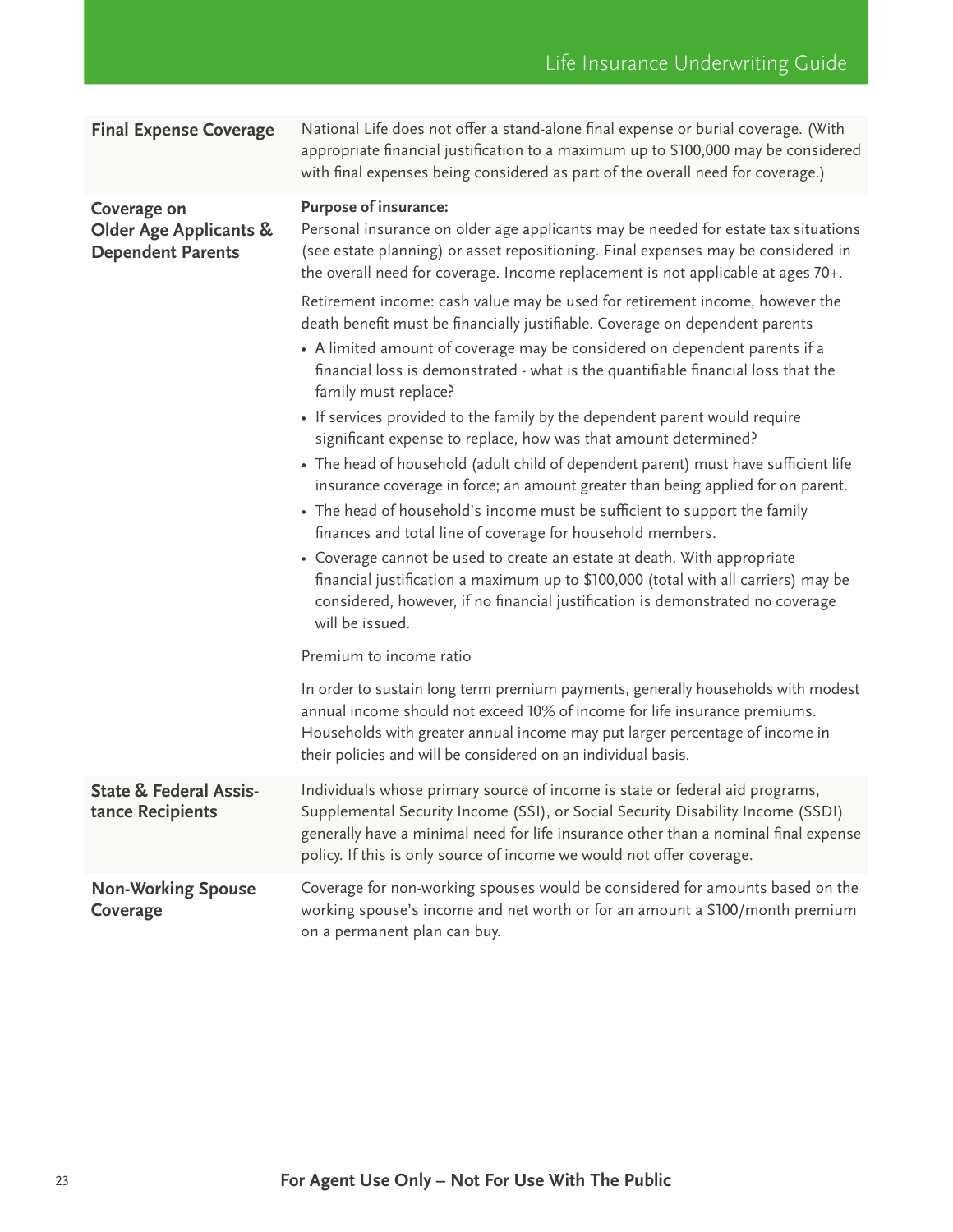| <b>Charitable Coverage</b>                                                                                    | Personal life insurance needs should be met before consideration of charitable giving.<br>The amount of coverage to be considered will be based on the established history<br>of annual giving and income replacement factor. Large face amounts will require a<br>copy of past tax returns showing charitable gifting history. A cover letter should be<br>provided explaining the relationship between the applicant and the charity and<br>confirm that the client understands that the coverage will be included in ultimate<br>total line limits.                                                                                                                                                                                                                                                                         |
|---------------------------------------------------------------------------------------------------------------|--------------------------------------------------------------------------------------------------------------------------------------------------------------------------------------------------------------------------------------------------------------------------------------------------------------------------------------------------------------------------------------------------------------------------------------------------------------------------------------------------------------------------------------------------------------------------------------------------------------------------------------------------------------------------------------------------------------------------------------------------------------------------------------------------------------------------------|
| <b>Asset Repositioning</b>                                                                                    | Any assets or income being repositioned into life insurance to enhance or leverage<br>a legacy for wealth transfer purposes should not cause future financial hardship for<br>the client and family.<br>Must qualify for death benefit using financial guidelines above.                                                                                                                                                                                                                                                                                                                                                                                                                                                                                                                                                       |
| <b>Creditor (Personal)</b>                                                                                    | A copy of the loan document should be submitted with the agent's cover letter<br>outlining details of loan terms and status of loan. Personal home mortgages will<br>be considered up to 100%; other personal loans up to 75% of loan amount. Use of<br>collateral assignment for outstanding loan amount to lender is recommended.                                                                                                                                                                                                                                                                                                                                                                                                                                                                                            |
| <b>IOLI/STOLI (Investor</b><br><b>Owned Life Insurance/</b><br><b>Stranger Owned Life</b><br><b>Insurance</b> | It is the policy of National Life Group not to support any form of Investor Owned<br>Life Insurance (IOLI), including "non-recourse premium financing", Stranger<br>Owned Life Insurance (STOLI) or Charity Owned Life Insurance (CHOLI), where<br>the intention of the proposed owner at the time of sale is to sell the policy to an<br>investor, group of investors, life settlement company or charity. Applications for<br>life insurance that involve such arrangements should not be submitted.                                                                                                                                                                                                                                                                                                                         |
| <b>Bankruptcy</b>                                                                                             | There are different types of bankruptcy filings but the most common are Chapters<br>7, 11 & 13. From an underwriting perspective, they can be viewed differently. We<br>will not offer coverage to an individual with a history of Chapter 7 bankruptcy until<br>the bankruptcy proceedings have been discharged, the client is working full time<br>and demonstrates a financial need for a reasonable amount of coverage. We will<br>consider coverage for applicants currently in Chapter 11 or 13 once the applicant<br>is making regular debt payments and they are not subject to any court imposed<br>restrictions. All applicants will be underwritten on their own merit, taking into<br>consideration stable employment, annual income, net worth, purpose and need<br>for coverage as well as any medical concerns. |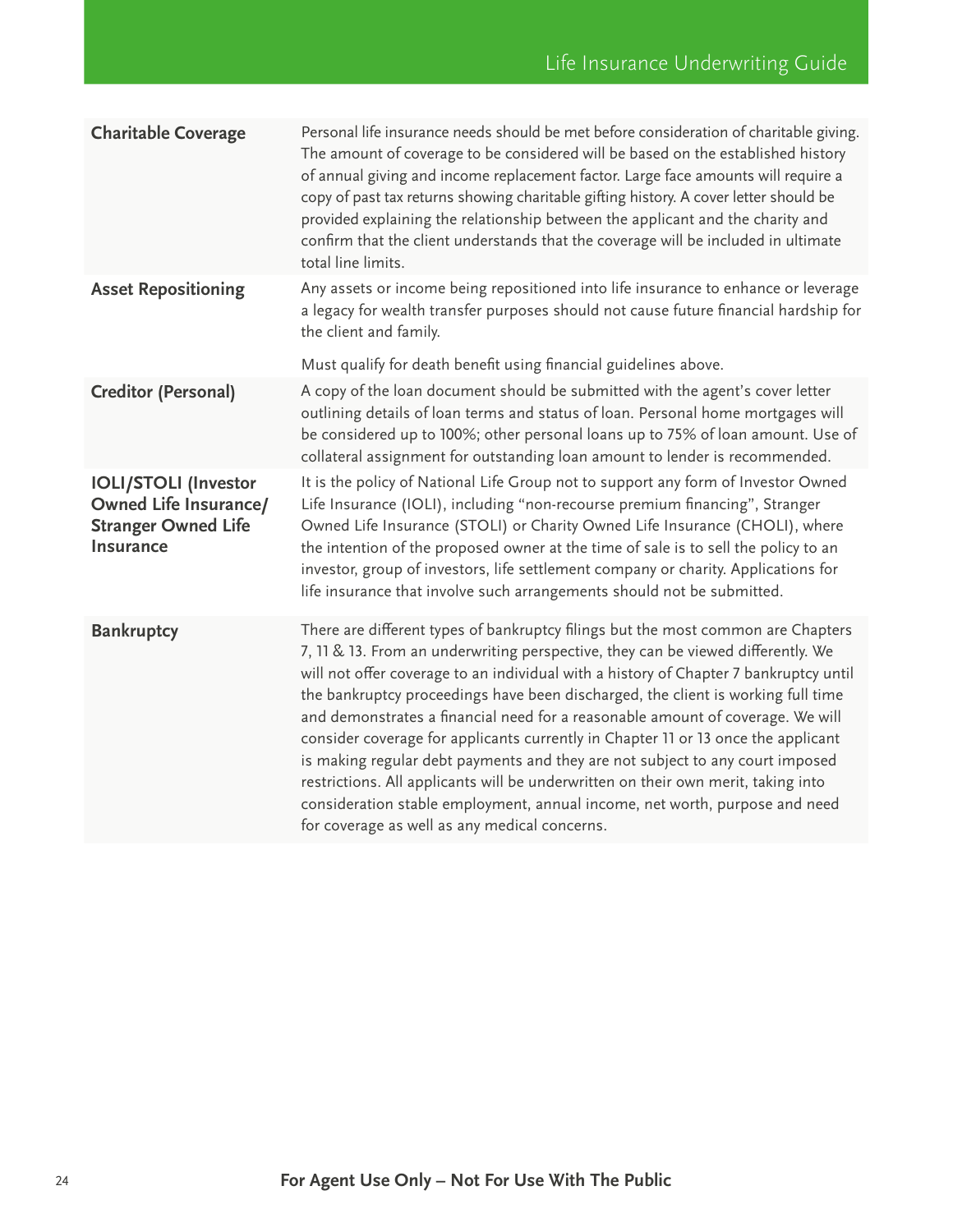# **Business Insurance**

Insurance is frequently used to protect against financial loss in a business relationship. The most common are Key Person, Buy/Sell, and Deferred Compensation. The amount of death benefit must be suitable for the given business financial situation. Each business sale should include a detailed cover letter and Business Insurance Questionnaire (Form 20098). If the contract is employer owned, the employer consent form must be filled out and submitted (Form 8453) prior to issue.

| <b>Key Person</b>                                          | Individuals who make significant contributions to the profitability of a business and<br>cannot readily be replaced may be considered Key Persons. Generally, a multiple<br>of annual salary such as 5 times income would be considered; 10 times for well-<br>established businesses. Stock options, bonuses and certain benefits such as housing<br>and automobile allowance will also be factored into compensation. We may reduce<br>the factor for key persons over age 60 based on the hours worked or number of<br>years to retirement.                                                                                                                                                   |
|------------------------------------------------------------|--------------------------------------------------------------------------------------------------------------------------------------------------------------------------------------------------------------------------------------------------------------------------------------------------------------------------------------------------------------------------------------------------------------------------------------------------------------------------------------------------------------------------------------------------------------------------------------------------------------------------------------------------------------------------------------------------|
| <b>Buy-Sell Cross Purchase/</b><br><b>Stock Redemption</b> | All owners should be proportionately insured based on their established business<br>interest and the fair market value outlined in the buy-sell agreement. If there is<br>no buy-sell agreement, a cover letter is needed with details on how fair market<br>value was determined and the last two years of income statement & balance sheet<br>information is needed or a third party business valuation.                                                                                                                                                                                                                                                                                       |
| <b>Deferred Compensation</b>                               | Deferred compensation can be divided into two broad categories: qualified plans<br>and non-qualified plans. Qualified plans allow the employer to take a tax deduction<br>(as a normal business expense) when contributions are made to the plan. These<br>contributions are made on a before-tax basis and the employee is not subject to<br>income taxes at the time of the contribution, but is instead allowed to defer taxes<br>until benefits are distributed from the plan. Non-qualified plans do not receive<br>this tax savings: the employer cannot take a deduction for contributions and the<br>employee must pay income taxes on contributions in the year in which they are made. |
|                                                            | Since a key benefit of this concept is that the cash value build up of the policy<br>grows income tax deferred and can potentially be accessed using policy loans or<br>withdrawals <sup>*</sup> as a supplement to retirement benefits, a product with a lower face<br>amount and maximum funding best meets the deferred compensation concept.                                                                                                                                                                                                                                                                                                                                                 |
|                                                            | The Underwriter will require salaries, benefit being refunded and amount of<br>insurance being applied for. Long term financial outlook of the business is also a<br>financial consideration.                                                                                                                                                                                                                                                                                                                                                                                                                                                                                                    |
| <b>Load Protection/Creditor</b><br>(Business)              | A maximum of 75% of the outstanding loan amount will be considered. Complete<br>details regarding the purpose and terms of the loan must be provided. Collateral<br>assignment of the death benefit for the loan balance should be used.                                                                                                                                                                                                                                                                                                                                                                                                                                                         |
| <b>Executive Bonus</b>                                     | Employers may offer an executive bonus plan to provide additional incentives by<br>paying life insurance premiums for the executive employee's personally owned<br>policy. The amount may be defined in a deferred compensation agreement<br>and should be justified by personal insurance needs. A copy of any deferred<br>compensation agreement should be submitted as well as documentation of salary<br>(including bonuses) for past two years.                                                                                                                                                                                                                                             |

<sup>\*</sup> Policy loans and withdrawals reduce the policy's cash value and death benefit and may result in a taxable event. Surrender charges may reduce the policy's cash value in early years.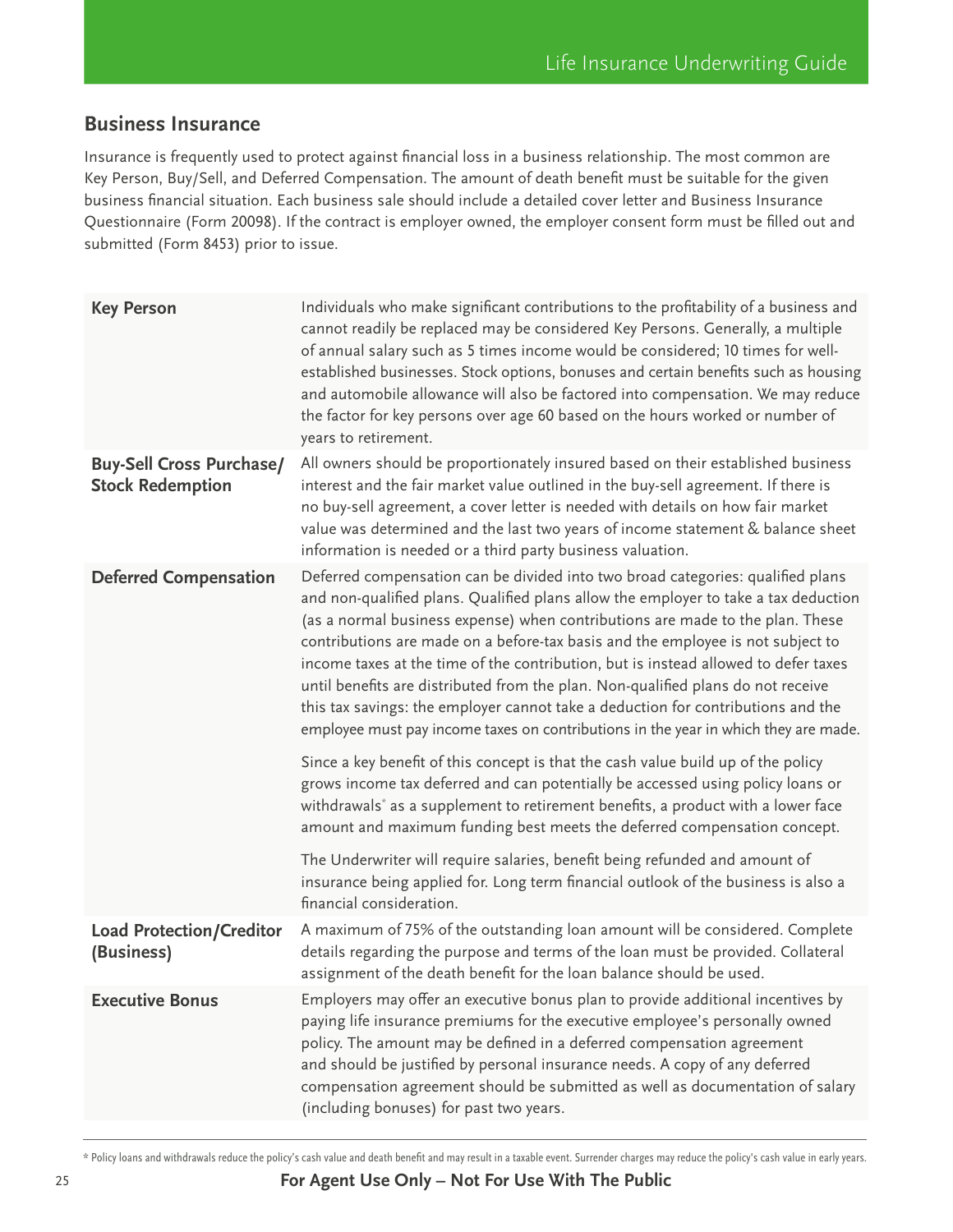# <span id="page-25-0"></span>Advanced Marketing Department

National Life Group has an Advanced Marketing Department to help you work more effectively in the advanced markets space. If you have questions about business insurance needs, qualified plans, executive benefit plans, or premium finance cases, they are here to help!

With more than 180 years of combined industry experience our Advanced Market Team is here to help you grow your business.

We specialize in working with high net worth individuals, business owners and their families along with charitable and non-profit organizations. We provide your team with:

- Direct access to our in-house team for case consultation and point-of-sale support
- Simplified sales concepts to help you sell
- Case design and presentation
- Consultation with strategic advisors CPA's and Attorneys
- Ongoing education and training

We are committed to supporting your needs and the needs of your clients. We stay current in the market, understand what people are thinking from Main Street to Wall Street. At the end of the day our job is to simplify the sales process and make doing business with us easy.

# Our Team can help: 800-906-3310, Option 1

Here are some of the programs the Advanced Markets Team can help you with!

- Main Street Buy-sell
- Retained Earnings
- Qualified Plans
- Executive Benefits
- Foreign Nationals
- MultiLife
- Bonus Arrangements
- Premium Finance
- Split Dollar
- Executive G2I Program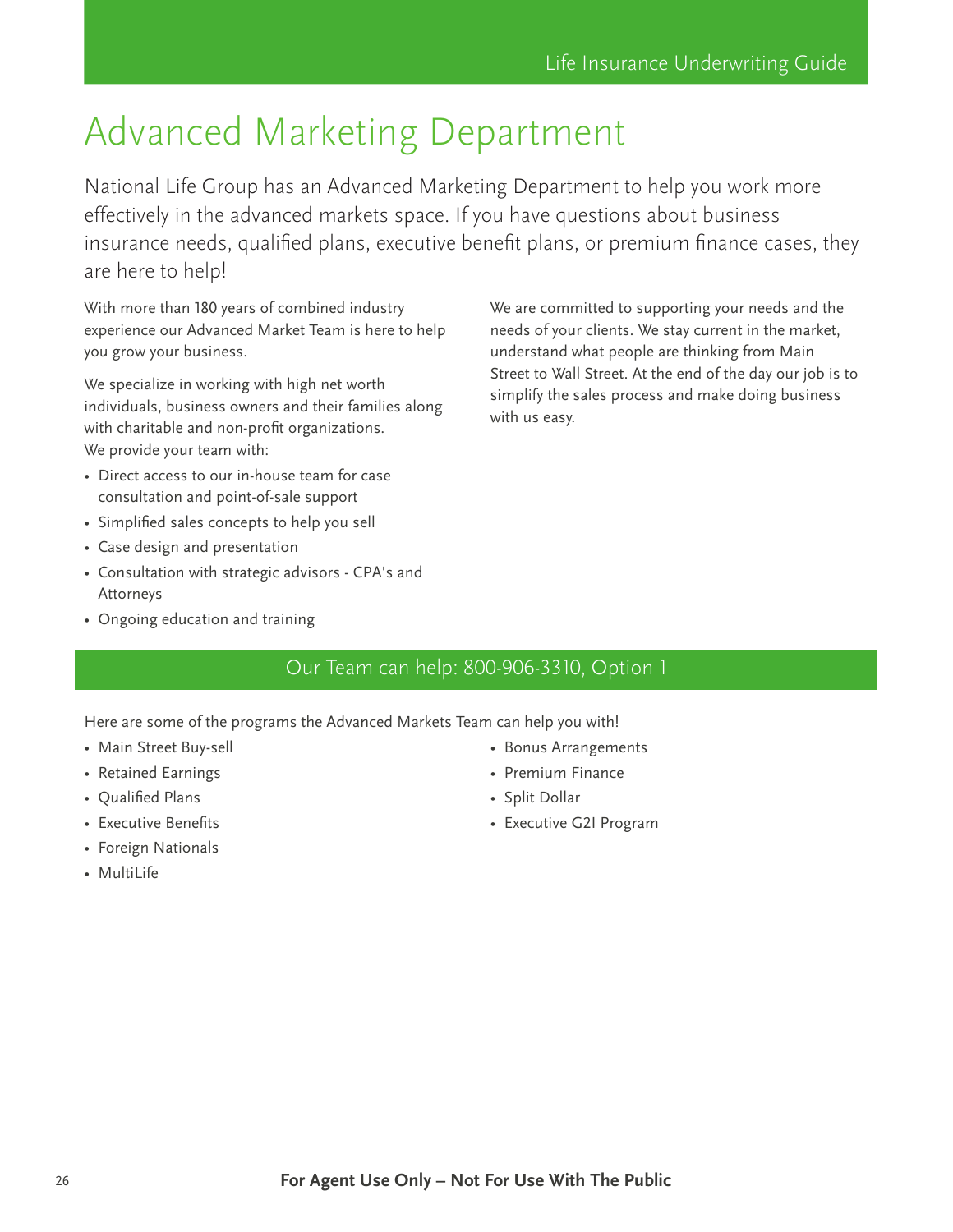# <span id="page-26-0"></span>Insurance Basics

# **The Life Insurance Application**

Once executed and signed by all parties involved, Life insurance applications are a legal and binding document between the applicant, the owner and the company. The insurance company agrees to pay for the claim if something were to happen to the proposed insured provided the applicant answered all questions on the application truthfully and all underwriting requirements are completed; therefore, it's important that care is taken when filling out the application. Not taking the time to make sure the insurance company has the most relevant information about the insured will cause the application to be delayed in the underwriting process, result in a less than favorable pricing or could cause the insured's policy to be rescinded due material misrepresentation.

# **Two-Year Contestability Period**

If an insured passes away or if a claim is submitted within the first two years of the coverage being in effect, the insurance company has a right to contest or question the claim. If the applicant provides inaccurate information on the application in order to receive an offer for coverage or to get betters rates, this is misrepresentation and could result in the denial of the benefit or claim.

## **Rescission**

The revocation or cancellation of an insurance contract due to material misrepresentation. All premiums paid into the contract plus interest will be refunded to the insured. The policy will be cancelled. A rescission results in the agent receiving a chargeback on commissions.

# **Medical Information Bureau (MIB)**

Otherwise known as Medical Information Bureau, is non-profit company owned by members that help prevent insurance fraud. It is an essential underwriting tool and is accessed on every life application received by our company. If an applicant omits pertinent information about their health, financial or avocation history on the application the insurance company will be made aware of the errors and omissions by MIB and investigate. This helps drives down the cost of life and health insurance. The underwriter can never make an adverse decision based on MIB information. The MIB information is FCRA regulated.

## **Prescription Data Base Report**

An electronic query of an individual's past and current prescription history provided in real time. This report quickly identifies the number of prescriptions prescribed by a provider, the name of the provider and address.

*Did you know the prescription database captures prescription fills going back 7 years? So be sure to not only ask your client about what medications they are currently taking but also what medications they've taken in the past.*

# **Risk Classifier Score**

A third party data aggregator of FCRA compliant information that provides the insurance company with real time information about the applicant's behavioral risks. The data compiled is about the applicant's public record attributes, motor vehicle record attributes and credit record attributes. This data is used as part of an algorithm that allows the insurer to accurately and quickly assess a risk on an initial review without the need for additional requirements.

## **Rewrite**

The process of making a change to a contract that has been issued within 120 days of the later of the Application or Examination signature date (date application was signed).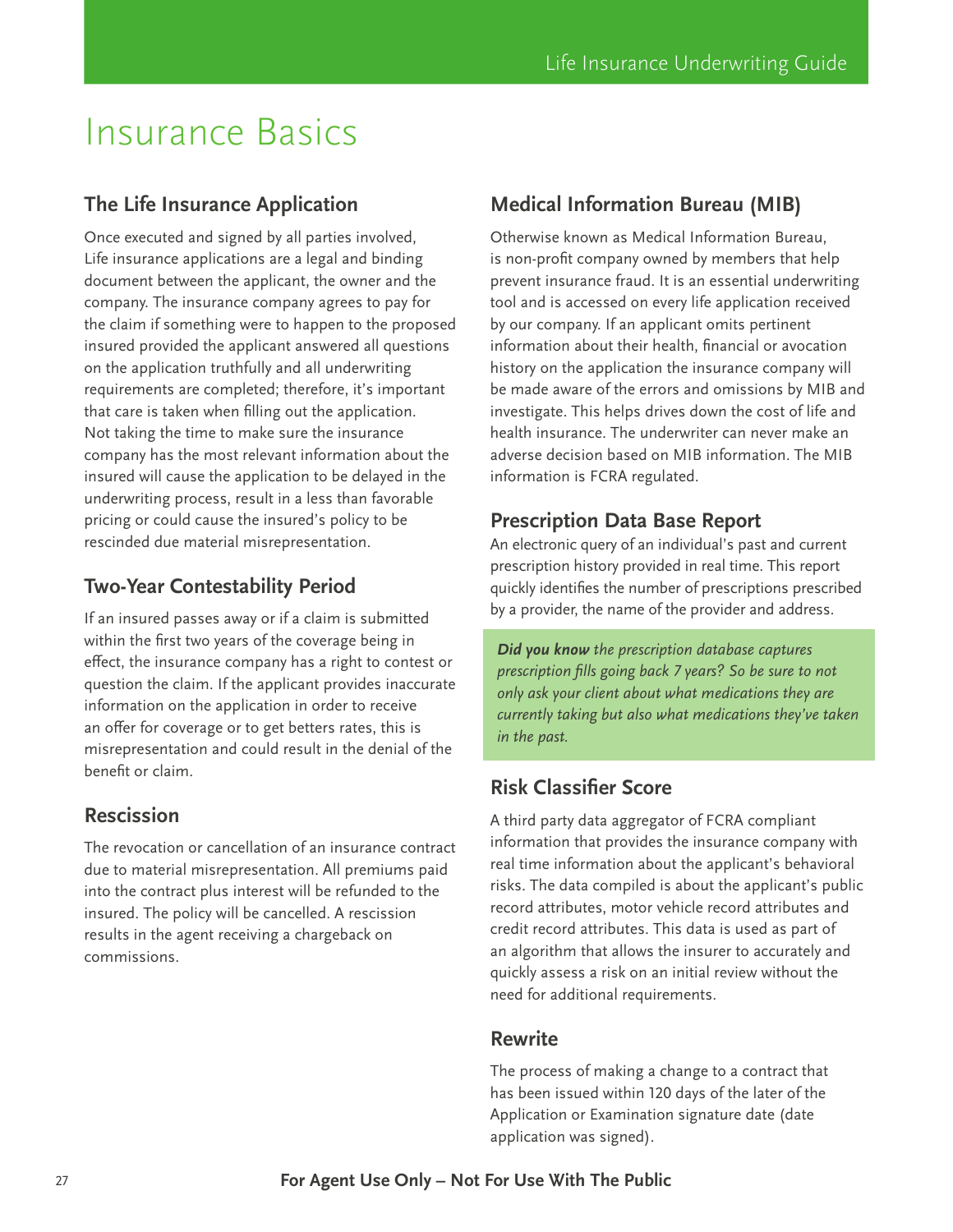#### **Nexus**

Applications executed in states other than the Owner or Insured's residence state.

# **National Life Group Company Policy**

When an application is executed in a state other than the state of residence of the Owner or Insured, we require that there be an acceptable connection (nexus) between the state of execution and the residence state of the Owner/Insured.

## **Acceptable Scenarios**

Many state insurance departments are sensitive to business written on their residents in other states so it is critical that the connection is clearly stated when an application with a nexus situation is submitted.

- The Insured/Owner owns real estate or another residence in that state.
- The company that the Insured/Owner works for is based in that state.
- The Insured/Owner owns a company based in that state.
- The Owner is a trust governed by the laws of the state where the application is to be completed.

### **Exception**

An exception to this rule would be if the Insured/Owner was a relative of the agent. Relatives would only include immediate family members such as spouse, parent, sibling or child.

## **Agent Licensing**

All of the scenarios noted above are subject to the appropriate agent licensing in both states. Some states require the agent(s) to be licensed in both the insured and proposed owner's resident state and the state of execution.

## **Product Availability**

All of the scenarios noted above are subject to the product availability in both states. Also, if the state of execution is a border state to the insured's or proposed owner's residence state and the residence state has either disapproved the policy form or approved a materially different policy form, the residence state insurance department may require the sale to be canceled and/or required to be changed to the policy form approved by the residence state.

# **Application Forms**

When writing an application that has met the nexus guidelines and is executed in a state other than the residence state, the application forms used must be the approved forms for the state of execution.

## **State of Execution Certification**

[Form](https://merrillconnect.iscorp.com/nlg/docservice/viewDocument?mcItemNbr=100638&fgid=) [9928](https://merrillconnect.iscorp.com/nlg/docservice/viewDocument?mcItemNbr=100638&fgid=) must be completed when a life insurance or annuity application is completed and signed in a state other than the state of residence of the insured or proposed owner. This form is available on the Company website.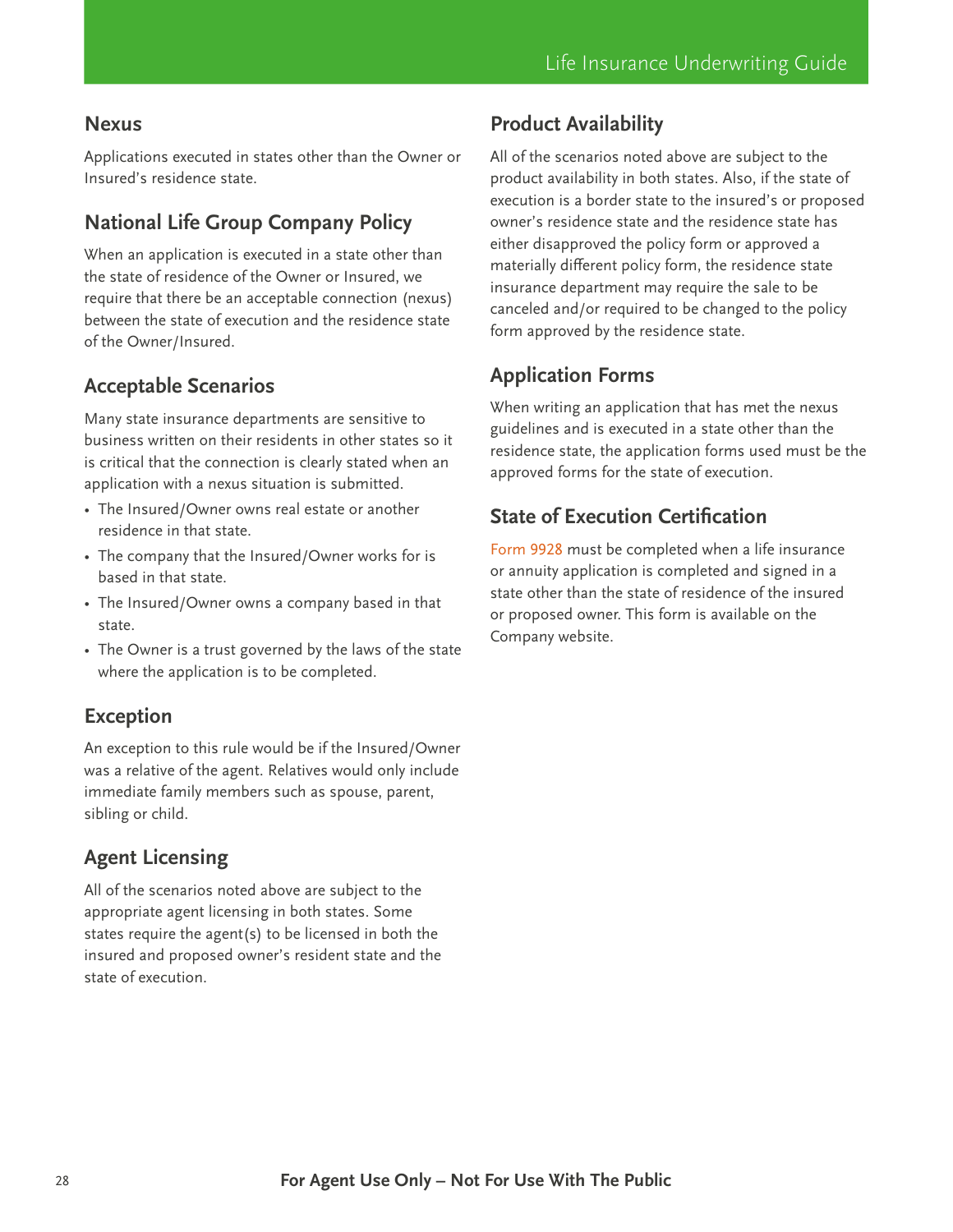# <span id="page-28-0"></span>Insurable Interest – Owner/Beneficiary

Insurance law and public policy in the various states require that we establish an **Insurable Interest between the Proposed Insured and the Owner/Beneficiary** exists at the time we issue a life insurance policy. The strictest definition of insurable interest suggests that the Owner/Beneficiary must suffer a **quantifiable financial loss** at the Insured's death. In other words, the Owner/ Beneficiary must be better off if the Insured lives rather than dies.

Because the Owner controls several aspects of the policy such as the right to change the beneficiary, change the face amount or riders or cancel the policy; the insurance company is charged with assuring there is insurable interest of the owner for any policy issued.

The simplest, most common relationship we insure is that between spouses. Survivor income, debt repayment, tuition costs and final expenses are all quantifiable needs that become readily apparent at death in this situation and are perfectly appropriate purposes for life insurance. Loan repayment in debtor relationships, key-person and buy-sell agreements in business relationships and estate protection are other fairly quantifiable needs that can be supported by life insurance.

The law also makes allowance for the bonds of love and affection which exist between spouses (or "significant others"), when parents insure minor children and grandparents insuring grandchildren (with parent's approval).

The relationships between cousins, nieces/nephews and aunts/uncles are more difficult to insure because the financial and emotional ties are hard to identify and quantify; therefore not generally accepted and the insurance company may ask for additional clarification or justification.

Except when spouses insure each other or when parents insure minor children; it is the Agent's responsibility to carefully describe the insurable interest supporting any application where the Owner is someone other than the Proposed Insured and if the relationship of the Owner to the Beneficiary is questionable. It's important that the explanation include the **financial loss incurred** at the Proposed Insured's death.

Generally accepted Ownership Arrangements include Insured, Spouse, Parent of Minor Child, Grandparent, Business Partner, Business/Corporation Owned by the Insured, and Trusts.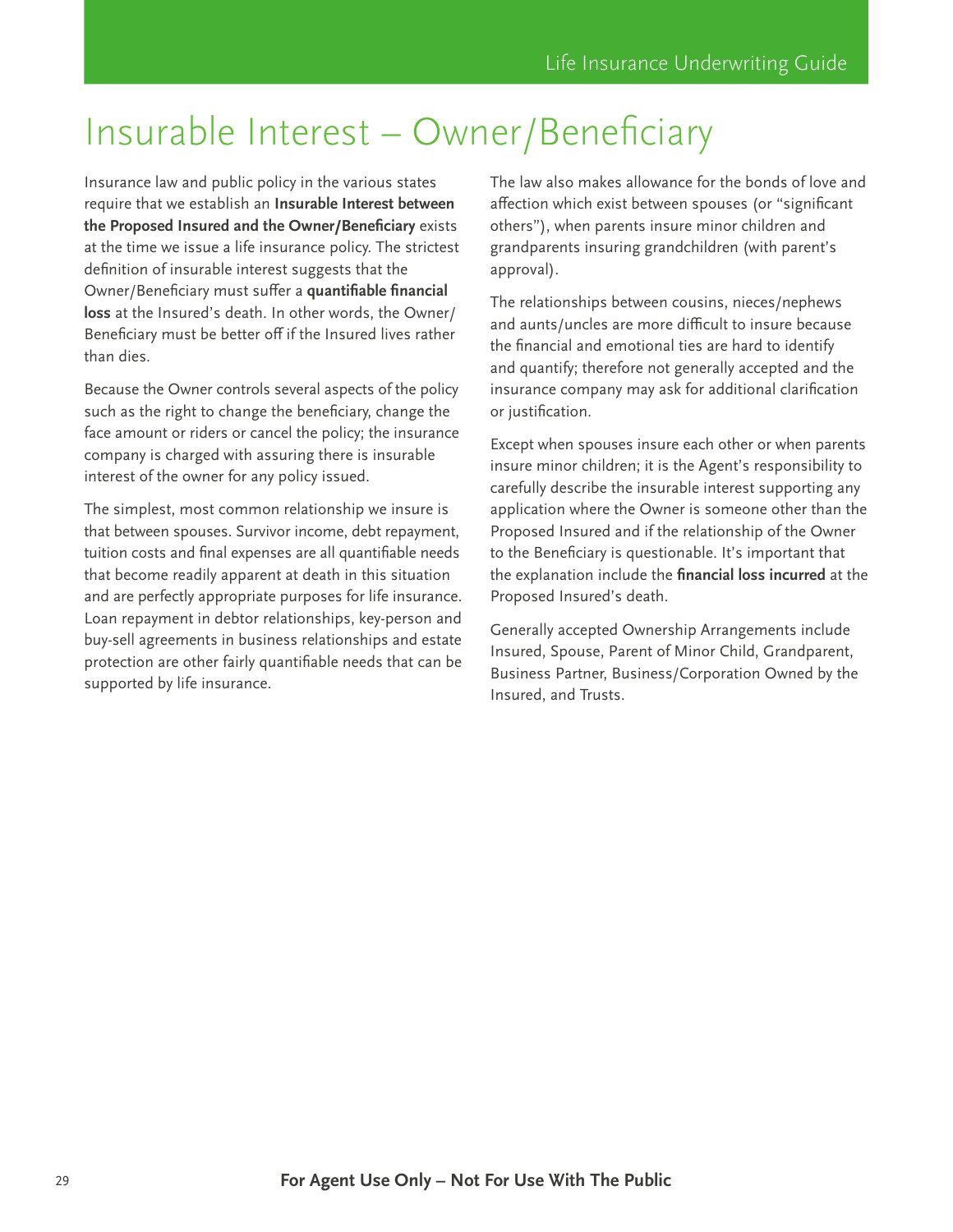# <span id="page-29-0"></span>Quick Quotes

## **Introduction**

Certain medical or non-medical impairments may require "pre-qualifying" a proposed client for insurance coverage. The Quick Quote process is designed to provide detailed information to the underwriter to determine possible insurability before an application is taken.

The listing of Uninsurable and Problematic Risks provided in this guide should be reviewed prior to submitting a request.

All quotes are tentative, non-binding and subject to change after a full underwriting work up and company retention limits.

## **Requirements**

Requirements needed for a Quick Quote:

Quick Quote Request (sample on following pages or available on website) or message with details to include:

- age
- gender
- height and weight
- product
- face amount
- riders requested
- medical diagnosis, including date diagnosed
- treatment and medications
- restrictions
- prognosis

and all other pertinent information for each medical impairment.

**Do not submit attachments with medical records or other evidence.**

## **Submission to Home Office**

Requests can be emailed to [UnderwritingQuotes@](mailto:UnderwritingQuotes%40NationalLife.com?subject=) [NationalLife.com](mailto:UnderwritingQuotes%40NationalLife.com?subject=)

Please allow 24 hours for reply and send a copy of quote obtained if an application is submitted.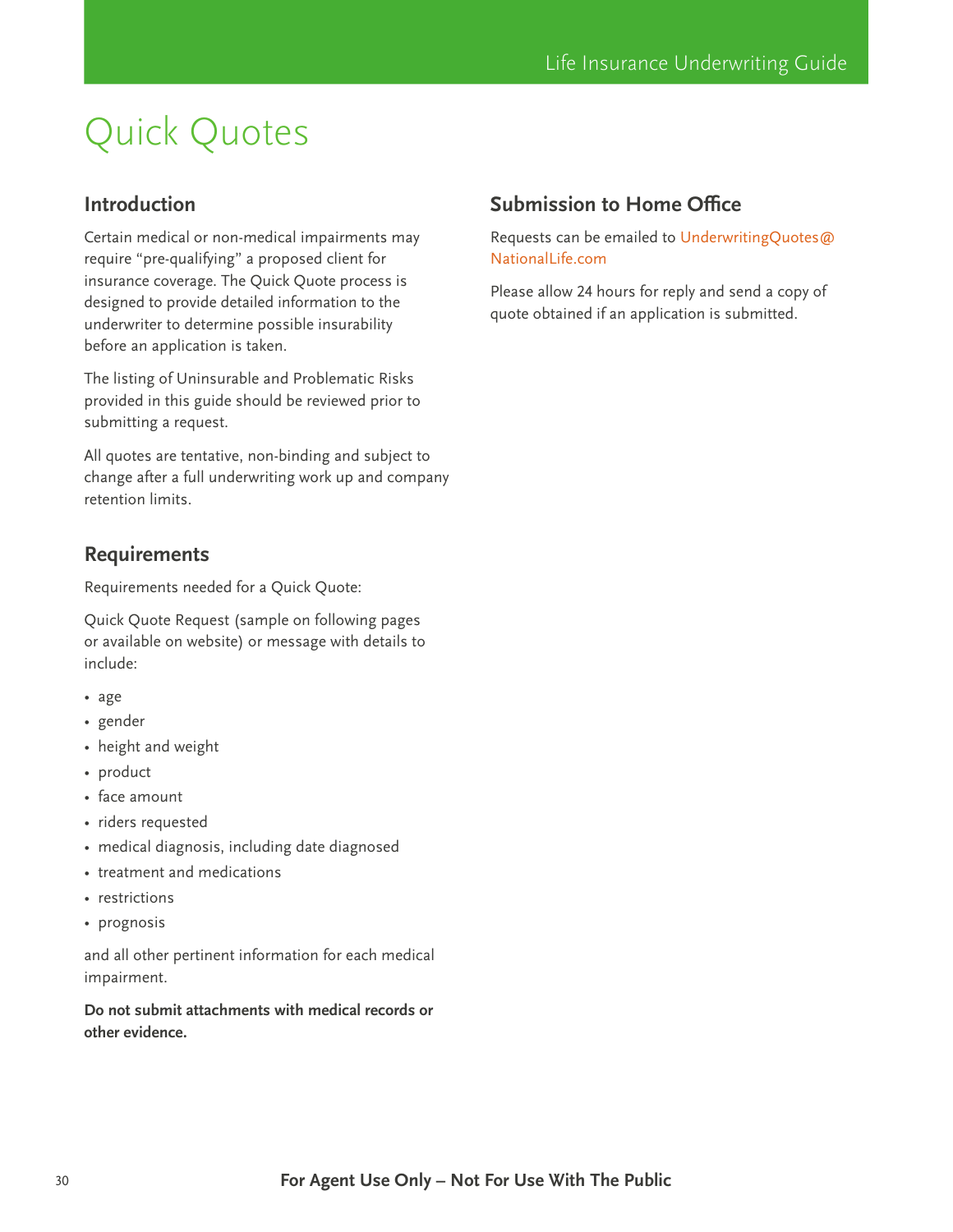# <span id="page-30-0"></span>Informal Applications

# **Introduction**

National Life is willing to consider informal/trial applications on a very limited basis; subject to the following parameters:

- Permanent Products Only.
- Minimum Face Amount: \$2,000,000
- Maximum age 70
- Summary page required; to include case design (product and face amount requested), rate needed to place and outline of medical history. Financial documentation is required at the time of trial in order to be considered for review.
- Time Service: 10 business days.
- Do Not submit informal paperwork on cases that have been previously declined and/or multi-carrier shopped. The alternative for a previous decline is sending a request with a few key pieces of information via the Quick Quotes process

[UnderwritingQuotes@NationalLife.com](mailto:UnderwritingQuotes%40NationalLife.com?subject=) and/or call the underwriter. The underwriter will not reopen an informal once decision has been made unless new information has been submitted for reconsideration.

• National Life/LSW will not pay for medical records or exams on informal business. Labs will not be obtained.

Tentative offers good for 60 days.

### **Placement**

- Informal applications as a percentage of submitted business - no more than 5 percent.
- Informal to Formal conversion rate 50%
- Review will be done on a monthly, quarterly and year to date basis.
- We will consider alternative action with one quarter of data if parameters are not met. We will require, at the firm's expense, they pay for APS summary service and cannot submit full papers.

## **Requirements**

Requirements needed for a Informal Application are:

- New Business Checklist with Informal Application clearly indicated
- Form 8164 HIPPA Compliant Authorization or properly signed HIPAA form identifying National Life/ LSW as an authorized carrier.
- Client Information: name, date of birth, social security number.
- Agent Information: agent code, agency office code.
- Form 1386 Informal Inquiry with Authorization

**Important:** No medical testing should be ordered or money collected.

# **Submit forms to home office**

Forms can be faxed or emailed to National Life as follows:

- Fax forms to 802-229-7592
- Email forms to [NBApplicationImages@NationalLife.com](mailto:NBApplicationImages%40NationalLife.com?subject=)

**Important:** Must be password protected if emailing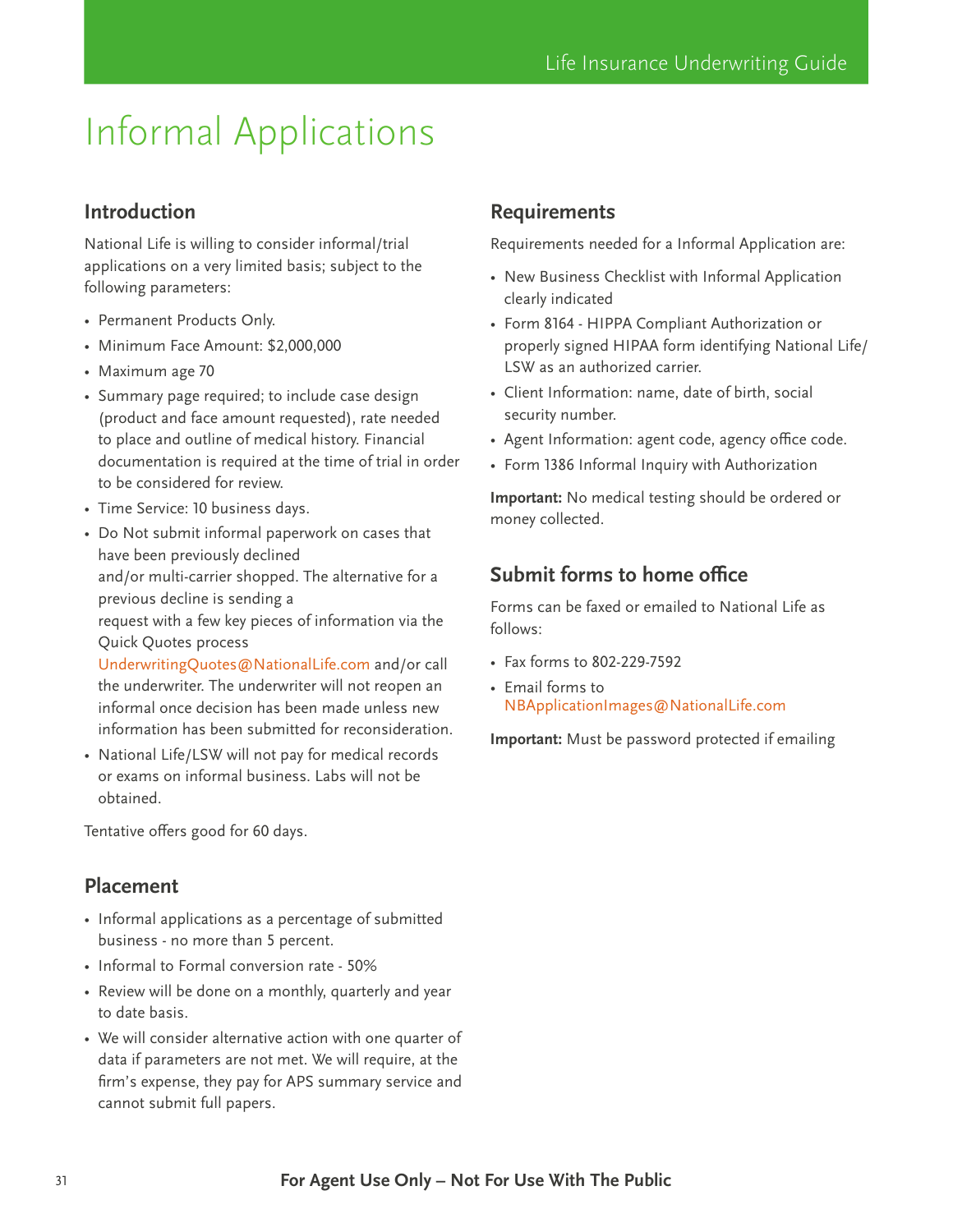# <span id="page-31-0"></span>Foreign National Guidelines

## **Who is considered a foreign national?**

National Life Group products are priced for the U.S. population. Our risk tolerance is measured based on the client's resident country and more specifically their permanency of residence in the U.S.

National Life Group considers "ANY" individual who spends more than 4 months (in a consecutive 12 month period) outside the U.S. a foreign national and our foreign national rules apply. This includes U.S. citizens living abroad.

| <b>Foreign National Rules</b>                                                                                                                                                                                                                  |                                                                                                                                                                                                                                                                                                                                                     |
|------------------------------------------------------------------------------------------------------------------------------------------------------------------------------------------------------------------------------------------------|-----------------------------------------------------------------------------------------------------------------------------------------------------------------------------------------------------------------------------------------------------------------------------------------------------------------------------------------------------|
| Ages 18-70                                                                                                                                                                                                                                     | Owner must have valid U.S. social security number (SSN), individual tax<br>identification number (ITIN) or submit W8-BEN form from IRS                                                                                                                                                                                                              |
| Permanent Products only - up to class 4 (200%)                                                                                                                                                                                                 | All solicitation and sale activities must take place in the U.S; no<br>marketing or policy materials may be transmitted or delivered<br>outside the U.S.                                                                                                                                                                                            |
| Face amount minimum: \$500,000                                                                                                                                                                                                                 | Application and underwriting requirements must be completed,<br>signed and dated in the U.S.                                                                                                                                                                                                                                                        |
| Face amount maximum: \$15,000,000 (for students the<br>maximum is \$2,000,000)                                                                                                                                                                 | Policy must be delivered in U.S. to a valid address in the state of<br>issue; State of issue to be determined based on connection/nexus<br>as set forth below                                                                                                                                                                                       |
| Elite available for A countries only (max amount \$15,000,000<br>but facultative reinsurance available for larger amounts)                                                                                                                     | All post-issue communications regarding the policy, including premium<br>notices, must be mailed to the address of record within the U.S.                                                                                                                                                                                                           |
| Preferred is the best rate for <b>B</b> countries (max amount<br>\$15,000,000 but facultative reinsurance available for larger<br>amounts)                                                                                                     | National Life Group will consider applications for life insurance<br>that will be funded utilizing premium financing with prior vetting<br>through NLG Advanced Markets team. All financing must be with<br>U.S. institutions. A listing of approved institutions and approved<br>financial documentation is available on the NLG web portal        |
| C countries are individual consideration with facultative<br>reinsurance                                                                                                                                                                       | All application and policy forms must be in English and client must<br>fully understand all such material; English language signatures or<br>printed names must be provided                                                                                                                                                                         |
| D & E countries are decline (Contact Underwriting for<br>current Country classifications)                                                                                                                                                      | Foreign National Questionnaire required. Copy of passport may be<br>required.                                                                                                                                                                                                                                                                       |
| Must be personally owned, owned by U.S resident, owned<br>by U.S. trust (ILIT) or U.S. business                                                                                                                                                | If an APS is required from outside the U.S. the agent/client will be<br>responsible for securing and translating the records. There will be<br>no expense to NLG. NLG reserves the right to request certification<br>of these translation services                                                                                                  |
| All premium payments must come from a U.S. bank. The<br>account must be held in the name of the policy owner or<br>insured. Confirmation of banking information will be requested<br>with initial application. (Cash equivalents not accepted) | Countries have the right to enact laws governing the sale of<br>insurance products. These laws may be very restrictive and apply<br>beyond the country of jurisdiction. The owner/insured is responsible<br>for confirming that the laws and regulations of their country allow<br>for their direct or indirect ownership of the applied for policy |
| Owner must have valid U.S postal address                                                                                                                                                                                                       | Photo/copy of valid passport required                                                                                                                                                                                                                                                                                                               |

# **Connection/Nexus**

Foreign national insureds and owners (if the insured does not own the policy) must have verifiable proof of one or more of the following connections/nexus to the United States:

Own real property in the U.S.

Own a business in the U.S.

Married to a U.S. citizen who resides in the U.S.

Student in U.S. on F visa (a copy of the valid visa must be submitted with the application).

Have significant documented assets in the U.S. (minimum \$500,000) in the U.S. **for at least 3 months.**

**National Life will not accept foreign nationals that do not have a nexus to the US for consideration in our retention or for facultative reinsurance consideration.**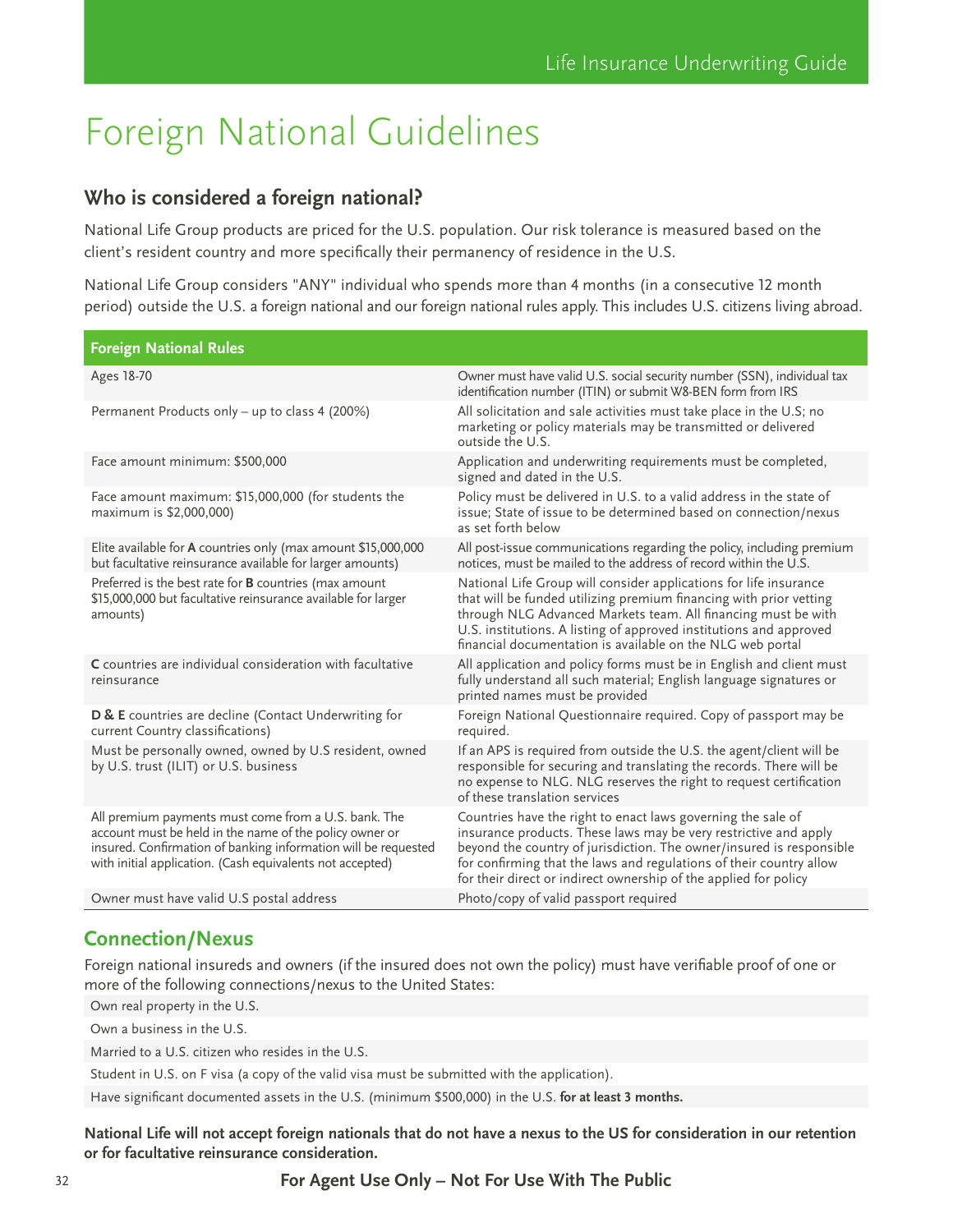# **Riders**

• ABR's Only - 'A & B' countries only. May have limited availability. Client must be in U.S. obtaining regular U.S. based health care to accelerate these benefits.

### **Exclusions**

Proposed insured, owner, and beneficiary cannot be or reside in or be a citizen of a country, subject to sanction by the U.S. Dept. of Treasury, Office of Foreign Asset Control (OFAC) or otherwise subject to applicable money laundering or anti-terrorism regulations. (see [https://www.treasury.gov/resource-center/sanctions/](https://www.treasury.gov/resource-center/sanctions/SDN-List/Pages/default.aspx) [SDN-List/Pages/default.aspx](https://www.treasury.gov/resource-center/sanctions/SDN-List/Pages/default.aspx))

Owners, insureds or beneficiaries must not be politically exposed persons ("PEPs"). PEPs are individuals who are or have been entrusted with prominent public functions by a foreign country or international organization, for example heads of state or government, senior politicians, senior government, judicial or military officials, senior executives of state owned corporations, important political party officials, and their family members or close associates. We will also not consider foreign missionaries, police, military, security personnel/bodyguards, private pilots, professional athletes and celebrities.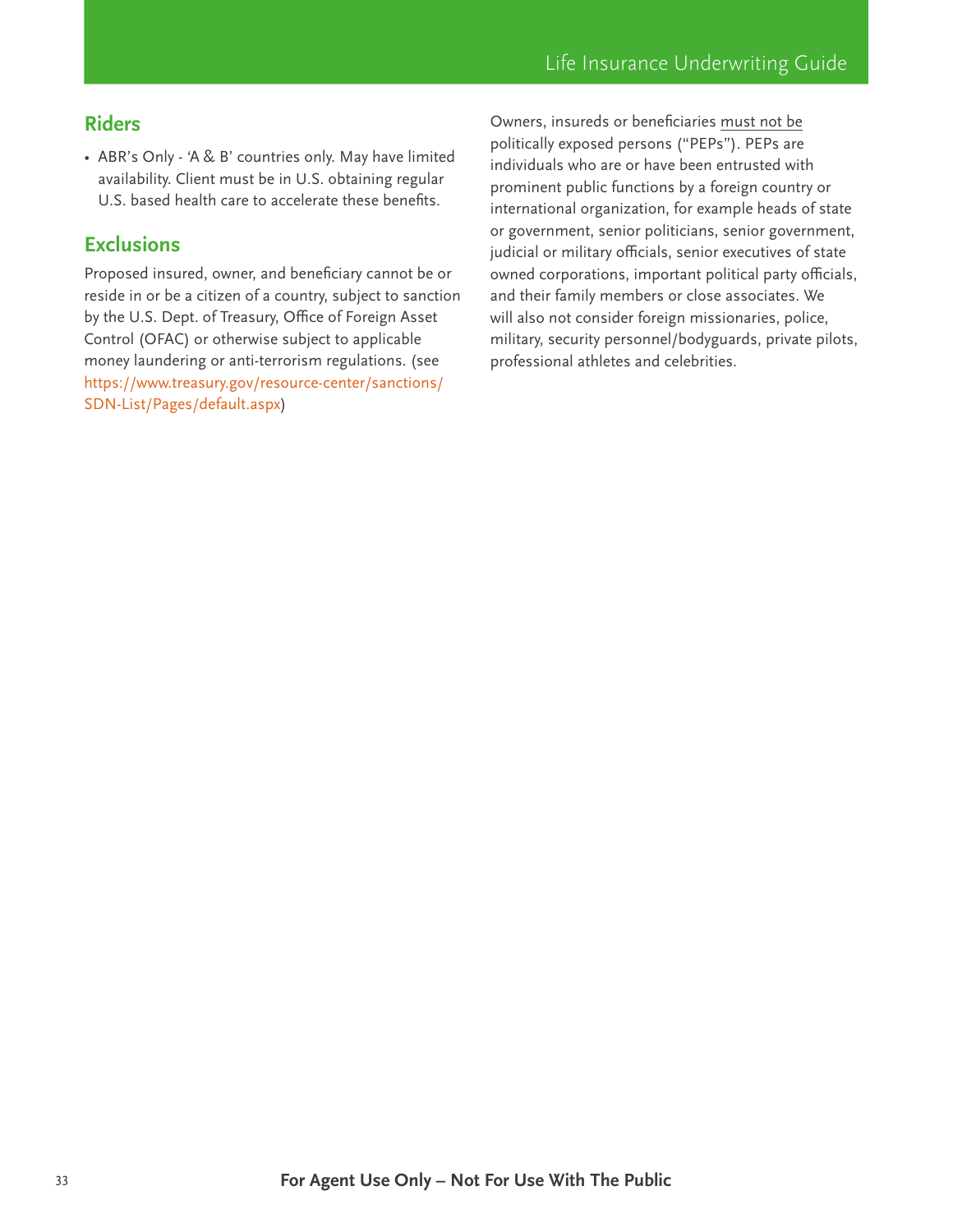# <span id="page-33-0"></span>Approved Countries

- **A** \$15,000,000 Max Face Amount
- **B** \$15,000,000 Max Face Amount

All countries are subject to reclassification at any time at the discretion of National Life Group, including for the following reasons:

• Listing on the United States State Department Travel Warning List;

• France • Germany • Greece • Hong Kong • Hungary • Iceland • Ireland • Israel • Italy • Japan

- War or open conflict;
- Increased risk due to terrorism, uprising or political instability; and/or
- Famine, endemic, epidemic or pandemic disease(s).

# **A Countries**

- Andorra
- Anguilla
- Australia
- Austria
- Belgium
- Bermuda
- Canada
- Cayman Islands
- China
- Czech Republic
- Denmark
- Finland

### **B Countries**

- Albania
- American Samoa
- Antigua and Barbuda
- Argentina
- Armenia
- Aruba
- Bahamas
- Bahrain
- Barbados
- Belarus
- Bonaire
- Brazil

• Brunei

• Liechtenstein • Luxembourg

- Bulgaria
- Chile
- Costa Rica
- Croatia
- Cuba
- Curaçao
- Cyprus
- Dominica
- Ecuador
- Estonia
- Grenada
- Macau
	- Martinique
	- Monaco
	- Netherlands
- New Zealand
- Poland
- Portugal
- Puerto Rico
- Qatar
- San Marino
- Singapore
- Guadeloupe
- Guam
- Jamaica
- Kazakhstan
- Korea, South
- Kosovo
- Kuwait
- Latvia
- Lithuania
- Macedonia
- Malaysia
- Maldives
- Slovakia
- Slovenia
- Spain
- Sweden
- Switzerland
- Taiwan
- United Arab Emirates
- United Kingdom
- United States

- Malta
- Mauritius
- Mexico
- Montenegro
- New Caledonia
- Oman
- Palau
- Panama
- Romania
- Russia
- Saint Barthélemy
- Saint Kitts and Nevis
- 34 **For Agent Use Only Not For Use With The Public**
- Norway
	-
	-
	-
	-
	-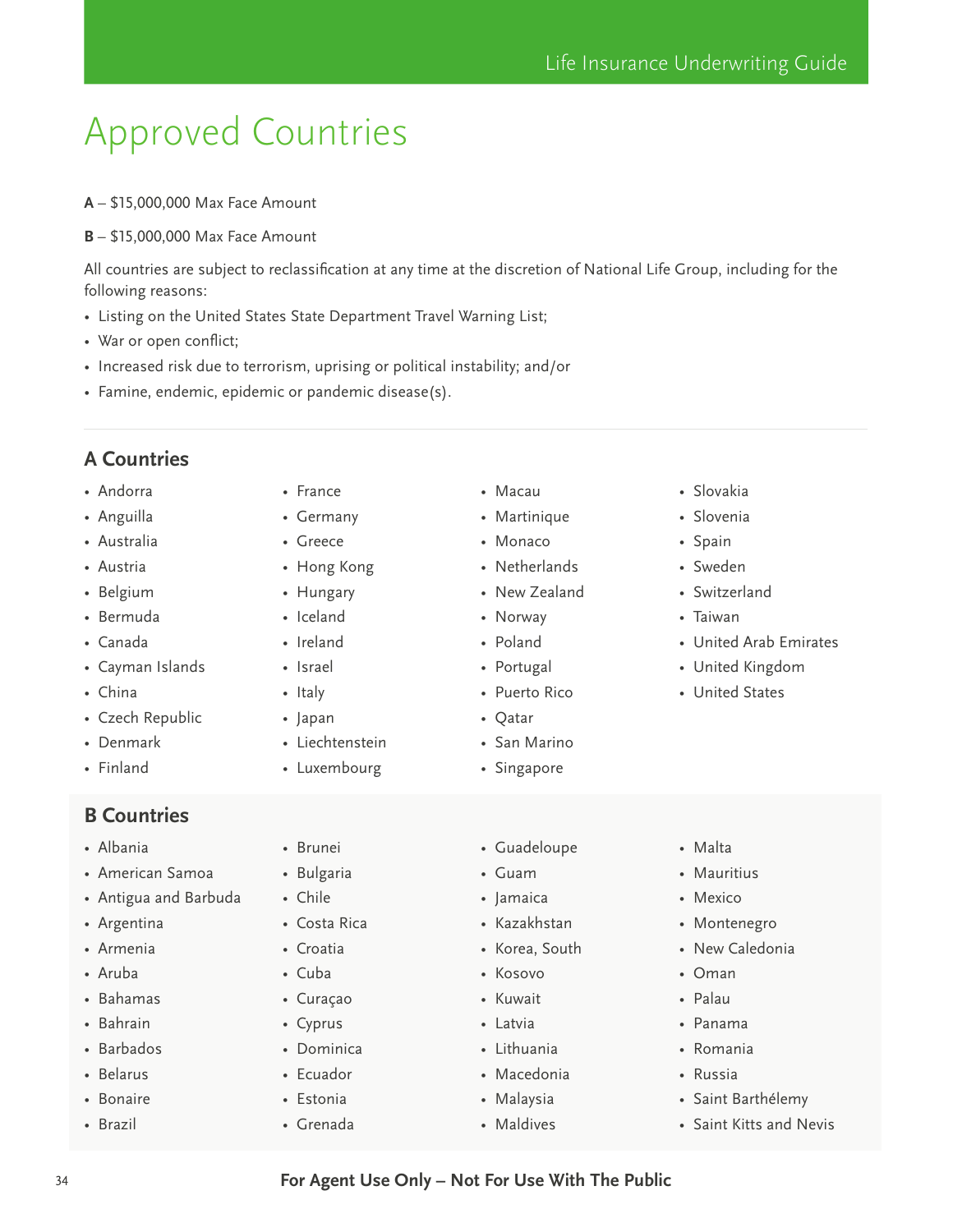- Saint Lucia
- Saint Vincent and the Grenadines
- Saudi Arabia
- Serbia
- Seychelles • Saint Eustatius
- Saint Maarten
- South Africa
- Suriname
- Trinidad and Tobago
- Turkey
- Turks and Caicos Islands
- Uruguay
- British Virgin Islands
- Virgin Islands (US)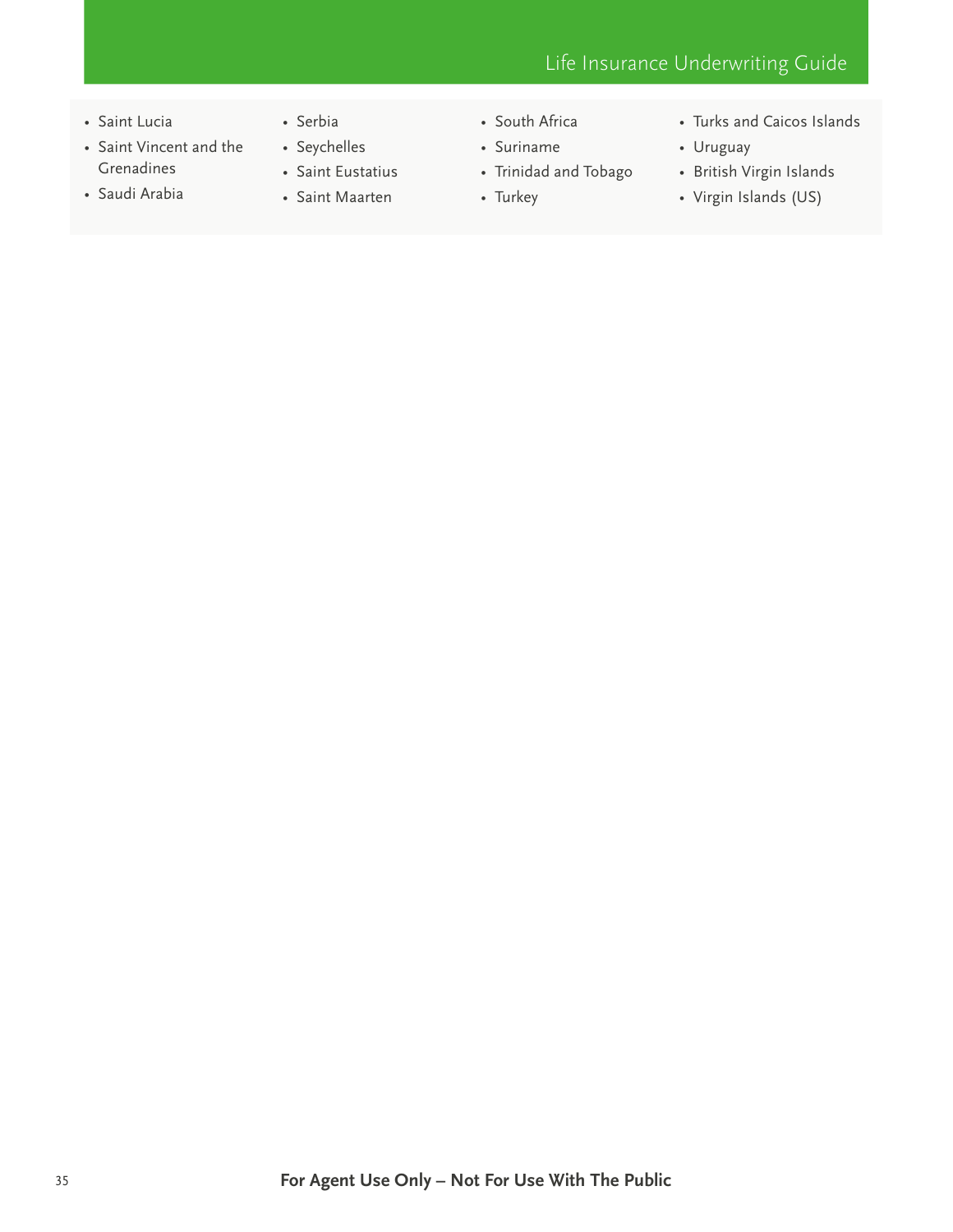# <span id="page-35-0"></span>Medical Questionnaires

Obtaining detailed medical information is critical for an underwriter's assessment of the mortality and/or morbidity risk. The following questionnaires are available to assist in gathering detailed information from the client and may be accessed via the Forms Section on the web site by clicking on the catalog numbers below.

| Questionnaire:                       | Catalog #       |                             | When needed:                                                                                                                                                                        |
|--------------------------------------|-----------------|-----------------------------|-------------------------------------------------------------------------------------------------------------------------------------------------------------------------------------|
| Alcohol Usage                        | Form            | Catalog $#47552$<br>#9270   | • Any DUI (driving while intoxicated) history<br>• History of alcohol treatment within ten years<br>• History of abnormal liver function testing or current abnormal<br>lab testing |
| Arthritis                            | Form            | Catalog #47557<br>#9275     | · Non-rheumatoid, non-steroid treated arthritis<br>(i.e., osteoarthritis, gout)                                                                                                     |
| Asthma/Respiratory                   | Form            | Catalog #47550<br>#9268     | • History of, or current treatment for, non-steroid asthma,<br>bronchitis, emphysema, pneumonia or tuberculosis                                                                     |
| Avocation, Aviation & Foreign Travel | Form            | Catalog # 51381<br>#1480    | • Any participation in racing, parachuting, sky diving,<br>underwater diving, aviation or foreign travel                                                                            |
| <b>Blood Pressure</b>                | Form            | Catalog # 50789<br># 8625   | • History of, or current treatment for high blood pressure                                                                                                                          |
| <b>Business Insurance</b>            | Form            | Catalog # 51945<br># 20098  | • Applications covering business needs or relationships                                                                                                                             |
| Cardiac (Chest Pain)                 | Form            | Catalog #47556<br>#9274     | • History of cardiac chest pain and other cardiac impairments                                                                                                                       |
| Criminal History                     | Form            | Catalog # 51943<br># 20087  | • History of felony or misdemeanor conviction                                                                                                                                       |
| Diabetes/Blood Sugar                 | Form            | Catalog #48824<br># 9594    | • History of, or current treatment for diabetes                                                                                                                                     |
| Drug Use                             | Form            | Catalog #47551<br>#9269     | • History of drug treatment or drug use within the past ten<br>years                                                                                                                |
| Employee Owned                       | Catalog<br>Form | # 50258<br># 8453           | • When the client's employer is the owner of the policy                                                                                                                             |
| Financial                            | Catalog<br>Form | #40121<br>#1392             | • As needed to provide client or business finances                                                                                                                                  |
| Foreign National                     | Form            | Catalog $# 50038$<br># 8327 | • Must be submitted with all foreign national applications                                                                                                                          |
| Gastro-Intestinal                    | Form            | Catalog $#47558$<br>#9276   | • History of, or current treatment for, acid reflux, gastritis,<br>gastric or duodenal ulcers                                                                                       |
| Genitourinary                        | Form            | Catalog #47549<br>#9267     | • History of, or current treatment for urethritis, prostatitis, BPH<br>(hypertrophy of the prostate), kidney stones or other benign<br>kidney disorders                             |
| Headache/Migraine                    | Form #9271      | Catalog # 47553             | • History of, or current treatment for, stress, migraine, or<br>cluster headaches                                                                                                   |
| Hepatitis/Liver Disorder             | Form            | Catalog # 53373<br># 20528  | • History of, or current treatment of hepatitis or liver disorder                                                                                                                   |
| <b>Military Personnel</b>            | Catalog<br>Form | # 51942<br># 20086          | • Current affiliation with military organization                                                                                                                                    |
| Military Sales Disclosure            | Catalog<br>Form | # 50914<br># 8643           | • Required when the client is in the U.S. military                                                                                                                                  |
| Mountain Climbing                    | Form            | Catalog # 51944<br># 20088  | • Any participation within the past three years or planned<br>mountain climbing                                                                                                     |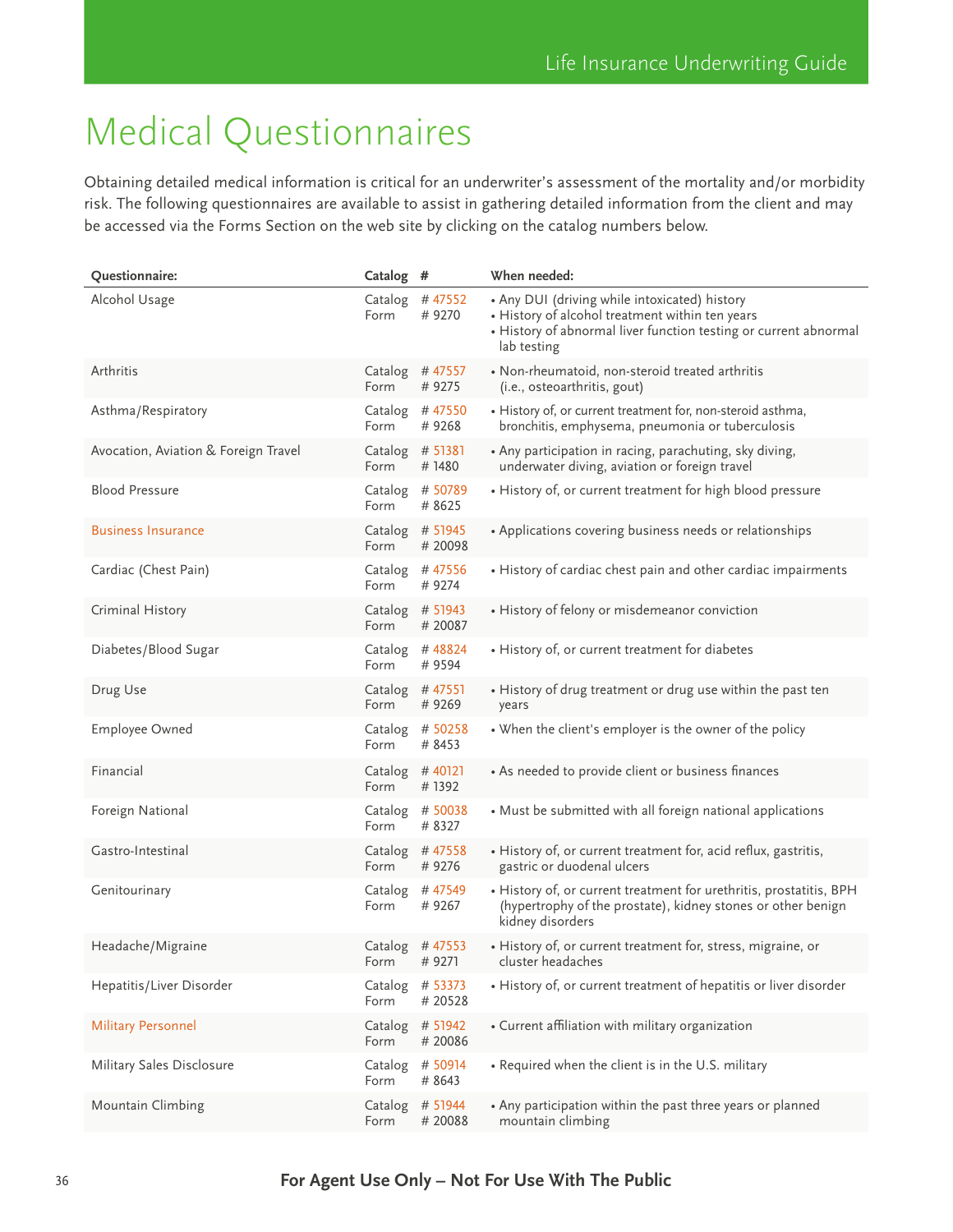| Questionnaire: | Catalog #       |                    | When needed:                                                                                                                      |
|----------------|-----------------|--------------------|-----------------------------------------------------------------------------------------------------------------------------------|
| Pain           | Catalog<br>Form | #47559<br>#9277    | • History of, or current treatment for, musculoskeletal back pain<br>when requesting Waiver of Premium or Disability Income Rider |
| Psychiatric    | Catalog<br>Form | #48390<br># 9437   | . History of, or current treatment for psychiatric issues.                                                                        |
| Seizure        | Catalog<br>Form | #47554<br>#9272    | • History of, or current treatment for seizures.                                                                                  |
| Sleep Apnea    | Catalog<br>Form | # 53377<br># 20531 | • History of, or current treatment of sleep apnea                                                                                 |
| Stroke/TIA     | Catalog<br>Form | # 50788<br># 8624  | • History of stroke or transient ischemic attack within ten years                                                                 |
| Tumor          | Catalog<br>Form | #47561<br>#9279    | • History of benign (non-cancerous) tumors or cysts<br>(I.e., fibroid, basal cell)                                                |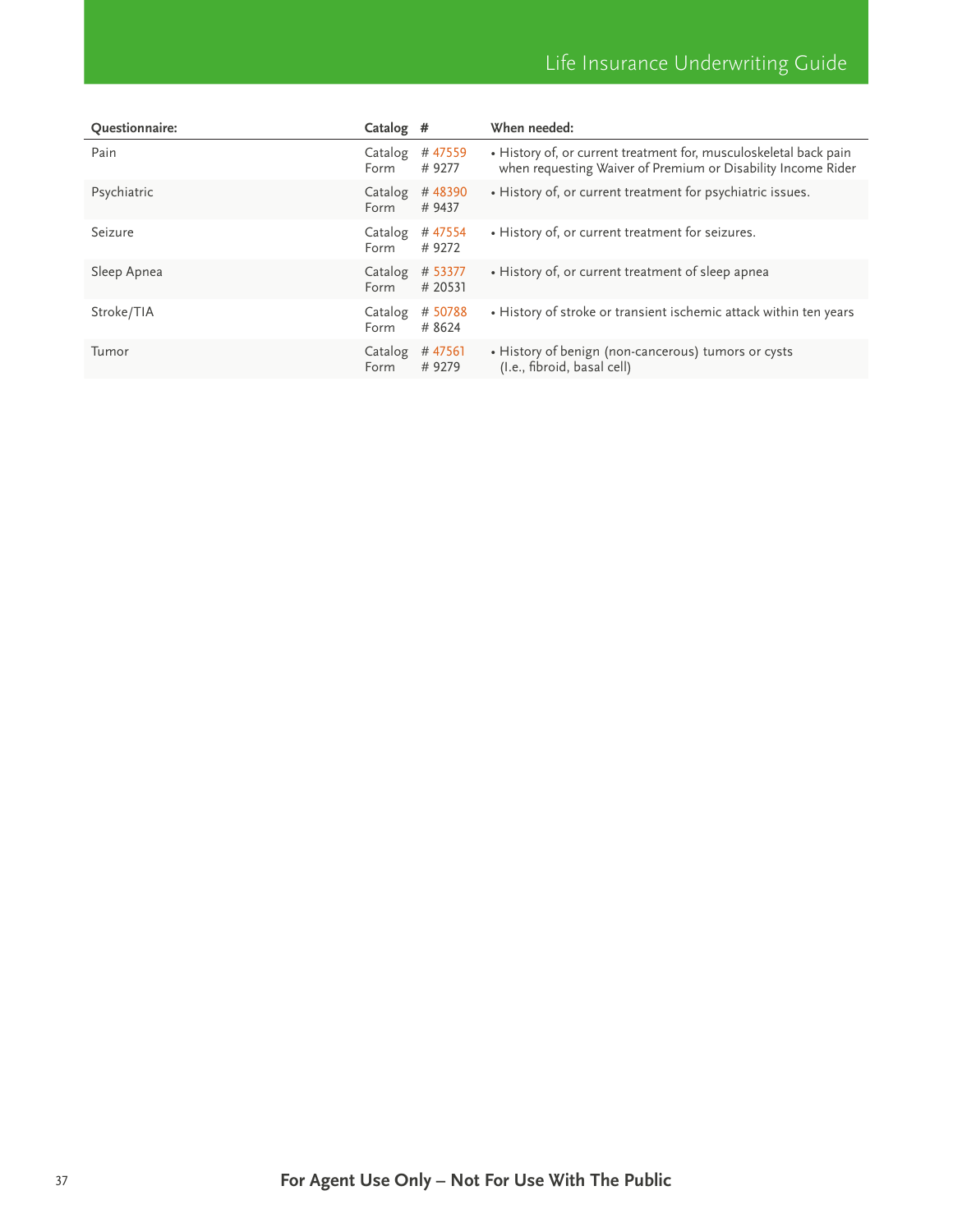<span id="page-37-0"></span>

|                                                                             | LIFE                           | <b>DIR</b>                               |
|-----------------------------------------------------------------------------|--------------------------------|------------------------------------------|
| Abscess                                                                     | No rating                      | Standard                                 |
| <b>AIDS</b>                                                                 | Decline                        | Decline                                  |
| Alcoholism (total abstinence - > 2 years)                                   | Moderate rating to Standard    | Decline                                  |
| Allergies/Allergic Reaction                                                 | No rating                      | Standard                                 |
| ALS (Lou Gehrig's Disease)                                                  | Decline                        | Decline                                  |
| Alzheimer's disease                                                         | Decline                        | Decline                                  |
| Amputations, if not due to peripheral vascular disease                      | Rate for cause                 | Decline                                  |
| Anemia                                                                      | Rate for cause                 | Decline                                  |
| Aneurysm, abdominal                                                         | Table 4 to Decline             | Decline                                  |
| Aneurysm, cerebral, stable after full recovery                              | No rating to moderate rating   | Decline                                  |
| Angina pectoris (current; stable)                                           | Table 6 to Decline             | Decline                                  |
| Anxiety, mild                                                               | No rating                      | Standard or ER                           |
| Aortic insufficiency murmur (depends on age)                                | Standard to Decline            | Decline                                  |
| Appendectomy/Appendicitis                                                   | No rating                      | Standard                                 |
| Atrial fibrillation (depends on frequency and cause)                        | No rating to moderate rating   | Decline                                  |
| Arthritis, osteo                                                            | No rating                      | ER or Decline                            |
| Arthritis, rheumatoid (depends on severity)                                 | No rating to Decline           | Decline                                  |
| Arthoscopic knee surgery<br>within 1 year<br>after one year - full recovery | No rating<br>No rating         | <b>Exclusion Rider</b><br>Standard or ER |
| Asthma (depends on age, attacks, medications)                               | No rating to Decline           | ER or Decline                            |
| Back disorder                                                               | No rating                      | ER or Decline                            |
| Bartholin cyst                                                              | No rating                      | Standard                                 |
| Bell's palsy (fully recovered; after three months)                          | No rating                      | Standard                                 |
| Blindness (depends on cause)                                                | No rating                      | <b>Exclusion Rider</b>                   |
| Bone or joint disorder                                                      | Rate for cause                 | ER or Decline                            |
| Bone spur<br>present<br>surgically corrected                                | No rating<br>No rating         | <b>Exclusion Rider</b><br>Standard       |
| Breast cancer, (after 3 years; depends on pathology)                        | Possible flat extra to Decline | Decline                                  |
| Breast disorders, not cancer                                                | No rating                      | Standard                                 |
| Broken bone<br>fully recovered<br>not recovered or pins/plates inserted     | No rating<br>No rating         | Standard or ER<br>ER or Decline          |
| Bronchiectesis (depends on severity)                                        | No rating to Decline           | ER or Decline                            |
| Bronchitis (acute)                                                          | No rating                      | Standard                                 |
| Bronchitis (chronic)                                                        | No rating to Decline           | ER or Decline                            |
| Bundle branch block, right/incomplete                                       | No rating                      | Standard                                 |
| Bundle branch block, right/complete                                         | No rating to Table 4           | Standard or Decline                      |

DIR = DIsability Income Rider ER = Exclusion Rider

**This listing is not meant to be all-inclusive. Please contact your Underwriter with questions.**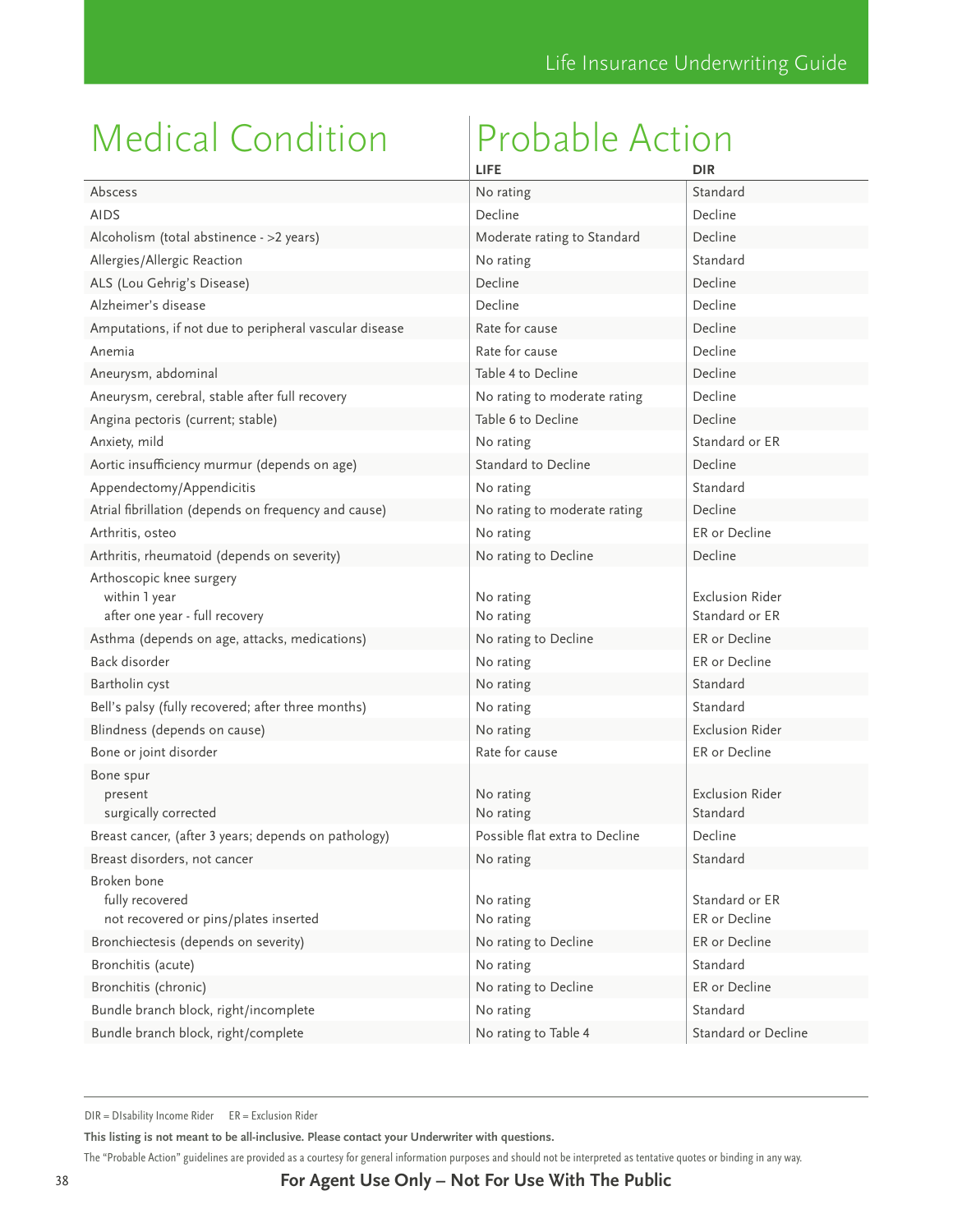|                                                                                                   | LIFE                          | <b>DIR</b>                               |
|---------------------------------------------------------------------------------------------------|-------------------------------|------------------------------------------|
| Bundle branch block, left/complete<br>with cardiac evaluation<br>with no cardiac evaluation       | Table 4 to Decline<br>Decline | Decline<br>Decline                       |
| <b>Bursitis</b>                                                                                   | No rating                     | ER or Decline                            |
| Cancer, internal                                                                                  | Call for quote                | Call for quote                           |
| Cancer, skin, basal cell (removed)                                                                | Usually Standard              | Exclusion Rider or Decline               |
| Cancer, skin, squamous cell (removed)                                                             | Possible Standard             | Decline                                  |
| Cancer, skin, melanoma                                                                            | Possible Standard             | Decline                                  |
| Cardiomyopathy<br>present or chronic<br>resolved > 3 years                                        | Decline<br>Table 4 to Decline | Decline<br>Decline                       |
| Cartilage - torn<br>present<br>fully recovered                                                    | No rating<br>No rating        | <b>Exclusion Rider</b><br>Standard or ER |
| Cataracts (recovered 3 months)                                                                    | No rating                     | Standard or ER                           |
| Cerebral palsy                                                                                    | Table 4 to Decline            | Decline                                  |
| Chronic fatigue syndrome (fully recovered)                                                        | No rating                     | Decline                                  |
| Chronic obstructive lung disease (COPD)                                                           | Table 2 to Decline            | Decline (depends on severity)            |
| Cirrhosis of the liver                                                                            | Decline                       | Decline                                  |
| Colitis, spastic                                                                                  | No rating                     | Standard or ER                           |
| Colitis, ulcerative                                                                               | No rating to Decline          | ER or Decline                            |
| Concussion, cerebral<br>within six months<br>after six months - no residuals                      | Postpone<br>No rating         | Postpone<br>Standard or ER               |
| Congestive heart failure                                                                          | Table 6 to Decline            | Decline                                  |
| Convulsions                                                                                       | No rating to Table 6          | Decline                                  |
| Coronary artery disease                                                                           | No rating to Decline          | Decline                                  |
| Crohn's disease                                                                                   | Table 2 to Decline            | Decline                                  |
| Cyst - sebaceous, Bartholin                                                                       | No rating                     | Standard                                 |
| Cystic fibrosis                                                                                   | Decline                       | Decline                                  |
| Cystitis                                                                                          | No rating                     | Standard                                 |
| Cystocele, rectocele<br>surgically corrected<br>present                                           | No rating<br>No rating        | Standard<br><b>Exclusion Rider</b>       |
| D & C (dilatation and curettage) - benign results<br>first year<br>after one year - no recurrence | No rating<br>No rating        | ER or Decline<br>Standard                |
| Defibrillator/Ventricular Tachycardia                                                             | Decline                       | Decline                                  |
| Depression                                                                                        | No rating to Decline          | Decline                                  |
| Dermatitis - atopic                                                                               | No rating                     | Standard                                 |
| Diabetes mellitus (depends on age of onset, control)                                              | No rating to Decline          | Decline                                  |
| Dislocation - one occurrence; fully recovered                                                     | No rating                     | Standard                                 |
| Diverticulitis and diverticulosis                                                                 | No rating to Moderate Rating  | ER or Decline                            |

DIR = DIsability Income Rider ER = Exclusion Rider

**This listing is not meant to be all-inclusive. Please contact your Underwriter with questions.**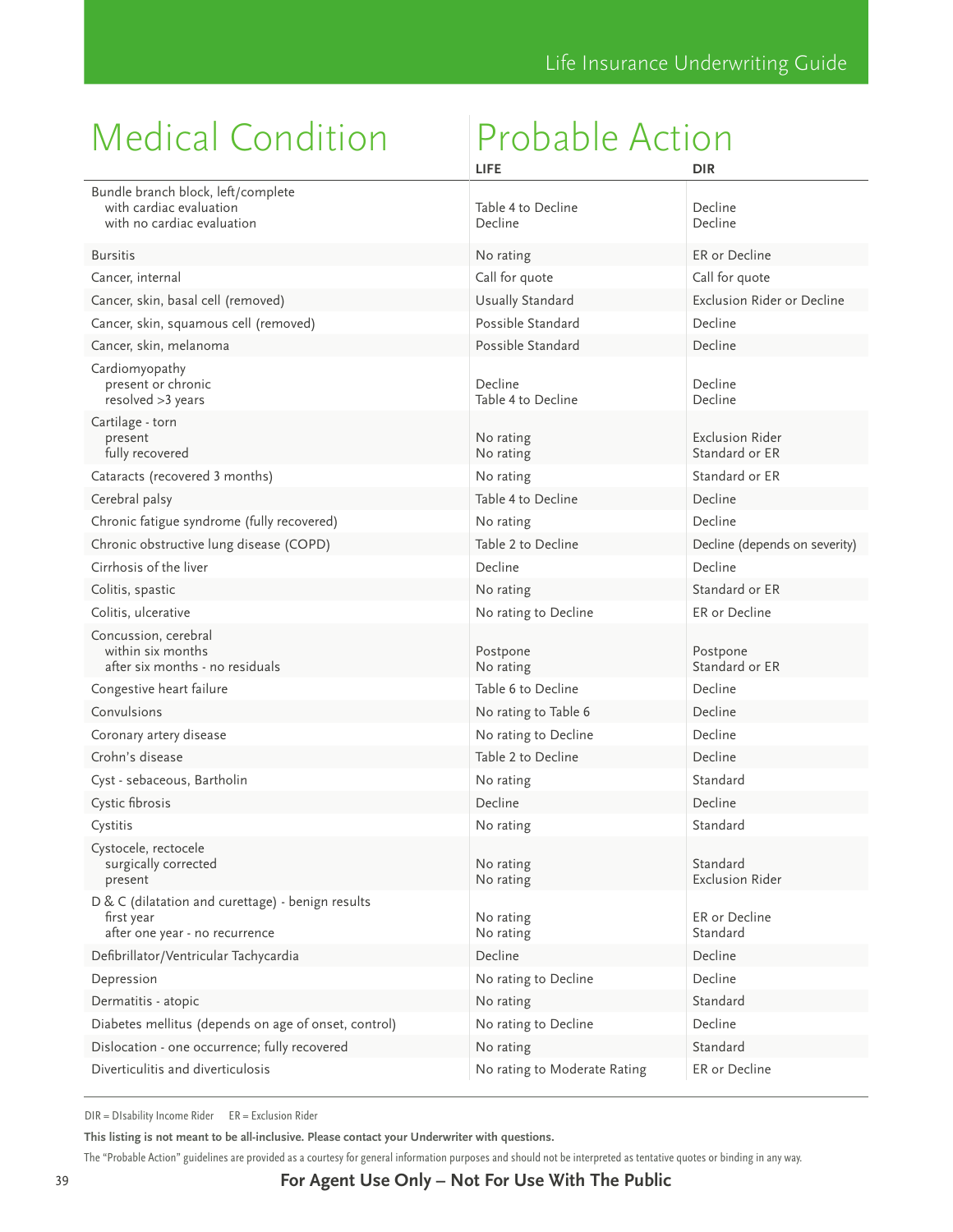|                                                                                       | LIFE                                     | <b>DIR</b>                                   |
|---------------------------------------------------------------------------------------|------------------------------------------|----------------------------------------------|
| Drug abuse (total abstinence 5 years)                                                 | No rating to Decline                     | Decline                                      |
| Emphysema                                                                             | Table 4 to Decline                       | Decline                                      |
| Endocarditis                                                                          | Rate for cause                           | Decline                                      |
| Epilepsy, petit mal - no attack in one year                                           | No rating                                | Decline                                      |
| Epilepsy, grand mal/others - no attack in one year                                    | No rating to moderate rating             | Decline                                      |
| Esophageal stricture                                                                  | Rate for cause                           | ER or Decline                                |
| Fibrositis, myositis                                                                  | No rating                                | ER or Decline                                |
| Fibromyalgia                                                                          | No rating to moderate rating             | Decline                                      |
| Fractured skull (no residuals)                                                        | No rating                                | Standard or ER                               |
| Fracture (other than skull)<br>full recovery<br>not recovered or pins/plates inserted | No rating<br>No rating                   | Standard or ER<br>Exclusion Rider or Decline |
| Gall bladder disorder - present                                                       | No rating                                | ER or Decline                                |
| Gastroenteritis                                                                       | No rating                                | Standard or ER                               |
| Genitourinary disorder (rate for cause)                                               | No rating to moderate rating             | Standard or ER                               |
| Glaucoma                                                                              | No rating                                | ER or Decline                                |
| Gout                                                                                  | No rating                                | Exclusion Rider                              |
| Headache, migraine                                                                    | No rating                                | Standard or ER                               |
| Hearing impaired                                                                      | No rating                                | <b>Exclusion Rider</b>                       |
| Heart attack (depends on age/severity)                                                | No rating to Decline                     | Decline                                      |
| Heart bypass surgery (depends on age/severity)                                        | No rating to Decline                     | Decline                                      |
| Heart valve replacement                                                               | Table 4 to Decline                       | Decline                                      |
| Hepatitis, chronic<br>Hep. B (treated and resolved)<br>Hep. C (treated and resolved)  | Table 4 to Decline<br>Table 4 to Decline | Decline<br>Decline                           |
| Other                                                                                 | Call for quote                           | Decline                                      |
| Hernia                                                                                | No rating                                | ER or decline                                |
| Herniated disc                                                                        | No rating                                | <b>Exclusion Rider</b>                       |
| High blood pressure (well controlled)                                                 | No rating                                | Standard                                     |
| Hip disorder                                                                          | Rate for cause                           | ER or Decline                                |
| Histoplasmosis, nonsystemic, six months after recovery                                | Table 2 to Decline                       | Decline                                      |
| Hodgkin's disease                                                                     | Call for quote                           | Decline                                      |
| Hydronephrosis (fully recovered/depends on cause)                                     | Table 2 to decline                       | ER or Decline                                |
| Hysterectomy<br>benign<br>malignant                                                   | No rating<br>Flat extra to Decline       | Standard<br>Decline                          |
| Ileitis, regional                                                                     | Table 4 to Decline                       | Decline                                      |
| Kidney failure, dialysis                                                              | Decline                                  | Decline                                      |
| Kidney infection/pyelonephritis                                                       |                                          |                                              |
| (if no recurrence in 2+ years; depends on cause)                                      | No rating                                | Standard or ER                               |
| Kidney removal (depends on cause)                                                     | Call for quote                           | Decline                                      |

DIR = DIsability Income Rider ER = Exclusion Rider

**This listing is not meant to be all-inclusive. Please contact your Underwriter with questions.**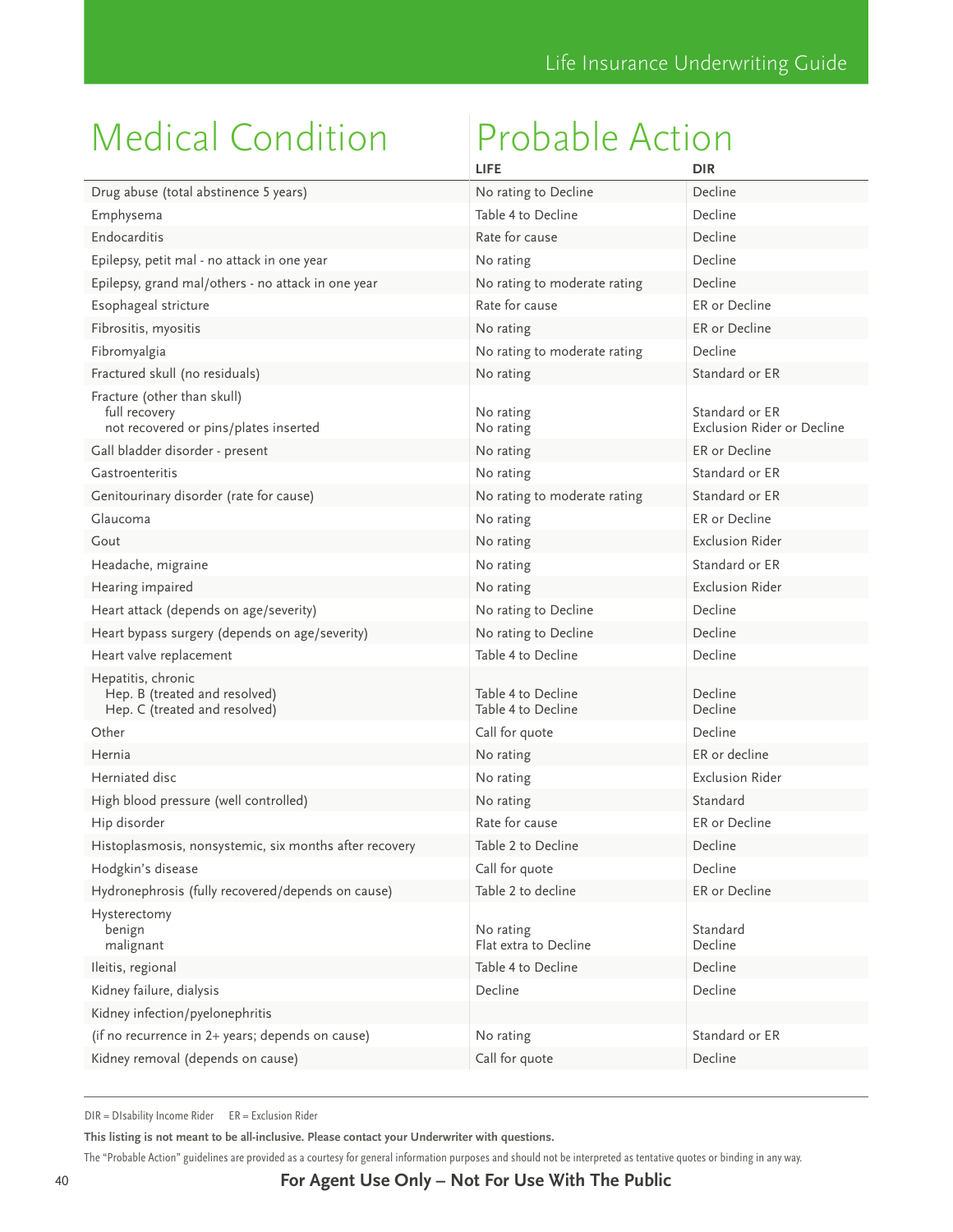|                                                          | LIFE                       | <b>DIR</b>             |
|----------------------------------------------------------|----------------------------|------------------------|
| Leukemia (in remission 5+ years)                         | Flat extra to Decline      | Decline                |
| Ligament injury - full recovery                          | No rating                  | Standard or ER         |
| Lou Gehrig's Disease - ALS                               | Decline                    | Decline                |
| Lupus, systemic                                          | Table 4 to Decline         | Decline                |
| Lupus, discoid (skin only; in remission, no steroid use) | No rating                  | Decline                |
| Malaria - single attack                                  | No rating                  | Standard               |
| Meniere's disease                                        | No rating                  | <b>Exclusion Rider</b> |
| Meningitis (full recovery)                               | No rating                  | Standard               |
| Mental retardation (depends on severity)                 | Moderate rating to Decline | Decline                |
| Murmur (mitral)                                          | Moderate rating to Decline | ER or Decline          |
| Mitral valve prolapse                                    | No rating to Decline       | Standard to Decline    |
| Mononucleosis (infectious; uncomplicated recovery)       | No rating                  | Standard               |
| Multiple sclerosis (not progressive or disabling)        | Table 2 to Decline         | Decline                |
| Myasthenia gravis                                        | Call for quote             | Decline                |
| Myocarditis                                              | Call for quote             | Decline                |
| Muscular dystrophy                                       | Decline                    | Decline                |
| Nephritis                                                |                            |                        |
| single episode and no complications                      | No rating                  | Standard or FR         |
| others                                                   | Mod. rating/Decline        | Decline                |
| NonHodgkins lymphoma                                     | Call for quote             | Decline                |
| Osteomyelitis                                            | No rating/Moderate rating  | Decline                |
| Pacemaker                                                | Table 3 to Decline         | Decline                |
| Pancreatitis                                             | Rate for cause             | Decline                |
| Paraplegic                                               | Table 6 to Decline         | Decline                |
| Parkinson's disease                                      | Table 3 to Decline         | Decline                |
| Pericarditis (present)                                   | Rate for cause             | Decline                |
| recovered                                                | No rating                  | Standard or ER         |
| Peripheral vascular disease (not severe)                 | Table 2 at best            | Decline                |
| Phlebitis                                                |                            |                        |
| full recovery                                            | No rating                  | <b>Exclusion Rider</b> |
| multiple episodes (depends on cause)                     | Table 2 to Decline         | Decline                |
| Pleurisy Hysterectomy                                    |                            |                        |
| benign                                                   | No rating                  | Standard               |
|                                                          |                            |                        |
| malignant                                                | Flat extra to Decline      | Decline                |
| Ileitis, regional                                        | Table 4 to Decline         | Decline                |
| Kidney failure, dialysis                                 | Decline                    | Decline                |
| Kidney infection/pyelonephritis                          |                            |                        |
| (if no recurrence in 2+ years; depends on cause)         | No rating                  | Standard or ER         |

DIR = DIsability Income Rider ER = Exclusion Rider

**This listing is not meant to be all-inclusive. Please contact your Underwriter with questions.**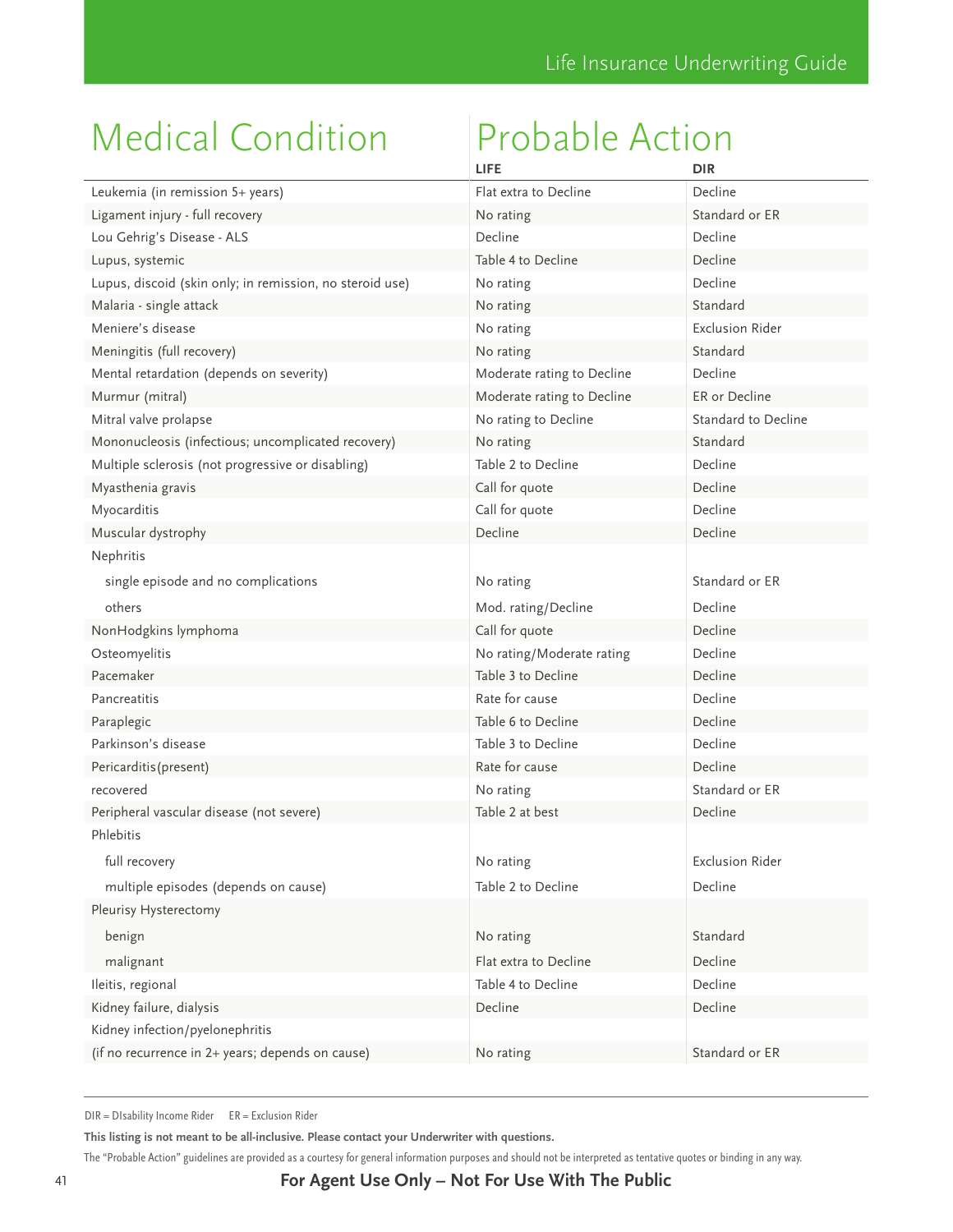|                                                          | <b>LIFE</b>                | <b>DIR</b>             |
|----------------------------------------------------------|----------------------------|------------------------|
| Kidney removal (depends on cause)                        | Call for quote             | Decline                |
| Leukemia (in remission 5+ years)                         | Flat extra to Decline      | Decline                |
| Ligament injury - full recovery                          | No rating                  | Standard or ER         |
| Lou Gehrig's Disease - ALS                               | Decline                    | Decline                |
| Lupus, systemic                                          | Table 4 to Decline         | Decline                |
| Lupus, discoid (skin only; in remission, no steroid use) | No rating                  | Decline                |
| Malaria - single attack                                  | No rating                  | Standard               |
| Meniere's disease                                        | No rating                  | <b>Exclusion Rider</b> |
| Meningitis (full recovery)                               | No rating                  | Standard               |
| Mental retardation (depends on severity)                 | Moderate rating to Decline | Decline                |
| Murmur (mitral)                                          | Moderate rating to Decline | ER or Decline          |
| Mitral valve prolapse                                    | No rating to Decline       | Standard to Decline    |
| Mononucleosis (infectious; uncomplicated recovery)       | No rating                  | Standard               |
| Multiple sclerosis (not progressive or disabling)        | Table 2 to Decline         | Decline                |
| Myasthenia gravis                                        | Call for quote             | Decline                |
| Myocarditis                                              | Call for quote             | Decline                |
| Muscular dystrophy                                       | Decline                    | Decline                |
| Nephritis                                                |                            |                        |
| single episode and no complications                      | No rating                  | Standard or ER         |
| others                                                   | Mod. rating/Decline        | Decline                |
| NonHodgkins lymphoma                                     | Call for quote             | Decline                |
| Osteomyelitis                                            | No rating/Moderate rating  | Decline                |
| Pacemaker                                                | Table 3 to Decline         | Decline                |
| Pancreatitis                                             | Rate for cause             | Decline                |
| Paraplegic                                               | Table 6 to Decline         | Decline                |
| Parkinson's disease                                      | Table 3 to Decline         | Decline                |
| Pericarditis (present)                                   | Rate for cause             | Decline                |
| recovered                                                | No rating                  | Standard or ER         |
| Peripheral vascular disease (not severe)                 | Table 2 at best            | Decline                |
| Phlebitis                                                |                            |                        |
| full recovery                                            | No rating                  | <b>Exclusion Rider</b> |
| multiple episodes (depends on cause)                     | Table 2 to Decline         | Decline                |
| Pleurisy                                                 |                            |                        |
| single episode and recovered                             |                            | Standard               |
|                                                          | No rating                  |                        |
| others                                                   | Rate for cause             | Decline                |
| Pneumonia full recovery, no further work up needed       | No rating                  | Standard               |

DIR = DIsability Income Rider ER = Exclusion Rider

**This listing is not meant to be all-inclusive. Please contact your Underwriter with questions.**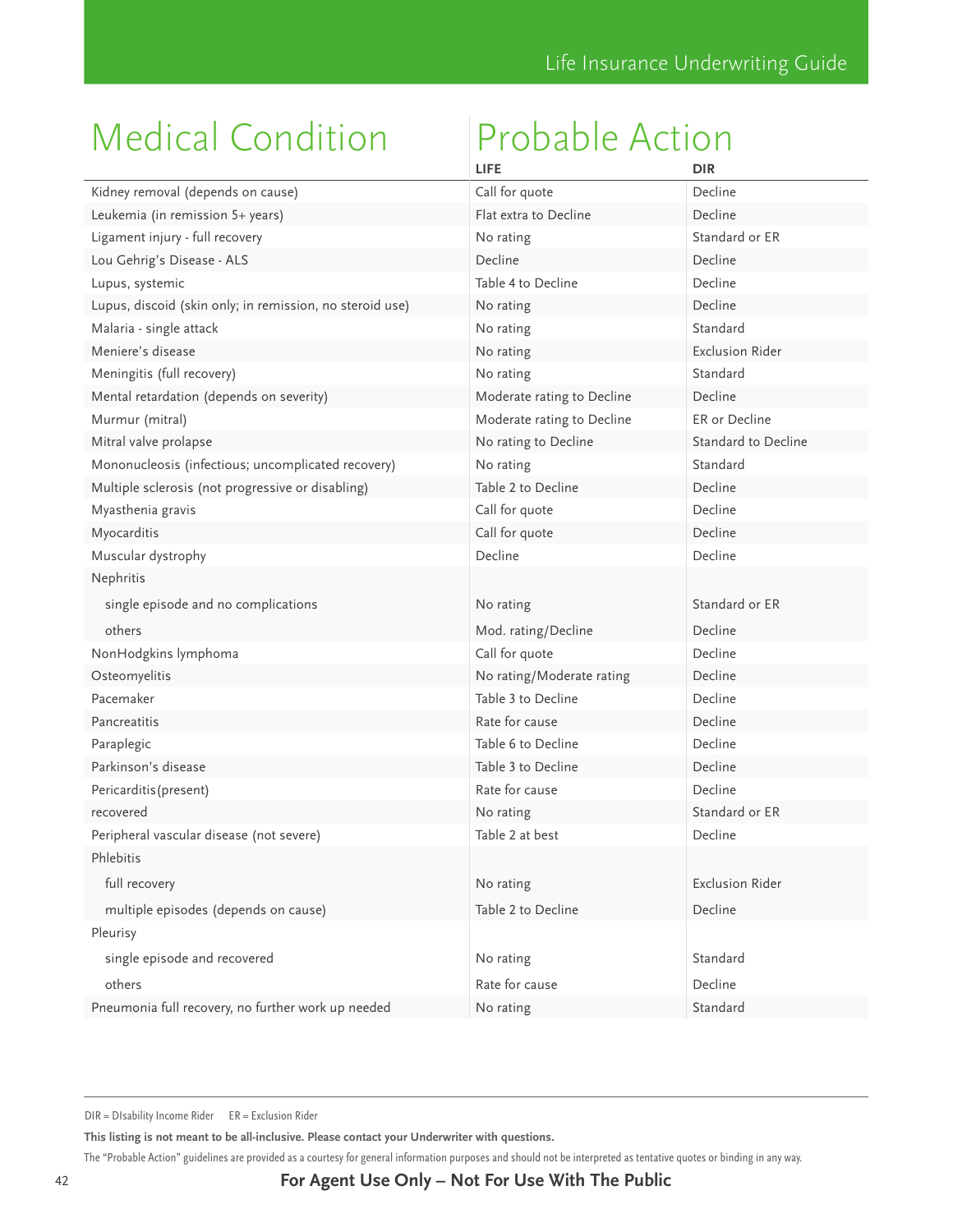|                                                | LIFE                         | <b>DIR</b>             |
|------------------------------------------------|------------------------------|------------------------|
| Pregnancy - current                            |                              |                        |
| no current or past complications               | No rating                    | Postpone               |
| with history of complications                  | Rate for cause               | ER or Decline          |
| Prostate; prostatitis; TURP (no malignancy)    |                              |                        |
| acute episode - no recurrence for 3 years      | No rating                    | Standard               |
| recurrent/chronic                              | No rating                    | ER or Decline          |
| single episode and recovered                   | No rating                    | Standard               |
| others                                         | Rate for cause               | Decline                |
| Psychosis (schizophrenia)                      | Table 6 to Decline           | Decline                |
| Quadriplegic                                   | Highly rated to Decline      | Decline                |
| Raynaud's disease (full recovery)              | No rating                    | <b>Exclusion Rider</b> |
| Raynaud's phenomenon (depends on cause)        | No rating to Decline         | ER or Decline          |
| Rheumatic fever, no heart damage               | No rating                    | Standard               |
| Sarcoidosis (depends on organs involved)       | Moderate rating to Decline   | Decline                |
| Sebaceous cyst - removed                       | No rating                    | Standard               |
| Sciatica                                       | No rating                    | ER or Decline          |
| Sleep Apnea (consistent cpap use)              | Possible Standard            | Decline                |
| Stroke (after one year; full recovery)         | Table 4 at best              | Decline                |
| Suicide attempt (after 2 years)                | Flat extra to Decline        | Decline                |
| Tennis elbow                                   | No rating                    | Standard or ER         |
| Thyroid disorder                               |                              |                        |
| hyperthyroid - if medically stable             | No rating                    | Standard or ER         |
| hypothyroid - controlled with medication       | No rating                    | Standard               |
| Transient ischemic attack (TIA) (no residuals) | No rating to moderate rating | Decline                |
| Tuberculosis (full recovery; no residuals)     | No rating                    | Standard to Decline    |
| Tumors                                         | Call for quote               | Call for quote         |
| Ulcer (depends on type)                        | No rating to moderate rating | <b>Exclusion Rider</b> |
| Varicose veins                                 | No rating                    | Standard or ER         |

**This listing is not meant to be all-inclusive. Please contact your Underwriter with questions.** 

DIR = DIsability Income Rider ER = Exclusion Rider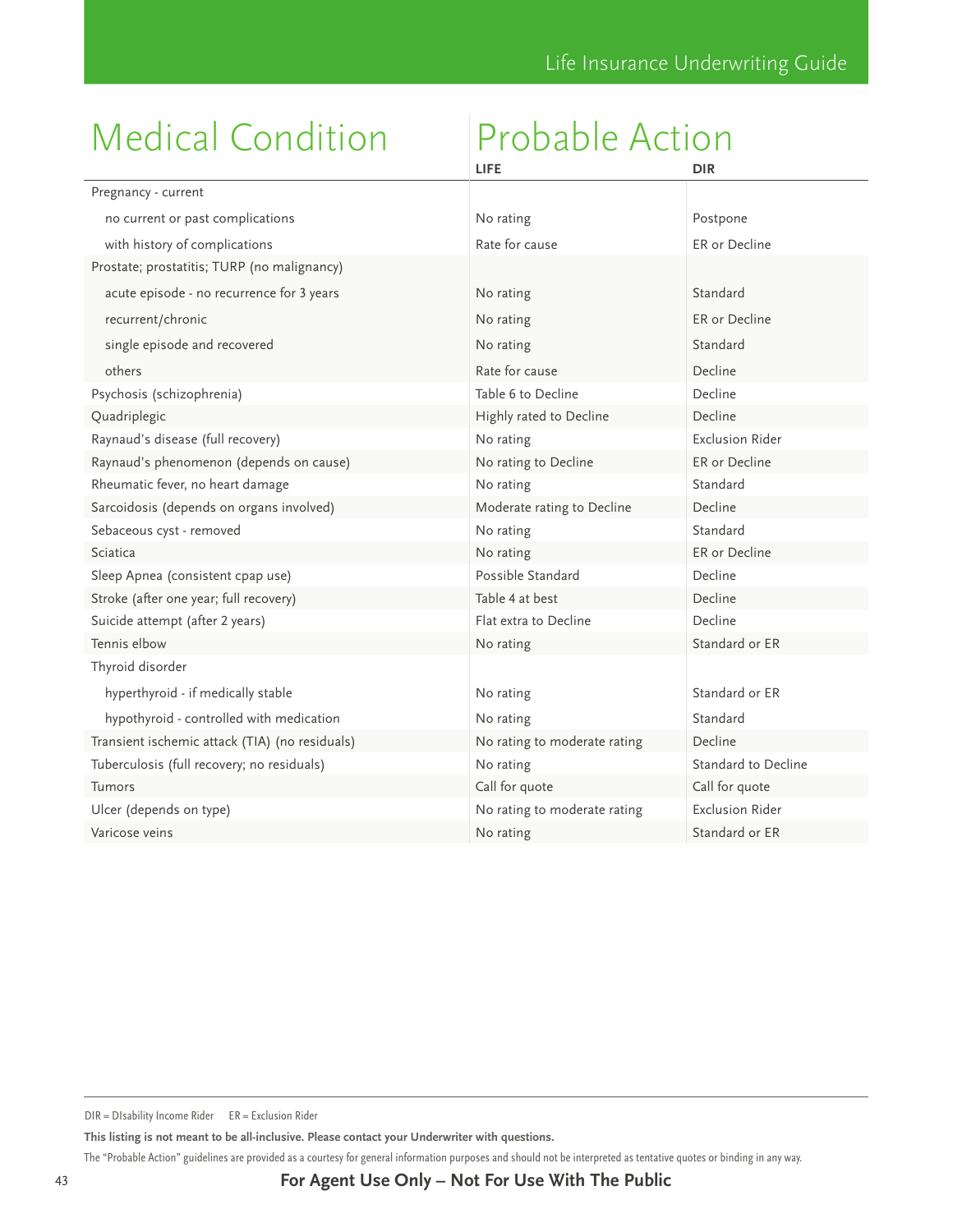**Available** 

**Available on** 

# <span id="page-43-0"></span>After Issue Contract Change Quick Reference Guide

## **NL and LSW Life Insurance Products**

Contract changes (after the rewrite period of 120 days from the application date) are considered "after issue" changes. These changes are processed in Contract Change - In Force Customer Service.

Three forms unique to after issue contract changes:

- Form 1441 Policy Change Application is used for contract changes
- Form 20007 Term Conversion Application
- Form 20114 Policy Change/Term Conversion Supplement to The Application is used anytime the after issue change or term conversion requires underwriting. *It should be noted that additional underwriting requirements may be needed at the underwriter's discretion.*

#### **All changes should be submitted with a completed Customer Services Agency Transmittal (catalog #45208) via email to:** [ContractChange@NationalLife.com](mailto:ContractChange%40NationalLife.com?subject=) **or Fax to 802-229-3131.**

| <b>Type of Change</b>               | <b>Required Forms</b>                                                                                                                                                                                                                                                                                                                                                                                                                                                                                                                                                     | <b>Complete Questions</b>                                                                                                                                                                                                                                                                                                                                         | <b>Underwriting</b><br><b>Requirements</b>                                                                                                                             | <b>Notes</b>                                                                                                                                                                                                                                                                                                  | Available<br>within the<br>first year | or after the<br>first policy<br>anniversary |
|-------------------------------------|---------------------------------------------------------------------------------------------------------------------------------------------------------------------------------------------------------------------------------------------------------------------------------------------------------------------------------------------------------------------------------------------------------------------------------------------------------------------------------------------------------------------------------------------------------------------------|-------------------------------------------------------------------------------------------------------------------------------------------------------------------------------------------------------------------------------------------------------------------------------------------------------------------------------------------------------------------|------------------------------------------------------------------------------------------------------------------------------------------------------------------------|---------------------------------------------------------------------------------------------------------------------------------------------------------------------------------------------------------------------------------------------------------------------------------------------------------------|---------------------------------------|---------------------------------------------|
| Term<br>Conversions                 | Form 20007 Agent Report 1441G<br><b>Illustration ABR Disclosure</b><br>Statements (see individual<br>state special kits)<br><b>Interest Crediting Strategies</b><br>(if converting to IUL)<br><b>NL: 8411</b><br>LSW: 8613<br>1441S Variable Supplemental<br>App (if converting to VUL)<br>Form 20114 if underwriting is<br>required.<br><b>Note: 20007 Term</b><br>Conversion Application<br>Kit includes all necessary<br>forms. For CA: form 8196; form<br>20667 (this notice must be<br>provided & left with client)<br>For NY form 7717NY                            | Form 20007:<br>Complete top<br>portion of the form<br>indicating term<br>policy number or<br>policy number<br>of policy with<br>term rider being<br>converted, effective<br>date of new policy<br>and check box next<br>to Term Conversion.<br>Part A, Part B,<br>Part C, Part D,<br>Part E (if applicable),<br>Part F, Part G, Part H,<br>Part I, Part J, Part K | Form 20114:<br>If the new policy<br>will have an<br>increased face<br>amount, additional<br>riders, or an<br>improvement in<br>the premium class.<br><b>HIPPA 8164</b> | Please note if new<br>policy will have a term<br>rider underwriting is<br>required.<br>Any ABR rider on the<br>term policy may be<br>carried over to the<br>new policy.<br>Any ABR rider<br>that is NOT on<br>the term rider can<br>be added subject<br>to underwriting<br>approval (need 20114<br>and HIPAA) | Yes                                   | Yes                                         |
| Exercise<br>Additional<br>Life Only | Form 20007 Agent Report 1441G<br><b>Illustration ABR Disclosure</b><br>Insurance Option Statements (see individual<br>(AIO) Traditional state special kits)<br><b>Interest Crediting Strategies</b><br>(if converting to IUL)<br>NL: 8411<br>LSW: 8613<br>1441S Variable Supplemental<br>App (if converting to VUL)<br>Form 20114 if underwriting is<br>required<br><b>Note: 20007 Term</b><br>Conversion Application<br>Kit includes all necessary<br>forms. For CA: form 8196; form<br>20667 (this notice must be<br>provided & left with client)<br>For NY form 7717NY | Form 20007:<br>Part A, Part B, Part C,<br>Part D, Part E (if<br>applicable), Part F,<br>Part G, Part H, Part I,<br>Part J, Part K                                                                                                                                                                                                                                 | Form 20114: If new<br>policy will have<br>additional riders or<br>improved premium<br>class.<br><b>HIPAA 8164</b>                                                      | ABR riders may<br>be added to new<br>policy subject<br>to underwriting<br>approval.                                                                                                                                                                                                                           |                                       |                                             |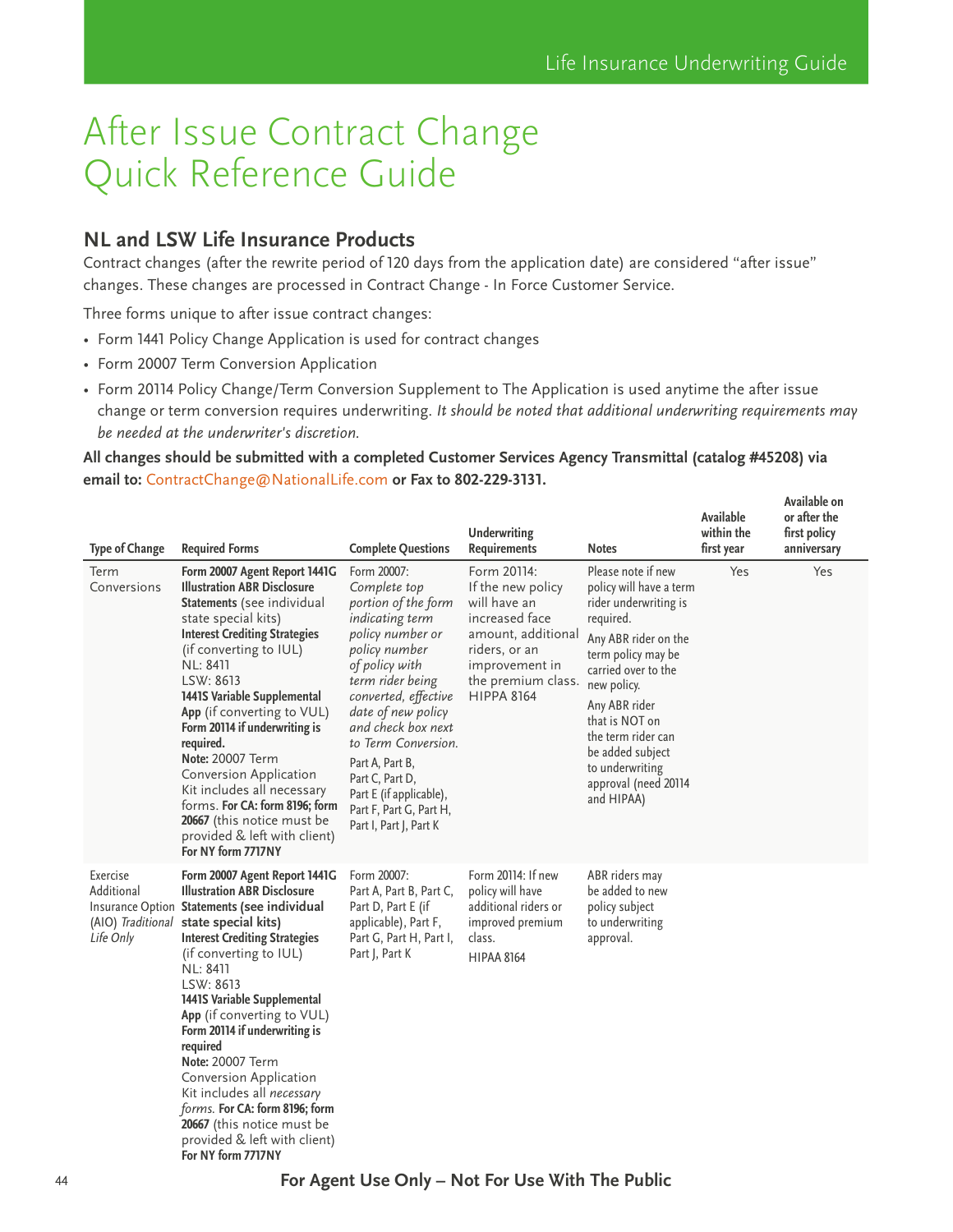| <b>Type of Change</b>          | <b>Required Forms</b>                                                      | <b>Complete Questions</b>                              | <b>Underwriting</b><br><b>Requirements</b> | <b>Notes</b>                                                                    | Available<br>within the<br>first year                                                                                      | Available on<br>or after the<br>first policy<br>anniversary           |
|--------------------------------|----------------------------------------------------------------------------|--------------------------------------------------------|--------------------------------------------|---------------------------------------------------------------------------------|----------------------------------------------------------------------------------------------------------------------------|-----------------------------------------------------------------------|
| Death Benefit<br>Option Change | Form 1441 Or letter signed by<br>owner, include policy number<br>in letter | Form 1441: Part A: 1, 2,<br>3, Part B: 5, 6b<br>Part G |                                            |                                                                                 | No                                                                                                                         | Yes                                                                   |
| Lost Policy                    | Form 1502 Lost Policy Affidavit                                            |                                                        |                                            |                                                                                 | Yes \$25.00 fee<br>for duplicate<br>policy,<br>certification<br>free. If policy<br>lost prior to<br>delivery no<br>charge. | Yes \$25.00 fee<br>for duplicate<br>policy,<br>certification<br>free. |
| Paid Up<br>Insurance           | Form 2185 Request for Paid Up<br>Insurance                                 | Part A, Part B and C if<br>applicable<br>Part D        |                                            | <b>ONLY AVAILABLE</b><br>ON TRADITIONAL<br><b>WHOLE LIFE</b><br><b>POLICIES</b> | No                                                                                                                         | Yes                                                                   |
| Reinstatement                  |                                                                            |                                                        |                                            | <b>CONTACT HOME</b><br><b>OFFICE</b>                                            | Yes                                                                                                                        | Yes                                                                   |

**Add or Increase Benefits/Riders** 

**Please check Agent's Guide for Rider availability by product or contact the Contract Change Department at the Home Office.**

| <b>Benefits/Riders</b>                                                        | <b>Required Forms</b>                                                                                                                 | <b>Complete Questions</b>                                      | Underwriting<br><b>Requirements</b>                                 | <b>Notes</b>                                     | Available<br>within the<br>first year | Available on<br>or after the<br>first policy<br>anniversary |
|-------------------------------------------------------------------------------|---------------------------------------------------------------------------------------------------------------------------------------|----------------------------------------------------------------|---------------------------------------------------------------------|--------------------------------------------------|---------------------------------------|-------------------------------------------------------------|
| Accelerated<br>Benefits Rider -<br>Terminal                                   | Form 1441 ABR Disclosure<br><b>Statements</b> (see individual state<br>special kits)                                                  | Form 1441: Part A: 1, 2,<br>3 Part B: 3<br>Part G              |                                                                     | <b>NOT AVAILABLE</b><br><b>AFTER ISSUE IN NY</b> | Yes                                   | Yes                                                         |
| Accelerated<br>Benefits Rider -<br>Chronic                                    | Form 1441 Form 20114 ABR<br><b>Disclosure Statements (see</b><br>individual state special kits)<br><b>HIPAA 8164</b>                  | Form 1441: Part A: 1, 2,<br>3, 4, 5 Part B: 3 z<br>Part G      | Form 20114:<br>Part A, Part B, Part C<br>(if applicable), Part F    | <b>NOT AVAILABLE</b><br><b>AFTER ISSUE IN NY</b> | Yes                                   | Yes                                                         |
| Accelerated<br>Benefits Rider -<br>Critical                                   | <b>Form 1441</b><br><b>Form 20114</b><br><b>ABR Disclosure Statements</b><br>(see individual state special kits)<br><b>HIPAA 8164</b> | Form 1441:<br>Part A: 1, 2, 3, 4, 5<br>Part B: 3<br>Part G     | Form 20114: Part A,<br>Part B, Part C<br>(if applicable),<br>Part F | <b>NOT AVAILABLE</b><br><b>AFTER ISSUE IN NY</b> | Yes                                   | Yes                                                         |
| Additional<br>Rider                                                           | <b>Form 1441</b><br>Insurance Option Agent Report 1441G<br>Form 20114 HIPAA 8164                                                      | Form 1441:<br>Part A: 1, 2, 3, 4, 5<br>Part B: 3, 6b<br>Part G | Form 20114:<br>Part A, Part B, Part C<br>(if applicable), Part F    |                                                  | Yes                                   | Yes                                                         |
| <b>Additional Paid</b><br>Up Rider (APAR,<br>SPAR, MPAR)<br>Total Secure only | <b>Form 1441</b><br><b>Agent Report 1441G</b><br><b>Form 20114</b><br><b>HIPAA 8164</b>                                               | Form 1441:<br>Part A: 1, 2, 3, 4, 5<br>Part B: 3, 6b<br>Part G | Form 20114:<br>Part A, Part B, Part C<br>(if applicable),<br>Part F |                                                  | Yes                                   | Yes                                                         |
| Additional<br>Protection Rider                                                | <b>Form 1441</b><br>Agent Report 1441G<br><b>Form 20114</b><br><b>HIPAA 8164</b>                                                      | Form 1441:<br>Part A: 1, 2, 3, 4, 5<br>Part B: 3, 6b<br>Part G | Form 20114: Part A,<br>Part B, Part C<br>(if applicable),<br>Part F |                                                  | NL: No<br>LSW: Yes                    | Yes                                                         |

Any claim for critical illness or critical injury benefits for a given Qualifying Event must be filed within 365 days following the occurrence of such Qualifying Event.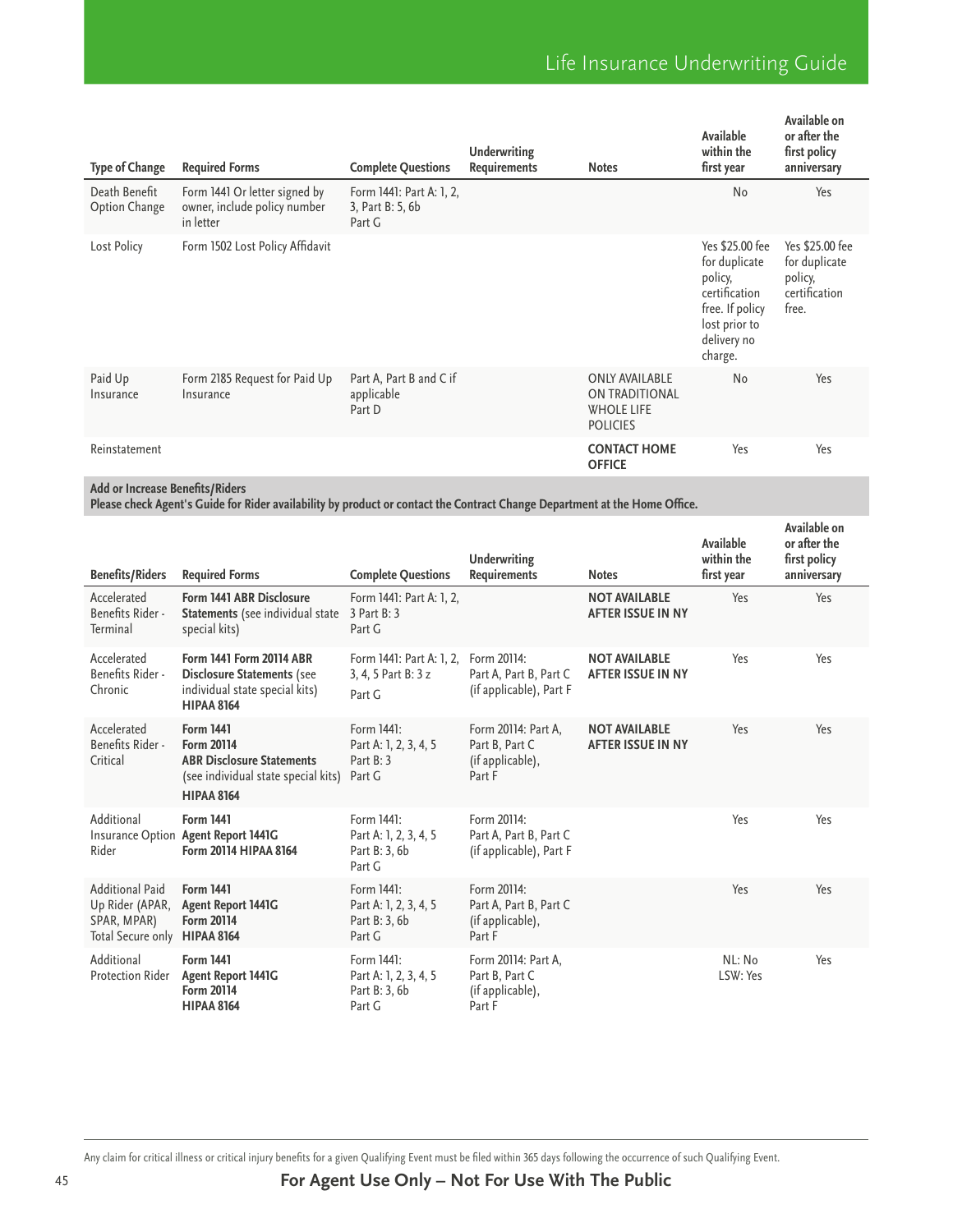|                                                      |                                                                                                                 |                                                                                          | <b>Underwriting</b>                                                                                                            |                                                                              | Available<br>within the                                         | Available on<br>or after the<br>first policy                                                                                                                                                                 |  |  |
|------------------------------------------------------|-----------------------------------------------------------------------------------------------------------------|------------------------------------------------------------------------------------------|--------------------------------------------------------------------------------------------------------------------------------|------------------------------------------------------------------------------|-----------------------------------------------------------------|--------------------------------------------------------------------------------------------------------------------------------------------------------------------------------------------------------------|--|--|
| <b>Benefits/Riders</b>                               | <b>Required Forms</b>                                                                                           | <b>Complete Questions</b>                                                                | <b>Requirements</b>                                                                                                            | <b>Notes</b>                                                                 | first year                                                      | anniversary                                                                                                                                                                                                  |  |  |
| Children's Term<br>Rider (CTR)                       | <b>Form 1441</b><br><b>Agent Report 1441G</b><br>HIPAA 8164 (for each child)                                    | Form 1441:<br>Part A: 1, 2, 3, 4, 5<br>Part B: 3, 6b<br>Part D: 1, 2<br>Part G           |                                                                                                                                |                                                                              | Yes                                                             | Yes                                                                                                                                                                                                          |  |  |
| Disability income Form 1441<br>Rider (DIR)           | <b>Agent Report 1441G</b><br><b>Form 20114</b><br><b>HIPAA 8164</b>                                             | Form 1441:<br>Part A: 1, 2, 3, 4, 5<br>Part B: 3, 6b<br>Part G                           | Form 20114: Part A,<br>Part B, Part C (if<br>applicable), Part F                                                               |                                                                              | Yes                                                             | Yes                                                                                                                                                                                                          |  |  |
| Guaranteed<br>(GIR/GIO)                              | <b>Form 1441</b><br>Insurability Rider Agent Report 1441G<br><b>Form 20114</b><br><b>HIPAA 8164</b>             | Form 1441:<br>Part A: 1, 2, 3, 4, 5<br>Part B: 3, 6b<br>Part G                           | Form 20114: Part A,<br>Part B, Part C (if<br>applicable), Part F                                                               |                                                                              | Yes                                                             | Yes                                                                                                                                                                                                          |  |  |
| Other Insured<br>Rider (OIR)                         | <b>Form 1441</b><br><b>Agent Report 1441G</b><br><b>Form 20114</b><br><b>HIPAA 8164</b>                         | Form 1441:<br>Part A: 1, 2, 3, 4, 5<br>Part B: 3, 6b<br>Part C<br>Part E: 1-18<br>Part G | Form 20114: Part A,<br>Part B, Part C (if<br>applicable),<br>Part F Age/Amount<br>requirements for OIR<br>coverage applied for | Required signatures:<br>Owner, Primary<br>Insured & Primary<br>Other Insured | Yes                                                             | Yes                                                                                                                                                                                                          |  |  |
| Term Rider                                           | <b>Form 1441</b><br><b>Agent Report 1441G</b><br><b>Form 20114</b><br><b>HIPAA 8164</b>                         | Form 1441:<br>Part A: 1, 2, 3, 4, 5<br>Part B: 3, 6b<br>Part G                           | Form 20114: Part A,<br>Part B, Part C (if<br>applicable), Part F                                                               |                                                                              | Yes                                                             | Yes                                                                                                                                                                                                          |  |  |
| Waiver of<br>Premium (WP)                            | <b>Form 1441</b><br><b>Agent Report 1441G</b><br><b>Form 20114</b><br><b>HIPAA 8164</b>                         | Form 1441:<br>Part A: 1, 2, 3, 4, 5<br>Part B: 3, 6b<br>Part G                           | Form 20114: Part A,<br>Part B, Part C (if<br>applicable), Part F                                                               | Rider is not available<br>after issue on all<br>products.                    |                                                                 | Check with HO. Check with HO.                                                                                                                                                                                |  |  |
| <b>Change in Premium Class</b>                       |                                                                                                                 |                                                                                          |                                                                                                                                |                                                                              |                                                                 |                                                                                                                                                                                                              |  |  |
| <b>Type of Change</b>                                | <b>Required Forms</b>                                                                                           | <b>Complete Questions</b>                                                                | <b>Underwriting</b><br><b>Requirements</b>                                                                                     | <b>Notes</b>                                                                 | Available<br>within the<br>first year                           | Available on<br>or after the<br>first policy<br>anniversary                                                                                                                                                  |  |  |
| Non-smoker to<br>to non-smoker<br>etc.               | <b>Contact Home Office</b><br>preferred smoker for availability and<br>requirements                             |                                                                                          |                                                                                                                                |                                                                              |                                                                 |                                                                                                                                                                                                              |  |  |
| <b>Face Amount Change</b>                            |                                                                                                                 |                                                                                          |                                                                                                                                |                                                                              |                                                                 |                                                                                                                                                                                                              |  |  |
| Decrease face<br>amount Available<br>on all products | Form 1441 or<br>Letter requesting decrease,<br>specifying the amount and policy<br>number, signed by the Owner. | Form 1441:<br>Part A: 1, 2, 3<br>Part B: 2, 6b<br>Part G                                 |                                                                                                                                |                                                                              | Available on<br>exception basis<br>only. Contact<br>Home Office | Yes:<br>UL, IUL, VUL<br>no more than<br>25% of largest<br>face amount<br>in-force within<br>preceding<br>12 months.<br>All Products:<br>New Face<br>amount cannot<br>be lower than<br>minimum plan<br>amount |  |  |
|                                                      |                                                                                                                 |                                                                                          |                                                                                                                                |                                                                              |                                                                 |                                                                                                                                                                                                              |  |  |